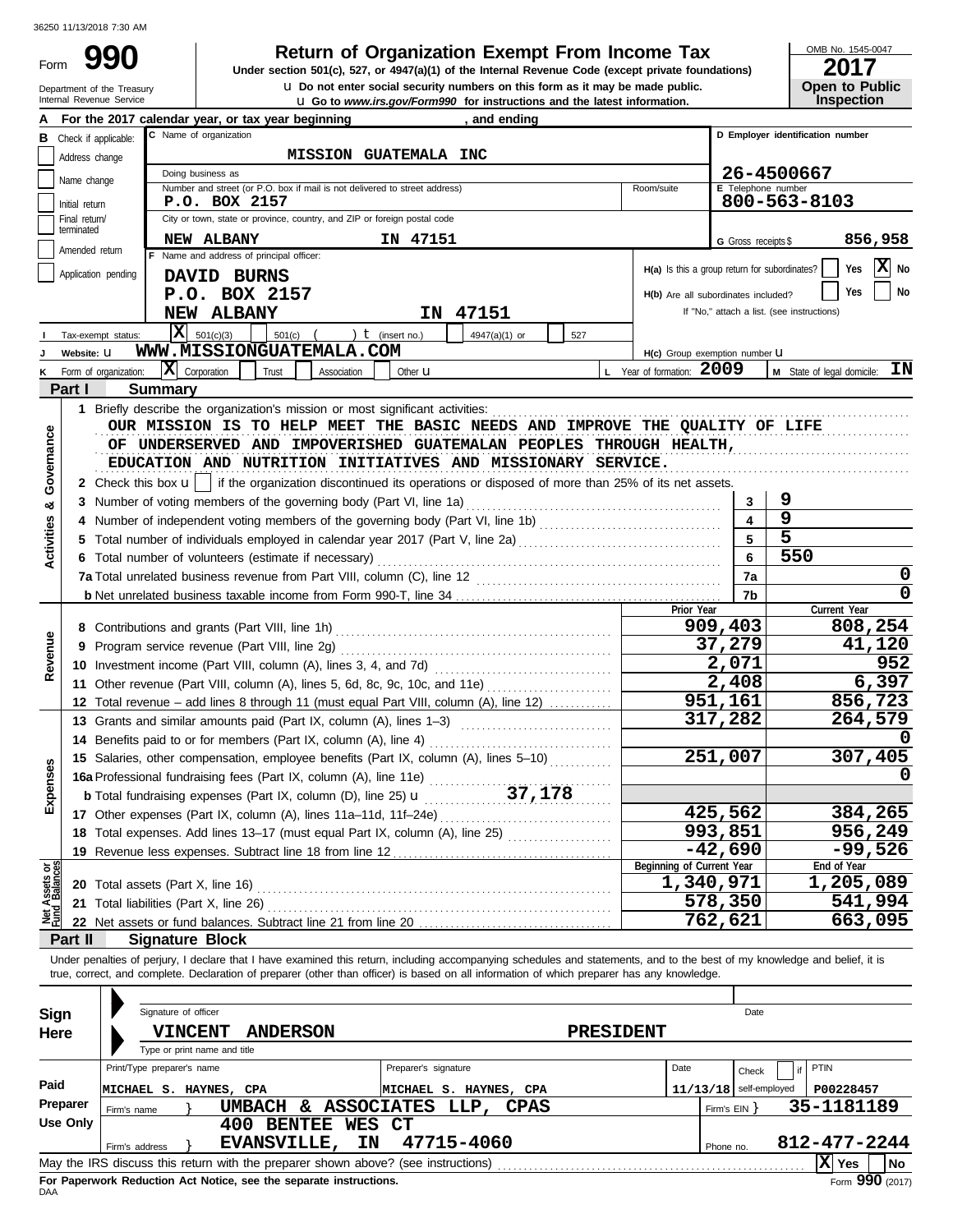| Form 990 (2017) MISSION GUATEMALA INC                                                                                                                                                                                                                                                                                                                                                          |                                                                      | 26-4500667                                                                            |                                                                                                                                                                                                                     | Page 2                |
|------------------------------------------------------------------------------------------------------------------------------------------------------------------------------------------------------------------------------------------------------------------------------------------------------------------------------------------------------------------------------------------------|----------------------------------------------------------------------|---------------------------------------------------------------------------------------|---------------------------------------------------------------------------------------------------------------------------------------------------------------------------------------------------------------------|-----------------------|
| <b>Statement of Program Service Accomplishments</b><br>Part III                                                                                                                                                                                                                                                                                                                                |                                                                      |                                                                                       |                                                                                                                                                                                                                     |                       |
| Check if Schedule O contains a response or note to any line in this Part III                                                                                                                                                                                                                                                                                                                   |                                                                      |                                                                                       |                                                                                                                                                                                                                     | $ \mathbf{x} $        |
| 1 Briefly describe the organization's mission:<br>OUR MISSION IS<br>TO HELP MEET<br>UNDERSERVED AND IMPOVERISHED GUATEMALAN PEOPLES<br>OF.<br>EDUCATION AND NUTRITION INITIATIVES AND MISSIONARY SERVICE.                                                                                                                                                                                      |                                                                      |                                                                                       | THE BASIC NEEDS AND IMPROVE THE QUALITY OF LIFE<br>THROUGH HEALTH,                                                                                                                                                  |                       |
| 2 Did the organization undertake any significant program services during the year which were not listed on the<br>prior Form 990 or 990-EZ?<br>If "Yes," describe these new services on Schedule O.<br>Did the organization cease conducting, or make significant changes in how it conducts, any program                                                                                      |                                                                      |                                                                                       |                                                                                                                                                                                                                     | Yes $ X $ No          |
| services?                                                                                                                                                                                                                                                                                                                                                                                      |                                                                      |                                                                                       |                                                                                                                                                                                                                     | Yes $ \mathbf{X} $ No |
| If "Yes," describe these changes on Schedule O.<br>Describe the organization's program service accomplishments for each of its three largest program services, as measured by<br>expenses. Section 501(c)(3) and 501(c)(4) organizations are required to report the amount of grants and allocations to others,<br>the total expenses, and revenue, if any, for each program service reported. |                                                                      |                                                                                       |                                                                                                                                                                                                                     |                       |
| 4a (Code:<br>) (Expenses \$<br>MISSION GUATEMALA OPERATES A MEDICAL CLINIC AND DENTAL CLINIC FOR<br><b>IMPOVERISHED</b><br>AND<br>MEDICAL CARE AND DENTAL CARE.<br>IS DENIED SERVICE.<br>MONTH.                                                                                                                                                                                                | 165,601 including grants of \$<br>UNDERSERVED<br><b>GUATEMALANS.</b> | THE                                                                                   | 7 ) (Revenue \$<br>CLINIC PROVIDES LOW COST<br>IT ALSO PROVIDES LOW COST MEDICINES.<br>AT YEAR END, THE CLINIC WAS AVERAGING 450 PATIENTS PER                                                                       | 41,120<br>NO ONE      |
|                                                                                                                                                                                                                                                                                                                                                                                                |                                                                      |                                                                                       |                                                                                                                                                                                                                     |                       |
|                                                                                                                                                                                                                                                                                                                                                                                                |                                                                      |                                                                                       |                                                                                                                                                                                                                     |                       |
|                                                                                                                                                                                                                                                                                                                                                                                                |                                                                      |                                                                                       |                                                                                                                                                                                                                     |                       |
|                                                                                                                                                                                                                                                                                                                                                                                                |                                                                      |                                                                                       |                                                                                                                                                                                                                     |                       |
| 4b (Code:<br>) (Expenses \$<br>CURRENTLY MISSION GUATEMALA OPERATES TWO FEEDING CENTERS<br>HEALTHY LUNCH FIVE DAYS A WEEK TO<br>THE FEEDING CENTERS<br>EACH DAY.<br>ESPERANZA AND XEPEC.<br>INDIVIDUALS AND FAMILIES TO HELP RELIEVE HUNGER ISSUES.<br>MALNUTRUTION IS A GROWING ISSUE IN GUATEMALA.<br>PROGRAM, GUATEMALA                                                                     | 115, 186 including grants of $$$<br>IS FOURTH IN                     | 85,117<br><b>ARE LOCATED</b><br>IN THE<br>MISSION GUATEMALA ALSO DISTRIBUTES          | ) (Revenue \$<br><b>PROVIDING A</b><br>160 CHRONICALLY MALNOURISHED CHILDREN<br>COMMUNITIES<br>OF NUEVA<br>FOOD<br>TO<br><b>CHRONIC</b><br>ACCORDING TO THE WORLD FOOD<br>THE WORLD FOR CHRONIC CHILD MALNUTRUTION. |                       |
|                                                                                                                                                                                                                                                                                                                                                                                                |                                                                      |                                                                                       |                                                                                                                                                                                                                     |                       |
|                                                                                                                                                                                                                                                                                                                                                                                                |                                                                      |                                                                                       |                                                                                                                                                                                                                     |                       |
|                                                                                                                                                                                                                                                                                                                                                                                                |                                                                      |                                                                                       |                                                                                                                                                                                                                     |                       |
| 4c (Code:<br>) (Expenses \$<br>THE ORGANIZATION USES VOLUNTEERS FROM CHURCHES AND OTHER ORGANIZATIONS<br>THE UNITED STATES<br>NEEDED FACILITIES AT                                                                                                                                                                                                                                             |                                                                      | 376, 445 including grants of \$ 64, 892 ) (Revenue \$<br>SCHOOLS AND THE COMMUNITY AT | TO AID IN COMMUNITY DEVELOPMENT BY THE CONSTRUCTION OF<br><b>LARGE.</b><br><b>THESE</b>                                                                                                                             | ΙN                    |
| CONSTRUCTION PROJECTS ARE DONE IN PARTNERSHIP WITH COMMUNITIES WHO HELP<br>DEFINE THEIR NEEDS IN THE AREAS OF HEALTH, EDUCATION AND NUTRITION.<br>EXAMPLES WOULD BE HANDWASHING SINKS AT SCHOOLS, RECREATION AREAS AT<br>SCHOOLS, KITCHENS FOR SCHOOL FOOD PREPARATION, COMMUNITY HEALTH CENTERS,<br>AND CLASSROOMS.                                                                           |                                                                      |                                                                                       |                                                                                                                                                                                                                     |                       |
|                                                                                                                                                                                                                                                                                                                                                                                                |                                                                      |                                                                                       |                                                                                                                                                                                                                     |                       |
|                                                                                                                                                                                                                                                                                                                                                                                                |                                                                      |                                                                                       |                                                                                                                                                                                                                     |                       |
| 4d Other program services (Describe in Schedule O.)                                                                                                                                                                                                                                                                                                                                            |                                                                      |                                                                                       |                                                                                                                                                                                                                     |                       |
| (Expenses \$<br>4e Total program service expenses u                                                                                                                                                                                                                                                                                                                                            | 149,609 including grants of \$<br>806,841                            | 114,563<br>(Revenue \$                                                                |                                                                                                                                                                                                                     |                       |
| DAA                                                                                                                                                                                                                                                                                                                                                                                            |                                                                      |                                                                                       |                                                                                                                                                                                                                     | Form 990 (2017)       |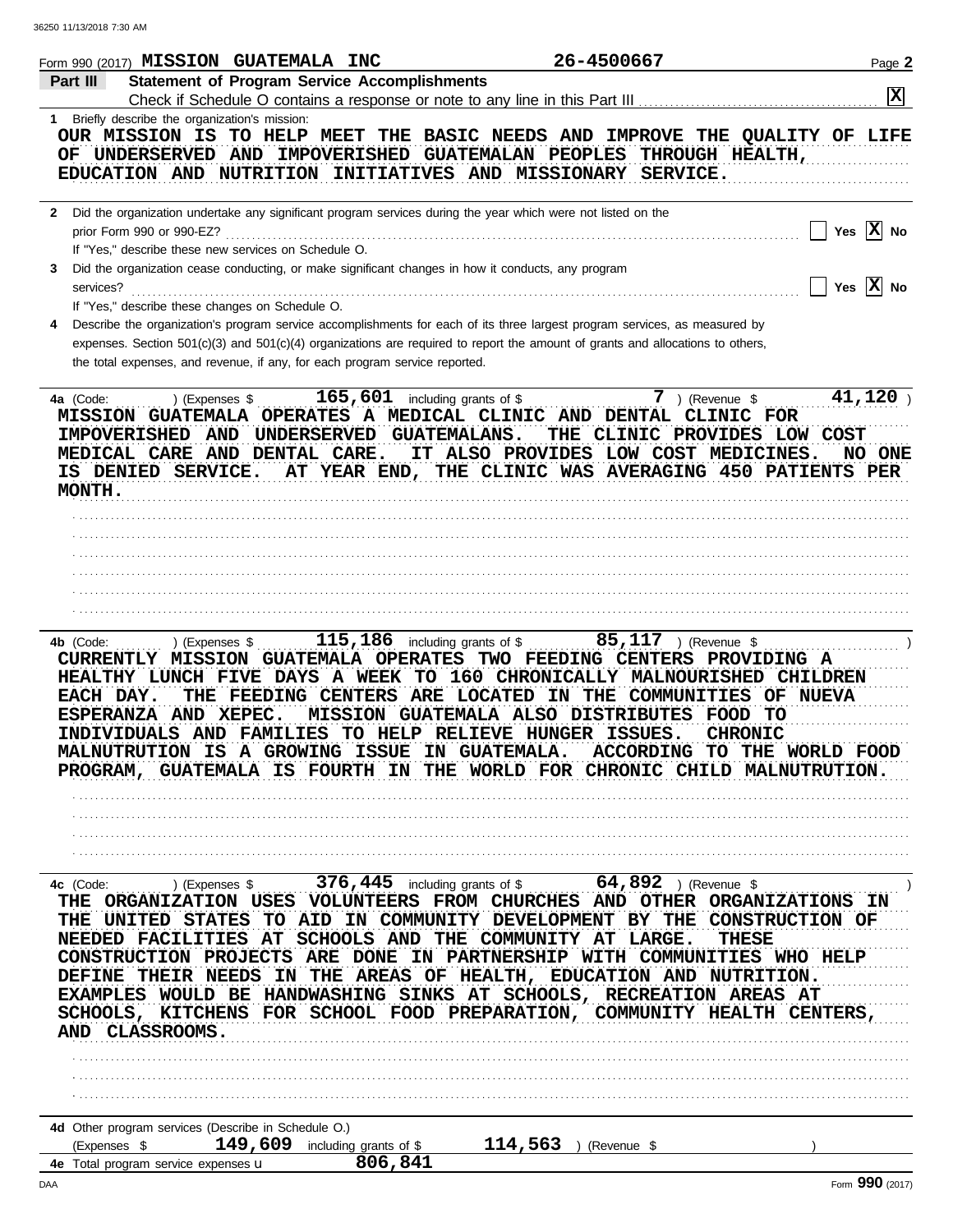|                     |  | 26-4500667                                                                      |                                                                                                                                                                                                                        |     | Page $3$ |
|---------------------|--|---------------------------------------------------------------------------------|------------------------------------------------------------------------------------------------------------------------------------------------------------------------------------------------------------------------|-----|----------|
| Part IV             |  |                                                                                 |                                                                                                                                                                                                                        |     |          |
|                     |  |                                                                                 |                                                                                                                                                                                                                        | Yes | No       |
|                     |  |                                                                                 |                                                                                                                                                                                                                        |     |          |
| complete Schedule A |  |                                                                                 |                                                                                                                                                                                                                        |     |          |
| 2                   |  |                                                                                 |                                                                                                                                                                                                                        |     |          |
|                     |  | Form 990 (2017) MISSION GUATEMALA INC<br><b>Checklist of Required Schedules</b> | Is the organization described in section $501(c)(3)$ or $4947(a)(1)$ (other than a private foundation)? If "Yes,"<br>Is the organization required to complete Schedule B, Schedule of Contributors (see instructions)? |     |          |

| 2   | Is the organization required to complete Schedule B, Schedule of Contributors (see instructions)?                       | $\mathbf{2}$ | X |                  |
|-----|-------------------------------------------------------------------------------------------------------------------------|--------------|---|------------------|
| 3   | Did the organization engage in direct or indirect political campaign activities on behalf of or in opposition to        |              |   |                  |
|     | candidates for public office? If "Yes," complete Schedule C, Part I                                                     | 3            |   | X                |
| 4   | Section 501(c)(3) organizations. Did the organization engage in lobbying activities, or have a section 501(h)           |              |   |                  |
|     | election in effect during the tax year? If "Yes," complete Schedule C, Part II                                          | 4            |   | X                |
| 5   | Is the organization a section $501(c)(4)$ , $501(c)(5)$ , or $501(c)(6)$ organization that receives membership dues,    |              |   |                  |
|     | assessments, or similar amounts as defined in Revenue Procedure 98-19? If "Yes," complete Schedule C,                   |              |   |                  |
|     | Part III                                                                                                                | 5            |   | X                |
| 6   | Did the organization maintain any donor advised funds or any similar funds or accounts for which donors                 |              |   |                  |
|     | have the right to provide advice on the distribution or investment of amounts in such funds or accounts? If             |              |   |                  |
|     | "Yes," complete Schedule D, Part I                                                                                      | 6            |   | X                |
| 7   | Did the organization receive or hold a conservation easement, including easements to preserve open space,               |              |   |                  |
|     | the environment, historic land areas, or historic structures? If "Yes," complete Schedule D, Part II                    | 7            |   | X                |
| 8   | Did the organization maintain collections of works of art, historical treasures, or other similar assets? If "Yes,"     |              |   |                  |
|     | complete Schedule D, Part III                                                                                           | 8            |   | x                |
| 9   | Did the organization report an amount in Part X, line 21, for escrow or custodial account liability, serve as a         |              |   |                  |
|     | custodian for amounts not listed in Part X; or provide credit counseling, debt management, credit repair, or            |              |   |                  |
|     | debt negotiation services? If "Yes," complete Schedule D, Part IV                                                       | 9            |   | x                |
| 10  | Did the organization, directly or through a related organization, hold assets in temporarily restricted                 |              |   |                  |
|     | endowments, permanent endowments, or quasi-endowments? If "Yes," complete Schedule D, Part V                            | 10           |   | x                |
| 11  | If the organization's answer to any of the following questions is "Yes," then complete Schedule D, Parts VI,            |              |   |                  |
|     | VII, VIII, IX, or X as applicable.                                                                                      |              |   |                  |
| a   | Did the organization report an amount for land, buildings, and equipment in Part X, line 10? If "Yes,"                  |              |   |                  |
|     | complete Schedule D, Part VI                                                                                            | 11a          | X |                  |
|     | <b>b</b> Did the organization report an amount for investments—other securities in Part X, line 12 that is 5% or more   |              |   |                  |
|     | of its total assets reported in Part X, line 16? If "Yes," complete Schedule D, Part VII                                | 11b          |   | X                |
| c.  | Did the organization report an amount for investments—program related in Part X, line 13 that is 5% or more             |              |   |                  |
|     | of its total assets reported in Part X, line 16? If "Yes," complete Schedule D, Part VIII                               | 11c          |   | X                |
|     | d Did the organization report an amount for other assets in Part X, line 15 that is 5% or more of its total assets      |              |   |                  |
|     | reported in Part X, line 16? If "Yes," complete Schedule D, Part IX                                                     | 11d          |   | X                |
|     | Did the organization report an amount for other liabilities in Part X, line 25? If "Yes," complete Schedule D, Part X   | 11e          |   | $\mathbf x$      |
| е   |                                                                                                                         |              |   |                  |
| f   | Did the organization's separate or consolidated financial statements for the tax year include a footnote that addresses |              |   | X                |
|     | the organization's liability for uncertain tax positions under FIN 48 (ASC 740)? If "Yes," complete Schedule D, Part X  | 11f          |   |                  |
|     | 12a Did the organization obtain separate, independent audited financial statements for the tax year? If "Yes," complete |              |   | X                |
|     |                                                                                                                         | 12a          |   |                  |
| b   | Was the organization included in consolidated, independent audited financial statements for the tax year? If            |              |   |                  |
|     | "Yes," and if the organization answered "No" to line 12a, then completing Schedule D, Parts XI and XII is optional      | 12b          |   | х<br>$\mathbf x$ |
|     | Is the organization a school described in section 170(b)(1)(A)(ii)? If "Yes," complete Schedule E                       | 13           |   |                  |
| 14a | Did the organization maintain an office, employees, or agents outside of the United States?                             | 14a          | х |                  |
| b   | Did the organization have aggregate revenues or expenses of more than \$10,000 from grantmaking,                        |              |   |                  |
|     | fundraising, business, investment, and program service activities outside the United States, or aggregate               |              |   |                  |
|     |                                                                                                                         | 14b          | X |                  |
| 15  | Did the organization report on Part IX, column (A), line 3, more than \$5,000 of grants or other assistance to or       |              |   |                  |
|     | for any foreign organization? If "Yes," complete Schedule F, Parts II and IV                                            | 15           | X |                  |
| 16  | Did the organization report on Part IX, column (A), line 3, more than \$5,000 of aggregate grants or other              |              |   |                  |
|     | assistance to or for foreign individuals? If "Yes," complete Schedule F, Parts III and IV                               | 16           | X |                  |
| 17  | Did the organization report a total of more than \$15,000 of expenses for professional fundraising services on          |              |   |                  |
|     |                                                                                                                         | 17           |   | X                |
| 18  | Did the organization report more than \$15,000 total of fundraising event gross income and contributions on             |              |   |                  |
|     | Part VIII, lines 1c and 8a? If "Yes," complete Schedule G, Part II                                                      | 18           |   | x                |

| 19 | Did the organization report more than \$15,000 of gross income from gaming activities on Part VIII, line 9a? |  |
|----|--------------------------------------------------------------------------------------------------------------|--|
|    | " "Yes." complete Schedule G. Part III                                                                       |  |

Form **990** (2017)

**X**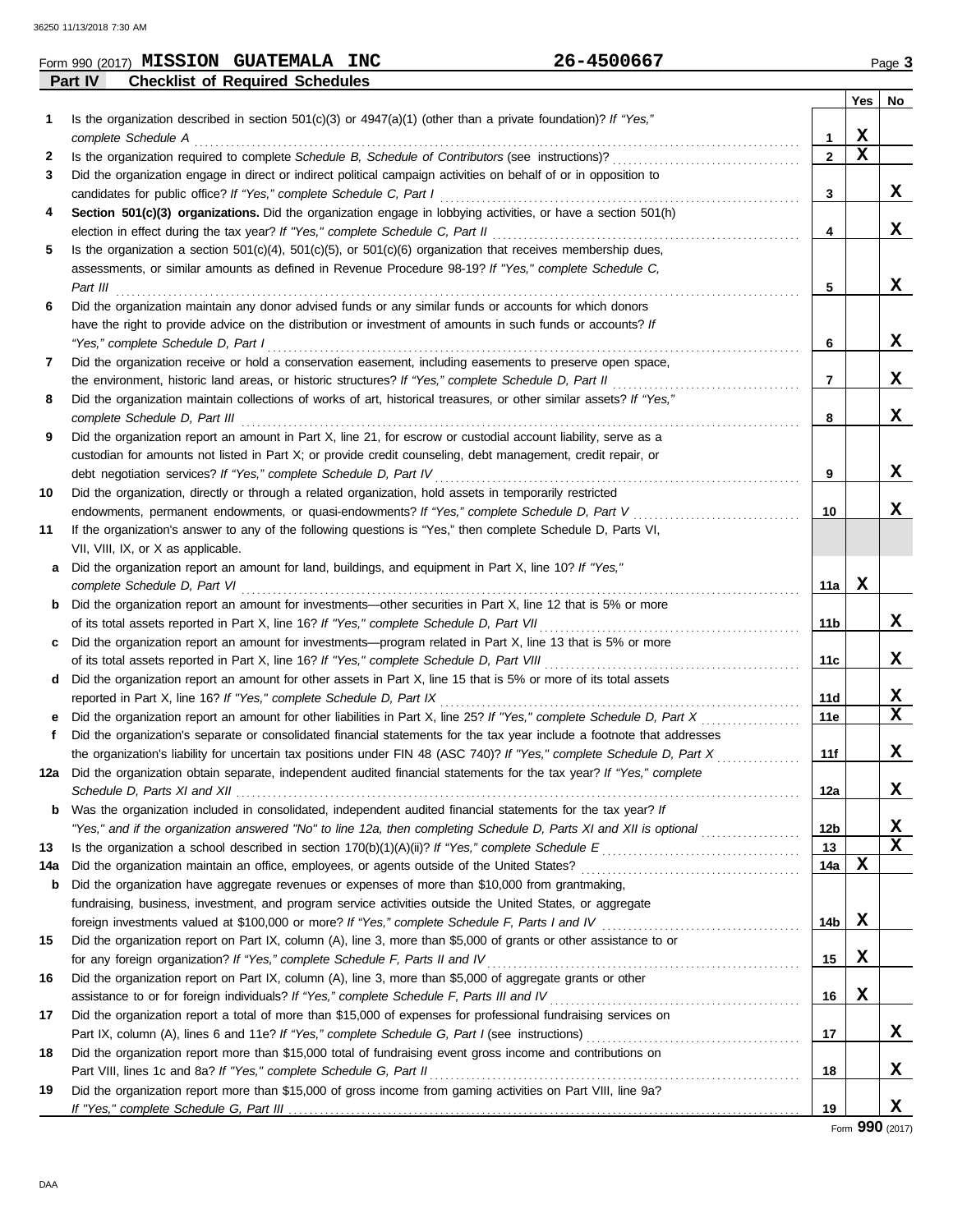|     | 26-4500667<br>Form 990 (2017) MISSION GUATEMALA INC                                                              |                 |             | Page 4 |
|-----|------------------------------------------------------------------------------------------------------------------|-----------------|-------------|--------|
|     | Part IV<br><b>Checklist of Required Schedules (continued)</b>                                                    |                 |             |        |
|     |                                                                                                                  |                 | Yes         | No     |
|     | 20a Did the organization operate one or more hospital facilities? If "Yes," complete Schedule H                  | <b>20a</b>      |             | x      |
| b   | If "Yes" to line 20a, did the organization attach a copy of its audited financial statements to this return?     | 20 <sub>b</sub> |             |        |
| 21  | Did the organization report more than \$5,000 of grants or other assistance to any domestic organization or      |                 |             |        |
|     | domestic government on Part IX, column (A), line 1? If "Yes," complete Schedule I, Parts I and II                | 21              |             | X      |
| 22  | Did the organization report more than \$5,000 of grants or other assistance to or for domestic individuals on    |                 |             |        |
|     | Part IX, column (A), line 2? If "Yes," complete Schedule I, Parts I and III                                      | 22              |             | X      |
| 23  | Did the organization answer "Yes" to Part VII, Section A, line 3, 4, or 5 about compensation of the              |                 |             |        |
|     | organization's current and former officers, directors, trustees, key employees, and highest compensated          |                 |             |        |
|     | employees? If "Yes," complete Schedule J                                                                         | 23              |             | X      |
|     | 24a Did the organization have a tax-exempt bond issue with an outstanding principal amount of more than          |                 |             |        |
|     | \$100,000 as of the last day of the year, that was issued after December 31, 2002? If "Yes," answer lines 24b    |                 |             |        |
|     | through 24d and complete Schedule K. If "No," go to line 25a                                                     | 24a             |             | X      |
| b   | Did the organization invest any proceeds of tax-exempt bonds beyond a temporary period exception?                | 24b             |             |        |
| c   | Did the organization maintain an escrow account other than a refunding escrow at any time during the year        |                 |             |        |
|     | to defease any tax-exempt bonds?                                                                                 | 24c             |             |        |
|     | d Did the organization act as an "on behalf of" issuer for bonds outstanding at any time during the year?        | 24d             |             |        |
|     | 25a Section 501(c)(3), 501(c)(4), and 501(c)(29) organizations. Did the organization engage in an excess benefit |                 |             |        |
|     | transaction with a disqualified person during the year? If "Yes," complete Schedule L, Part I                    | 25a             |             | X      |
| b   | Is the organization aware that it engaged in an excess benefit transaction with a disqualified person in a prior |                 |             |        |
|     | year, and that the transaction has not been reported on any of the organization's prior Forms 990 or 990-EZ?     |                 |             |        |
|     | If "Yes," complete Schedule L, Part I                                                                            | 25 <sub>b</sub> |             | X      |
| 26  | Did the organization report any amount on Part X, line 5, 6, or 22 for receivables from or payables to any       |                 |             |        |
|     | current or former officers, directors, trustees, key employees, highest compensated employees, or                |                 |             |        |
|     | disqualified persons? If "Yes," complete Schedule L, Part II                                                     | 26              |             | X      |
| 27  | Did the organization provide a grant or other assistance to an officer, director, trustee, key employee,         |                 |             |        |
|     | substantial contributor or employee thereof, a grant selection committee member, or to a 35% controlled          |                 |             |        |
|     | entity or family member of any of these persons? If "Yes," complete Schedule L, Part III                         | 27              |             | X      |
| 28  | Was the organization a party to a business transaction with one of the following parties (see Schedule L,        |                 |             |        |
|     | Part IV instructions for applicable filing thresholds, conditions, and exceptions):                              |                 |             |        |
|     | A current or former officer, director, trustee, or key employee? If "Yes," complete Schedule L, Part IV          | 28a             |             | X      |
| а   | A family member of a current or former officer, director, trustee, or key employee? If "Yes," complete           |                 |             |        |
| b   | Schedule L, Part IV                                                                                              |                 |             | x      |
|     |                                                                                                                  | 28b             |             |        |
| C   | An entity of which a current or former officer, director, trustee, or key employee (or a family member thereof)  |                 |             | X      |
|     | was an officer, director, trustee, or direct or indirect owner? If "Yes," complete Schedule L, Part IV           | 28c             | $\mathbf x$ |        |
|     | Did the organization receive more than \$25,000 in non-cash contributions? If "Yes," complete Schedule M         | 29              |             |        |
| 30  | Did the organization receive contributions of art, historical treasures, or other similar assets, or qualified   |                 |             |        |
|     | conservation contributions? If "Yes," complete Schedule M                                                        | 30              |             | X      |
| 31  | Did the organization liquidate, terminate, or dissolve and cease operations? If "Yes," complete Schedule N,      |                 |             |        |
|     | Part I                                                                                                           | 31              |             | X      |
| 32  | Did the organization sell, exchange, dispose of, or transfer more than 25% of its net assets? If "Yes,"          |                 |             |        |
|     | complete Schedule N, Part II                                                                                     | 32              |             | X      |
| 33  | Did the organization own 100% of an entity disregarded as separate from the organization under Regulations       |                 |             |        |
|     | sections 301.7701-2 and 301.7701-3? If "Yes," complete Schedule R, Part I                                        | 33              |             | X      |
| 34  | Was the organization related to any tax-exempt or taxable entity? If "Yes," complete Schedule R, Part II, III,   |                 |             |        |
|     | or IV, and Part V, line 1                                                                                        | 34              |             | X      |
| 35a |                                                                                                                  | 35a             |             | X      |
| b   | If "Yes" to line 35a, did the organization receive any payment from or engage in any transaction with a          |                 |             |        |
|     |                                                                                                                  | 35 <sub>b</sub> |             |        |
| 36  | Section 501(c)(3) organizations. Did the organization make any transfers to an exempt non-charitable             |                 |             |        |
|     | related organization? If "Yes," complete Schedule R, Part V, line 2                                              | 36              |             | X      |
| 37  | Did the organization conduct more than 5% of its activities through an entity that is not a related organization |                 |             |        |
|     | and that is treated as a partnership for federal income tax purposes? If "Yes," complete Schedule R,             |                 |             |        |
|     | Part VI                                                                                                          | 37              |             | X      |
| 38  | Did the organization complete Schedule O and provide explanations in Schedule O for Part VI, lines 11b and       |                 |             |        |
|     | 19? Note. All Form 990 filers are required to complete Schedule O.                                               | 38              | X           |        |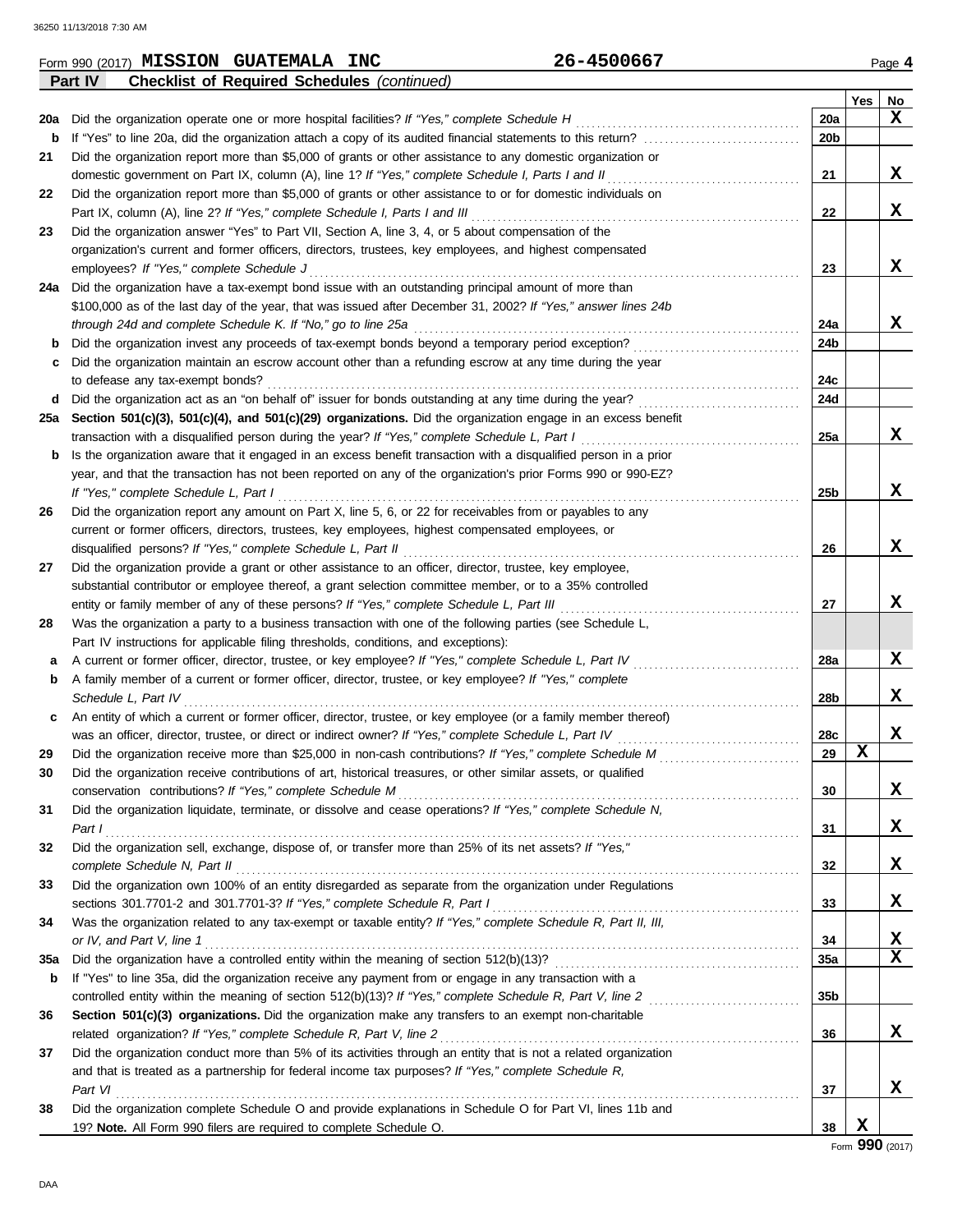|        | Form 990 (2017) MISSION GUATEMALA INC                                                                                                                                                                         | 26-4500667 |                                     |                |     | Page 5                  |
|--------|---------------------------------------------------------------------------------------------------------------------------------------------------------------------------------------------------------------|------------|-------------------------------------|----------------|-----|-------------------------|
|        | Statements Regarding Other IRS Filings and Tax Compliance<br>Part V                                                                                                                                           |            |                                     |                |     |                         |
|        | Check if Schedule O contains a response or note to any line in this Part V                                                                                                                                    |            |                                     |                |     |                         |
|        |                                                                                                                                                                                                               |            |                                     |                | Yes | No                      |
| 1а     | Enter the number reported in Box 3 of Form 1096. Enter -0- if not applicable                                                                                                                                  |            | $\mathbf 0$<br>1a<br>$\overline{0}$ |                |     |                         |
| b      | Enter the number of Forms W-2G included in line 1a. Enter -0- if not applicable                                                                                                                               |            | 1 <sub>b</sub>                      |                |     |                         |
| с      | Did the organization comply with backup withholding rules for reportable payments to vendors and                                                                                                              |            |                                     |                |     |                         |
|        | reportable gaming (gambling) winnings to prize winners?<br>2a Enter the number of employees reported on Form W-3, Transmittal of Wage and Tax                                                                 |            |                                     | 1c             |     |                         |
|        | Statements, filed for the calendar year ending with or within the year covered by this return                                                                                                                 |            | 5<br>2a                             |                |     |                         |
| b      | If at least one is reported on line 2a, did the organization file all required federal employment tax returns?                                                                                                |            |                                     | 2b             | X   |                         |
|        | Note. If the sum of lines 1a and 2a is greater than 250, you may be required to e-file (see instructions)                                                                                                     |            |                                     |                |     |                         |
| За     | Did the organization have unrelated business gross income of \$1,000 or more during the year?                                                                                                                 |            |                                     | За             |     | X                       |
| b      | If "Yes," has it filed a Form 990-T for this year? If "No" to line 3b, provide an explanation in Schedule O                                                                                                   |            |                                     | 3b             |     |                         |
| 4a     | At any time during the calendar year, did the organization have an interest in, or a signature or other authority                                                                                             |            |                                     |                |     |                         |
|        | over, a financial account in a foreign country (such as a bank account, securities account, or other financial                                                                                                |            |                                     |                |     |                         |
|        | account)?                                                                                                                                                                                                     |            |                                     | 4a             | X   |                         |
| b      | If "Yes," enter the name of the foreign country: <b>u</b> GUATEMALA                                                                                                                                           |            |                                     |                |     |                         |
|        | See instructions for filing requirements for FinCEN Form 114, Report of Foreign Bank and Financial Accounts                                                                                                   |            |                                     |                |     |                         |
|        | (FBAR).                                                                                                                                                                                                       |            |                                     |                |     |                         |
| 5a     | Was the organization a party to a prohibited tax shelter transaction at any time during the tax year?                                                                                                         |            |                                     | 5a             |     | X                       |
| b      | Did any taxable party notify the organization that it was or is a party to a prohibited tax shelter transaction?                                                                                              |            |                                     | 5 <sub>b</sub> |     | $\mathbf x$             |
| с      | If "Yes" to line 5a or 5b, did the organization file Form 8886-T?                                                                                                                                             |            |                                     | 5c             |     |                         |
| 6а     | Does the organization have annual gross receipts that are normally greater than \$100,000, and did the                                                                                                        |            |                                     |                |     |                         |
|        | organization solicit any contributions that were not tax deductible as charitable contributions?                                                                                                              |            |                                     | 6a             |     | x                       |
| b      | If "Yes," did the organization include with every solicitation an express statement that such contributions or                                                                                                |            |                                     |                |     |                         |
|        | gifts were not tax deductible?                                                                                                                                                                                |            |                                     | 6b             |     |                         |
| 7      | Organizations that may receive deductible contributions under section 170(c).<br>Did the organization receive a payment in excess of \$75 made partly as a contribution and partly for goods                  |            |                                     |                |     |                         |
| а      | and services provided to the payor?                                                                                                                                                                           |            |                                     | 7a             |     | x                       |
| b      | If "Yes," did the organization notify the donor of the value of the goods or services provided?                                                                                                               |            |                                     | 7b             |     |                         |
| с      | Did the organization sell, exchange, or otherwise dispose of tangible personal property for which it was                                                                                                      |            |                                     |                |     |                         |
|        | required to file Form 8282?                                                                                                                                                                                   |            |                                     | 7c             |     | x                       |
| d      |                                                                                                                                                                                                               |            | 7d                                  |                |     |                         |
| е      | Did the organization receive any funds, directly or indirectly, to pay premiums on a personal benefit contract?                                                                                               |            |                                     | 7e             |     | X                       |
|        | Did the organization, during the year, pay premiums, directly or indirectly, on a personal benefit contract?                                                                                                  |            |                                     | 7f             |     | X                       |
|        | If the organization received a contribution of qualified intellectual property, did the organization file Form 8899 as required?                                                                              |            |                                     | 7g             |     | $\mathbf x$             |
|        | If the organization received a contribution of cars, boats, airplanes, or other vehicles, did the organization file a Form 1098-C?                                                                            |            |                                     | 7h             |     | $\overline{\textbf{x}}$ |
| 8      | Sponsoring organizations maintaining donor advised funds. Did a donor advised fund maintained by the                                                                                                          |            |                                     |                |     |                         |
|        |                                                                                                                                                                                                               |            |                                     | 8              |     |                         |
| 9      | Sponsoring organizations maintaining donor advised funds.                                                                                                                                                     |            |                                     |                |     |                         |
| а      |                                                                                                                                                                                                               |            |                                     | 9a             |     |                         |
| b      | Did the sponsoring organization make a distribution to a donor, donor advisor, or related person?                                                                                                             |            |                                     | 9b             |     |                         |
| 10     | Section 501(c)(7) organizations. Enter:                                                                                                                                                                       |            |                                     |                |     |                         |
| а<br>b | Initiation fees and capital contributions included on Part VIII, line 12 [11] [11] [11] [12] [11] [12] [11] [1<br>Gross receipts, included on Form 990, Part VIII, line 12, for public use of club facilities |            | 10a<br>10 <sub>b</sub>              |                |     |                         |
| 11     | Section 501(c)(12) organizations. Enter:                                                                                                                                                                      |            |                                     |                |     |                         |
| а      | Gross income from members or shareholders                                                                                                                                                                     |            | 11a                                 |                |     |                         |
| b      | Gross income from other sources (Do not net amounts due or paid to other sources                                                                                                                              |            |                                     |                |     |                         |
|        | against amounts due or received from them.)                                                                                                                                                                   |            | 11 <sub>b</sub>                     |                |     |                         |
| 12a    | Section 4947(a)(1) non-exempt charitable trusts. Is the organization filing Form 990 in lieu of Form 1041?                                                                                                    |            |                                     | 12a            |     |                         |
| b      | If "Yes," enter the amount of tax-exempt interest received or accrued during the year                                                                                                                         | 12b        |                                     |                |     |                         |
| 13     | Section 501(c)(29) qualified nonprofit health insurance issuers.                                                                                                                                              |            |                                     |                |     |                         |
| а      | Is the organization licensed to issue qualified health plans in more than one state?                                                                                                                          |            |                                     | 13а            |     |                         |
|        | Note. See the instructions for additional information the organization must report on Schedule O.                                                                                                             |            |                                     |                |     |                         |
| b      | Enter the amount of reserves the organization is required to maintain by the states in which                                                                                                                  |            |                                     |                |     |                         |
|        |                                                                                                                                                                                                               |            | 13 <sub>b</sub>                     |                |     |                         |
| c      | Enter the amount of reserves on hand                                                                                                                                                                          |            | 13 <sub>c</sub>                     |                |     |                         |
| 14a    | Did the organization receive any payments for indoor tanning services during the tax year?                                                                                                                    |            |                                     | 14a            |     | x                       |
|        |                                                                                                                                                                                                               |            |                                     | 14b            |     |                         |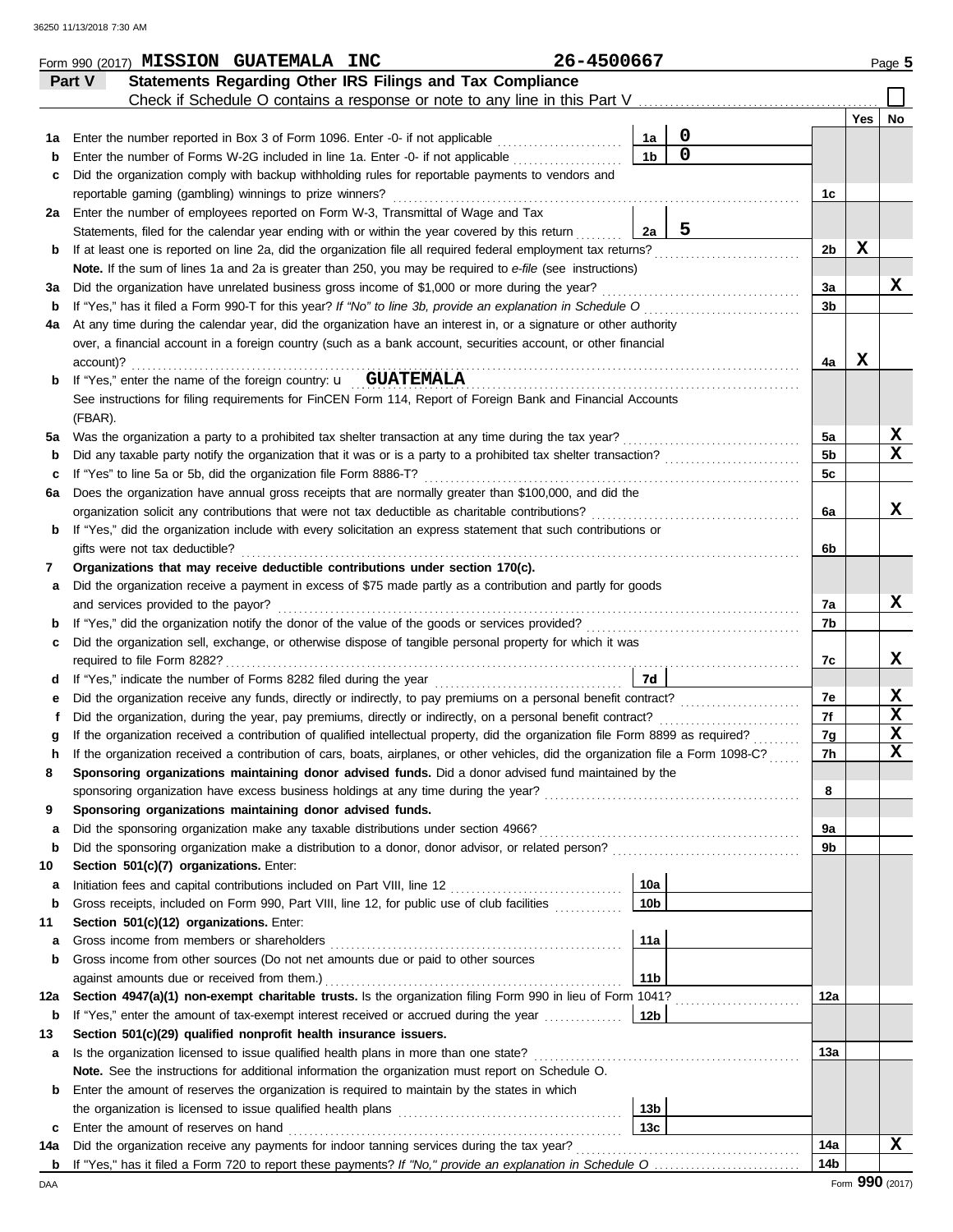|     | 26-4500667<br>Form 990 (2017) MISSION GUATEMALA INC                                                                                 |              |     | Page 6          |
|-----|-------------------------------------------------------------------------------------------------------------------------------------|--------------|-----|-----------------|
|     | Part VI<br>Governance, Management, and Disclosure For each "Yes" response to lines 2 through 7b below, and for a "No"               |              |     |                 |
|     | response to line 8a, 8b, or 10b below, describe the circumstances, processes, or changes in Schedule O. See instructions.           |              |     |                 |
|     |                                                                                                                                     |              |     | ΙXΙ             |
|     | Section A. Governing Body and Management                                                                                            |              |     |                 |
|     |                                                                                                                                     |              | Yes | No              |
| 1а  | 9<br>1a<br>Enter the number of voting members of the governing body at the end of the tax year                                      |              |     |                 |
|     | If there are material differences in voting rights among members of the governing body, or                                          |              |     |                 |
|     | if the governing body delegated broad authority to an executive committee or similar                                                |              |     |                 |
|     | committee, explain in Schedule O.                                                                                                   |              |     |                 |
| b   | 9<br>1 <sub>b</sub><br>Enter the number of voting members included in line 1a, above, who are independent                           |              |     |                 |
| 2   | Did any officer, director, trustee, or key employee have a family relationship or a business relationship with                      |              |     |                 |
|     | any other officer, director, trustee, or key employee?                                                                              | $\mathbf{2}$ |     | X               |
| 3   | Did the organization delegate control over management duties customarily performed by or under the direct                           |              |     |                 |
|     | supervision of officers, directors, or trustees, or key employees to a management company or other person?                          | 3            |     | X               |
| 4   | Did the organization make any significant changes to its governing documents since the prior Form 990 was filed?                    | 4            |     | $\mathbf x$     |
| 5   | Did the organization become aware during the year of a significant diversion of the organization's assets?                          | 5            |     | X               |
| 6   | Did the organization have members or stockholders?                                                                                  | 6            |     | $\mathbf x$     |
| 7a  | Did the organization have members, stockholders, or other persons who had the power to elect or appoint                             |              |     |                 |
|     | one or more members of the governing body?                                                                                          | 7a           |     | X               |
| b   | Are any governance decisions of the organization reserved to (or subject to approval by) members,                                   |              |     |                 |
|     | stockholders, or persons other than the governing body?                                                                             | 7b           |     | x               |
| 8   | Did the organization contemporaneously document the meetings held or written actions undertaken during the year by the following:   |              |     |                 |
| a   | The governing body?                                                                                                                 | 8a           | X   |                 |
| b   | Each committee with authority to act on behalf of the governing body?                                                               | 8b           | x   |                 |
| 9   | Is there any officer, director, trustee, or key employee listed in Part VII, Section A, who cannot be reached at                    |              |     |                 |
|     |                                                                                                                                     | 9            |     | x               |
|     | <b>Section B. Policies</b> (This Section B requests information about policies not required by the Internal Revenue Code.)          |              |     |                 |
|     |                                                                                                                                     |              | Yes | No              |
| 10a | Did the organization have local chapters, branches, or affiliates?                                                                  | 10a          |     | X               |
| b   | If "Yes," did the organization have written policies and procedures governing the activities of such chapters,                      |              |     |                 |
|     | affiliates, and branches to ensure their operations are consistent with the organization's exempt purposes?                         | 10b          |     |                 |
| 11a | Has the organization provided a complete copy of this Form 990 to all members of its governing body before filing the form?         | 11a          |     | $\mathbf x$     |
| b   | Describe in Schedule O the process, if any, used by the organization to review this Form 990.                                       |              |     |                 |
| 12a | Did the organization have a written conflict of interest policy? If "No," go to line 13                                             | 12a          | X   |                 |
| b   | Were officers, directors, or trustees, and key employees required to disclose annually interests that could give rise to conflicts? | 12b          | X   |                 |
| c   | Did the organization regularly and consistently monitor and enforce compliance with the policy? If "Yes,"                           |              |     |                 |
|     | describe in Schedule O how this was done                                                                                            | 12c          | X   |                 |
| 13  | Did the organization have a written whistleblower policy?                                                                           | 13           |     | $\mathbf x$     |
| 14  | Did the organization have a written document retention and destruction policy?                                                      | 14           |     | X               |
| 15  | Did the process for determining compensation of the following persons include a review and approval by                              |              |     |                 |
|     | independent persons, comparability data, and contemporaneous substantiation of the deliberation and decision?                       |              |     |                 |
| a   | The organization's CEO, Executive Director, or top management official                                                              | 15a          | X   |                 |
| b   | Other officers or key employees of the organization                                                                                 | 15b          |     | X               |
|     | If "Yes" to line 15a or 15b, describe the process in Schedule O (see instructions).                                                 |              |     |                 |
| 16a | Did the organization invest in, contribute assets to, or participate in a joint venture or similar arrangement                      |              |     |                 |
|     | with a taxable entity during the year?                                                                                              | 16a          |     | X               |
|     | If "Yes," did the organization follow a written policy or procedure requiring the organization to evaluate its                      |              |     |                 |
|     | participation in joint venture arrangements under applicable federal tax law, and take steps to safeguard the                       |              |     |                 |
|     |                                                                                                                                     | 16b          |     |                 |
|     | <b>Section C. Disclosure</b>                                                                                                        |              |     |                 |
| 17  | List the states with which a copy of this Form 990 is required to be filed $\mathbf u$<br>ΙN                                        |              |     |                 |
| 18  | Section 6104 requires an organization to make its Forms 1023 (or 1024 if applicable), 990, and 990-T (Section 501(c)(3)s only)      |              |     |                 |
|     | available for public inspection. Indicate how you made these available. Check all that apply.                                       |              |     |                 |
|     | X <br>Another's website<br>Own website<br>Upon request<br>Other (explain in Schedule O)                                             |              |     |                 |
| 19  | Describe in Schedule O whether (and if so, how) the organization made its governing documents, conflict of interest policy, and     |              |     |                 |
|     | financial statements available to the public during the tax year.                                                                   |              |     |                 |
| 20  | State the name, address, and telephone number of the person who possesses the organization's books and records: u                   |              |     |                 |
|     | P.O. BOX 2157<br>DAVID BURNS                                                                                                        |              |     |                 |
|     | 47151<br>NEW ALBANY<br>IN.                                                                                                          | 800-563-8103 |     |                 |
| DAA |                                                                                                                                     |              |     | Form 990 (2017) |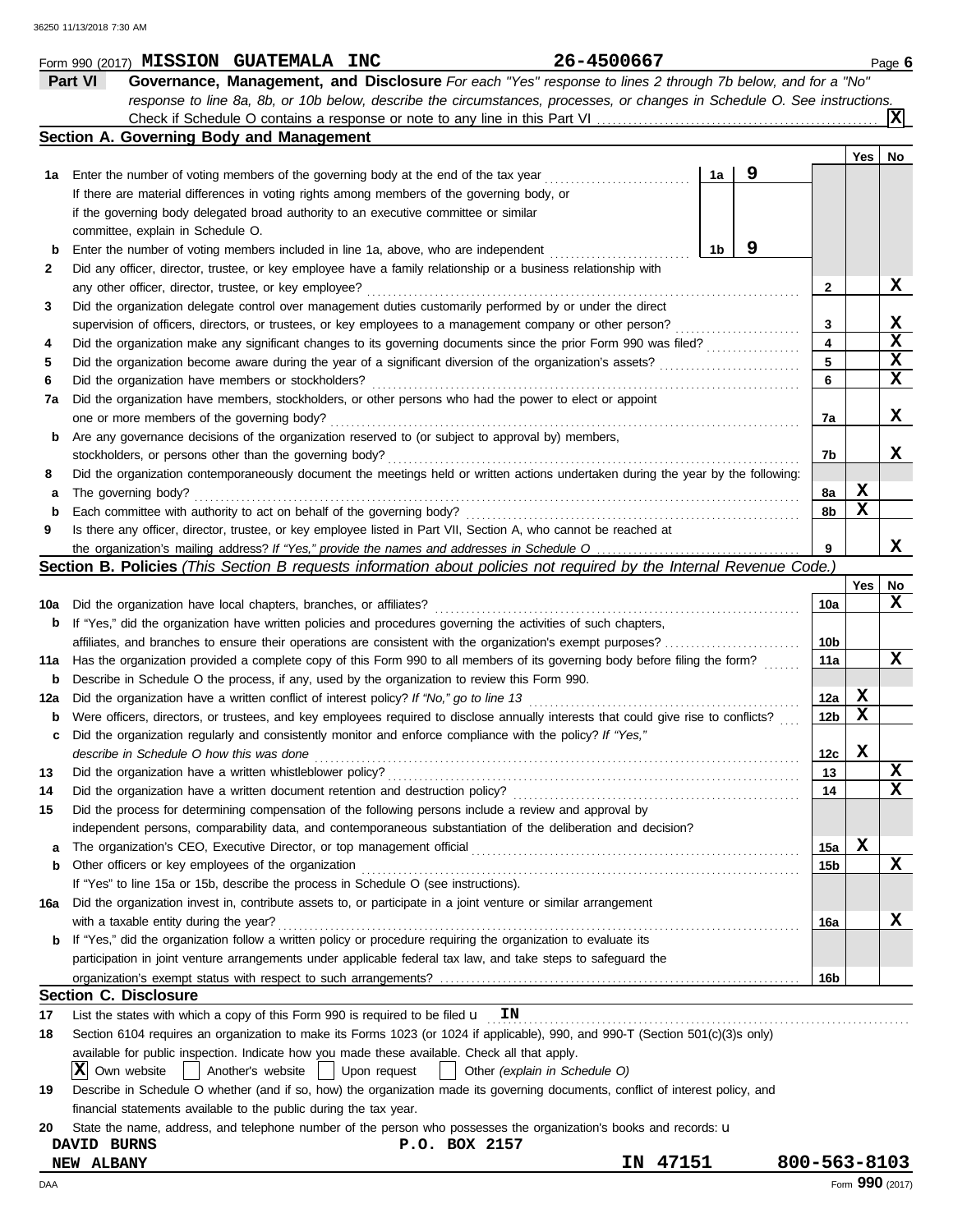|                                                                                                                                                                                                                             | Form 990 (2017) MISSION GUATEMALA INC                                           | 26-4500667                                                                                       | Page 7 |  |  |  |  |  |  |
|-----------------------------------------------------------------------------------------------------------------------------------------------------------------------------------------------------------------------------|---------------------------------------------------------------------------------|--------------------------------------------------------------------------------------------------|--------|--|--|--|--|--|--|
| Part VII                                                                                                                                                                                                                    |                                                                                 | Compensation of Officers, Directors, Trustees, Key Employees, Highest Compensated Employees, and |        |  |  |  |  |  |  |
|                                                                                                                                                                                                                             | <b>Independent Contractors</b>                                                  |                                                                                                  |        |  |  |  |  |  |  |
|                                                                                                                                                                                                                             |                                                                                 |                                                                                                  |        |  |  |  |  |  |  |
| Section A.                                                                                                                                                                                                                  | Officers, Directors, Trustees, Key Employees, and Highest Compensated Employees |                                                                                                  |        |  |  |  |  |  |  |
| 1a Complete this table for all persons required to be listed. Report compensation for the calendar year ending with or within the<br>organization's tax year.                                                               |                                                                                 |                                                                                                  |        |  |  |  |  |  |  |
| • List all of the organization's current officers, directors, trustees (whether individuals or organizations), regardless of amount of<br>compensation. Enter -0- in columns (D), (E), and (F) if no compensation was paid. |                                                                                 |                                                                                                  |        |  |  |  |  |  |  |

● List all of the organization's **current** key employees, if any. See instructions for definition of "key employee."

who received reportable compensation (Box 5 of Form W-2 and/or Box 7 of Form 1099-MISC) of more than \$100,000 from the ■ List the organization's five **current** highest compensated employees (other than an officer, director, trustee, or key employee)<br> **•** Preceived reportable compensation (Box 5 of Form W.2 and/or Box 7 of Form 1000 MISC)

organization and any related organizations.

■ List all of the organization's **former** officers, key employees, and highest compensated employees who received more than<br> **•** 00,000 of reportable compensation from the ergonization and any related ergonizations \$100,000 of reportable compensation from the organization and any related organizations.

■ List all of the organization's **former directors or trustees** that received, in the capacity as a former director or trustee of the<br>paization, more than \$10,000 of reportable compensation from the organization and any r organization, more than \$10,000 of reportable compensation from the organization and any related organizations. List persons in the following order: individual trustees or directors; institutional trustees; officers; key employees; highest compensated employees; and former such persons.

Check this box if neither the organization nor any related organization compensated any current officer, director, or trustee.

| (A)<br>Name and Title                | (B)<br>Average<br>hours per<br>week<br>(list any<br>hours for |                                   |                          | (C)<br>Position |              | (do not check more than one<br>box, unless person is both an<br>officer and a director/trustee) |        | (D)<br>Reportable<br>compensation<br>from<br>the<br>organization | (E)<br>Reportable<br>compensation from<br>related<br>organizations<br>(W-2/1099-MISC) | (F)<br>Estimated<br>amount of<br>other<br>compensation<br>from the |
|--------------------------------------|---------------------------------------------------------------|-----------------------------------|--------------------------|-----------------|--------------|-------------------------------------------------------------------------------------------------|--------|------------------------------------------------------------------|---------------------------------------------------------------------------------------|--------------------------------------------------------------------|
|                                      | related<br>organizations<br>below dotted<br>line)             | Individual trustee<br>or director | Institutional<br>trustee | Officer         | Key employee | Highest compensated<br>employee                                                                 | Former | (W-2/1099-MISC)                                                  |                                                                                       | organization<br>and related<br>organizations                       |
| (1) J ZACHARY HOPKINS                |                                                               |                                   |                          |                 |              |                                                                                                 |        |                                                                  |                                                                                       |                                                                    |
|                                      | 2.00                                                          |                                   |                          |                 |              |                                                                                                 |        |                                                                  |                                                                                       |                                                                    |
| TREASURER                            | 0.00                                                          | X                                 |                          | $\mathbf x$     |              |                                                                                                 |        | 0                                                                | 0                                                                                     | 0                                                                  |
| (2) VINCENT<br>ANDERSON              |                                                               |                                   |                          |                 |              |                                                                                                 |        |                                                                  |                                                                                       |                                                                    |
|                                      | 2.00                                                          |                                   |                          |                 |              |                                                                                                 |        |                                                                  |                                                                                       |                                                                    |
| PRESIDENT                            | 0.00                                                          | $\mathbf x$                       |                          | $\mathbf x$     |              |                                                                                                 |        | 0                                                                | 0                                                                                     | $\pmb{0}$                                                          |
| (3) FRAN BLACK                       | 2.00                                                          |                                   |                          |                 |              |                                                                                                 |        |                                                                  |                                                                                       |                                                                    |
| <b>SECRETARY</b>                     | 0.00                                                          | $\mathbf x$                       |                          | $\mathbf x$     |              |                                                                                                 |        | 0                                                                | 0                                                                                     | $\pmb{0}$                                                          |
| (4) PAUL PEACH                       |                                                               |                                   |                          |                 |              |                                                                                                 |        |                                                                  |                                                                                       |                                                                    |
|                                      | 2.00                                                          |                                   |                          |                 |              |                                                                                                 |        |                                                                  |                                                                                       |                                                                    |
| <b>DIRECTOR</b>                      | 0.00                                                          | $\mathbf x$                       |                          |                 |              |                                                                                                 |        | 0                                                                | 0                                                                                     | $\mathbf 0$                                                        |
| (5) KEITH LEONHARDT                  |                                                               |                                   |                          |                 |              |                                                                                                 |        |                                                                  |                                                                                       |                                                                    |
|                                      | 2.00                                                          |                                   |                          |                 |              |                                                                                                 |        |                                                                  |                                                                                       |                                                                    |
| VICE PRESIDENT                       | 0.00                                                          | $\mathbf x$                       |                          | $\mathbf x$     |              |                                                                                                 |        | 0                                                                | 0                                                                                     | 0                                                                  |
| (6) LYNN PENLAND                     |                                                               |                                   |                          |                 |              |                                                                                                 |        |                                                                  |                                                                                       |                                                                    |
|                                      | 2.00                                                          |                                   |                          |                 |              |                                                                                                 |        |                                                                  |                                                                                       |                                                                    |
| <b>DIRECTOR</b>                      | 0.00                                                          | $\mathbf x$                       |                          |                 |              |                                                                                                 |        | 0                                                                | 0                                                                                     | 0                                                                  |
| (7) COREY HERRIN                     |                                                               |                                   |                          |                 |              |                                                                                                 |        |                                                                  |                                                                                       |                                                                    |
|                                      | 2.00                                                          |                                   |                          |                 |              |                                                                                                 |        |                                                                  |                                                                                       |                                                                    |
| <b>DIRECTOR</b>                      | 0.00                                                          | $\mathbf x$                       |                          |                 |              |                                                                                                 |        | 0                                                                | 0                                                                                     | $\mathbf 0$                                                        |
| (8) KENNETH HUNDLEY                  |                                                               |                                   |                          |                 |              |                                                                                                 |        |                                                                  |                                                                                       |                                                                    |
|                                      | 2.00<br>0.00                                                  | $\mathbf x$                       |                          |                 |              |                                                                                                 |        | 0                                                                | 0                                                                                     | 0                                                                  |
| <b>DIRECTOR</b><br>(9) LEIGH RANDALL |                                                               |                                   |                          |                 |              |                                                                                                 |        |                                                                  |                                                                                       |                                                                    |
|                                      | 2.00                                                          |                                   |                          |                 |              |                                                                                                 |        |                                                                  |                                                                                       |                                                                    |
| <b>DIRECTOR</b>                      | 0.00                                                          | $\mathbf x$                       |                          |                 |              |                                                                                                 |        | 0                                                                | 0                                                                                     | 0                                                                  |
| (10) DAVID BURNS                     |                                                               |                                   |                          |                 |              |                                                                                                 |        |                                                                  |                                                                                       |                                                                    |
|                                      | 40.00                                                         |                                   |                          |                 |              |                                                                                                 |        |                                                                  |                                                                                       |                                                                    |
| EXECUTIVE DIRECTOR                   | 0.00                                                          |                                   |                          | $\mathbf x$     |              |                                                                                                 |        | 36,692                                                           | 0                                                                                     | 0                                                                  |
| S. HEATON<br>(11) THOMAS             |                                                               |                                   |                          |                 |              |                                                                                                 |        |                                                                  |                                                                                       |                                                                    |
|                                      | 40.00                                                         |                                   |                          |                 |              |                                                                                                 |        |                                                                  |                                                                                       |                                                                    |
| EXECUTIVE DIRECTOR                   | 0.00                                                          |                                   |                          | $\mathbf x$     |              |                                                                                                 |        | 25,511                                                           | 0                                                                                     | O                                                                  |
| DAA                                  |                                                               |                                   |                          |                 |              |                                                                                                 |        |                                                                  |                                                                                       | Form 990 (2017)                                                    |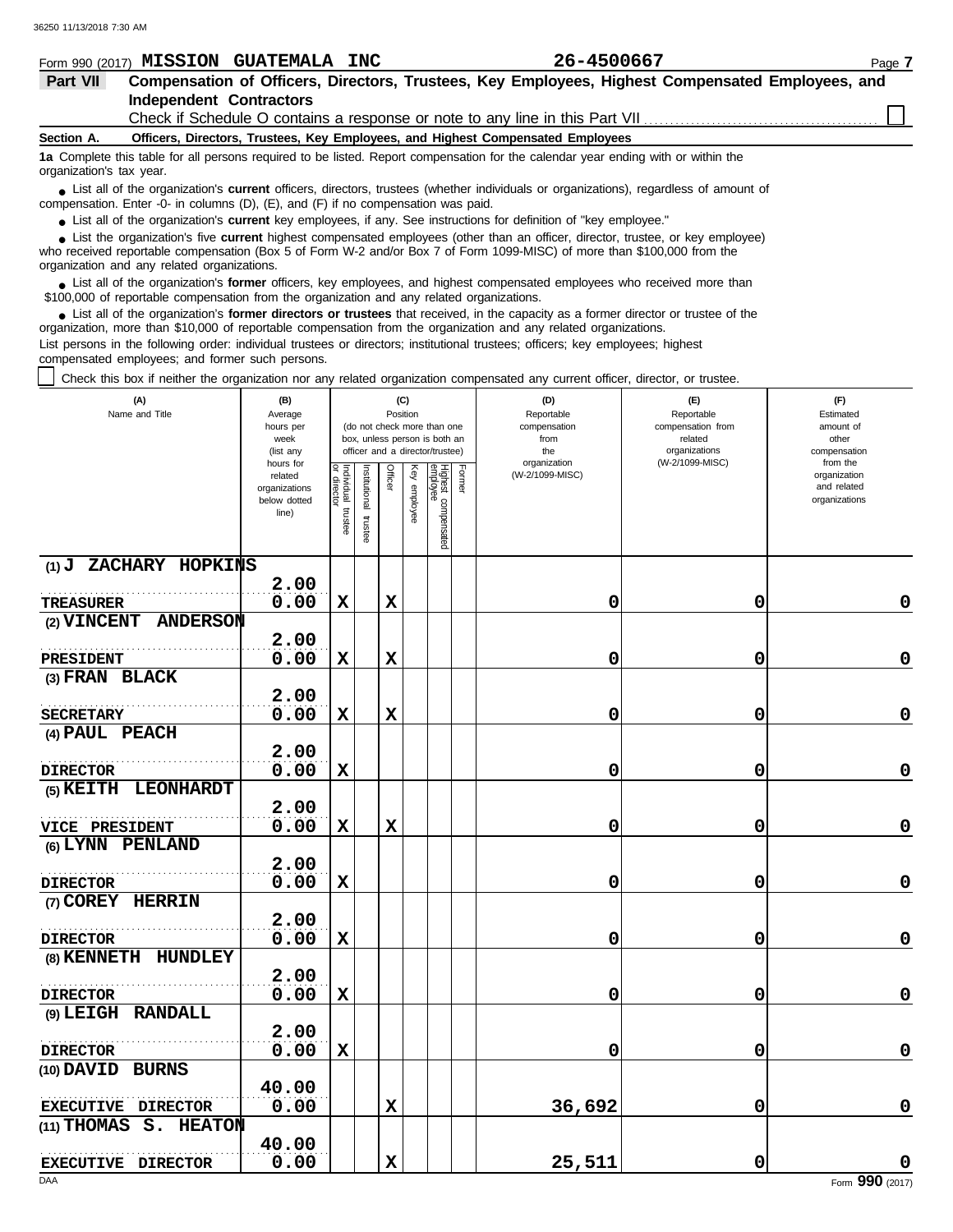| Part VII              | Form 990 (2017) MISSION GUATEMALA INC                                                                                                                                 |                                                                |                         |                          |         |                 |                                                                                                 |        | 26-4500667<br>Section A. Officers, Directors, Trustees, Key Employees, and Highest Compensated Employees (continued) |                                                                                                                                  |                                                          | Page 8              |
|-----------------------|-----------------------------------------------------------------------------------------------------------------------------------------------------------------------|----------------------------------------------------------------|-------------------------|--------------------------|---------|-----------------|-------------------------------------------------------------------------------------------------|--------|----------------------------------------------------------------------------------------------------------------------|----------------------------------------------------------------------------------------------------------------------------------|----------------------------------------------------------|---------------------|
| (A)<br>Name and title |                                                                                                                                                                       | (B)<br>Average<br>hours per<br>week<br>(list any               |                         |                          |         | (C)<br>Position | (do not check more than one<br>box, unless person is both an<br>officer and a director/trustee) |        | (D)<br>Reportable<br>compensation<br>from<br>the                                                                     | $(\mathsf{F})$<br>Reportable<br>compensation from<br>related<br>organizations                                                    | (F)<br>Estimated<br>amount of<br>other<br>compensation   |                     |
|                       |                                                                                                                                                                       | hours for<br>related<br>organizations<br>below dotted<br>line) | Individual 1<br>trustee | Institutional<br>trustee | Officer | Key employee    | Highest compensated<br>employee                                                                 | Former | organization<br>(W-2/1099-MISC)                                                                                      | (W-2/1099-MISC)                                                                                                                  | from the<br>organization<br>and related<br>organizations |                     |
|                       |                                                                                                                                                                       |                                                                |                         |                          |         |                 |                                                                                                 |        |                                                                                                                      |                                                                                                                                  |                                                          |                     |
|                       |                                                                                                                                                                       |                                                                |                         |                          |         |                 |                                                                                                 |        |                                                                                                                      |                                                                                                                                  |                                                          |                     |
|                       |                                                                                                                                                                       |                                                                |                         |                          |         |                 |                                                                                                 |        |                                                                                                                      |                                                                                                                                  |                                                          |                     |
|                       |                                                                                                                                                                       |                                                                |                         |                          |         |                 |                                                                                                 |        |                                                                                                                      |                                                                                                                                  |                                                          |                     |
|                       |                                                                                                                                                                       |                                                                |                         |                          |         |                 |                                                                                                 |        |                                                                                                                      |                                                                                                                                  |                                                          |                     |
|                       |                                                                                                                                                                       |                                                                |                         |                          |         |                 |                                                                                                 |        |                                                                                                                      |                                                                                                                                  |                                                          |                     |
|                       |                                                                                                                                                                       |                                                                |                         |                          |         |                 |                                                                                                 |        |                                                                                                                      |                                                                                                                                  |                                                          |                     |
|                       |                                                                                                                                                                       |                                                                |                         |                          |         |                 |                                                                                                 |        |                                                                                                                      |                                                                                                                                  |                                                          |                     |
|                       | Total from continuation sheets to Part VII, Section A                                                                                                                 |                                                                |                         |                          |         |                 |                                                                                                 | u      | 62,203                                                                                                               |                                                                                                                                  |                                                          |                     |
| d                     |                                                                                                                                                                       |                                                                |                         |                          |         |                 |                                                                                                 |        | 62, 203                                                                                                              |                                                                                                                                  |                                                          |                     |
| $\mathbf{2}$          |                                                                                                                                                                       |                                                                |                         |                          |         |                 |                                                                                                 |        | Total number of individuals (including but not limited to those listed above) who received more than \$100,000 of    |                                                                                                                                  |                                                          |                     |
|                       | reportable compensation from the organization $\bf{u}$ 0                                                                                                              |                                                                |                         |                          |         |                 |                                                                                                 |        |                                                                                                                      |                                                                                                                                  |                                                          | Yes<br>No           |
| 3                     |                                                                                                                                                                       |                                                                |                         |                          |         |                 |                                                                                                 |        | Did the organization list any former officer, director, or trustee, key employee, or highest compensated             |                                                                                                                                  |                                                          |                     |
| 4                     |                                                                                                                                                                       |                                                                |                         |                          |         |                 |                                                                                                 |        | For any individual listed on line 1a, is the sum of reportable compensation and other compensation from the          |                                                                                                                                  | 3                                                        | x                   |
|                       |                                                                                                                                                                       |                                                                |                         |                          |         |                 |                                                                                                 |        | organization and related organizations greater than \$150,000? If "Yes," complete Schedule J for such                |                                                                                                                                  | 4                                                        | X                   |
| 5                     |                                                                                                                                                                       |                                                                |                         |                          |         |                 |                                                                                                 |        | Did any person listed on line 1a receive or accrue compensation from any unrelated organization or individual        |                                                                                                                                  |                                                          |                     |
|                       |                                                                                                                                                                       |                                                                |                         |                          |         |                 |                                                                                                 |        |                                                                                                                      |                                                                                                                                  | 5                                                        | x                   |
| 1                     | Section B. Independent Contractors                                                                                                                                    |                                                                |                         |                          |         |                 |                                                                                                 |        | Complete this table for your five highest compensated independent contractors that received more than \$100,000 of   |                                                                                                                                  |                                                          |                     |
|                       |                                                                                                                                                                       |                                                                |                         |                          |         |                 |                                                                                                 |        |                                                                                                                      | compensation from the organization. Report compensation for the calendar year ending with or within the organization's tax year. |                                                          |                     |
|                       |                                                                                                                                                                       | (A)<br>Name and business address                               |                         |                          |         |                 |                                                                                                 |        |                                                                                                                      | (B)<br>Description of services                                                                                                   |                                                          | (C)<br>Compensation |
|                       |                                                                                                                                                                       |                                                                |                         |                          |         |                 |                                                                                                 |        |                                                                                                                      |                                                                                                                                  |                                                          |                     |
|                       |                                                                                                                                                                       |                                                                |                         |                          |         |                 |                                                                                                 |        |                                                                                                                      |                                                                                                                                  |                                                          |                     |
|                       |                                                                                                                                                                       |                                                                |                         |                          |         |                 |                                                                                                 |        |                                                                                                                      |                                                                                                                                  |                                                          |                     |
|                       |                                                                                                                                                                       |                                                                |                         |                          |         |                 |                                                                                                 |        |                                                                                                                      |                                                                                                                                  |                                                          |                     |
|                       |                                                                                                                                                                       |                                                                |                         |                          |         |                 |                                                                                                 |        |                                                                                                                      |                                                                                                                                  |                                                          |                     |
| $\mathbf{2}$          | Total number of independent contractors (including but not limited to those listed above) who<br>received more than \$100,000 of compensation from the organization u |                                                                |                         |                          |         |                 |                                                                                                 |        |                                                                                                                      | 0                                                                                                                                |                                                          |                     |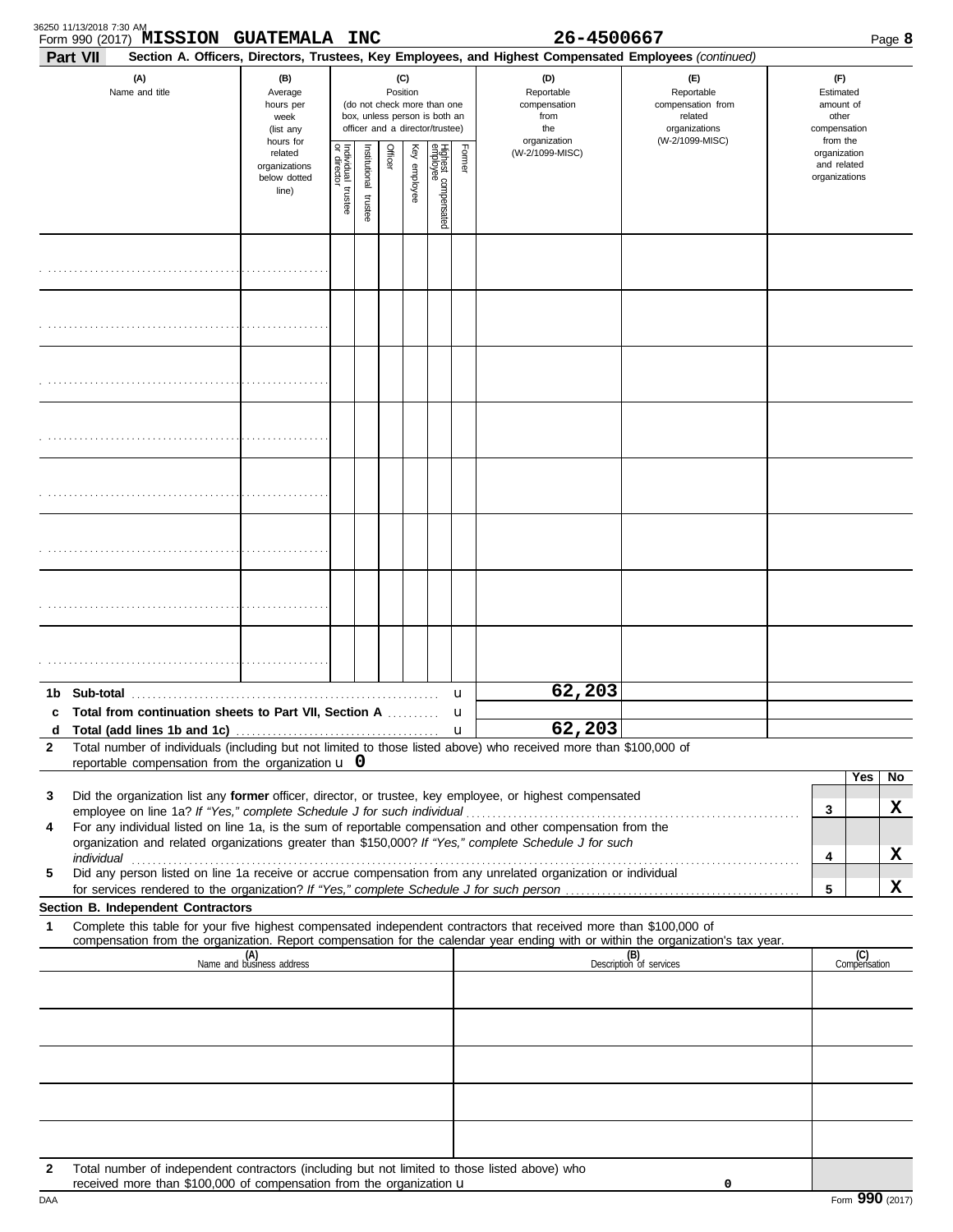|                                 | Form 990 (2017) MISSION GUATEMALA INC<br><b>Part VIII</b><br><b>Statement of Revenue</b>               |               |                      | 26-4500667                                         |                                         | Page 9                                                           |
|---------------------------------|--------------------------------------------------------------------------------------------------------|---------------|----------------------|----------------------------------------------------|-----------------------------------------|------------------------------------------------------------------|
|                                 |                                                                                                        |               |                      |                                                    |                                         |                                                                  |
|                                 |                                                                                                        |               | (A)<br>Total revenue | (B)<br>Related or<br>exempt<br>function<br>revenue | (C)<br>Unrelated<br>business<br>revenue | (D)<br>Revenue<br>excluded from tax<br>under sections<br>512-514 |
| Grants                          | 1a Federated campaigns<br>1a                                                                           |               |                      |                                                    |                                         |                                                                  |
|                                 | <b>b</b> Membership dues<br>1b                                                                         |               |                      |                                                    |                                         |                                                                  |
| Gifts, Grand                    | c Fundraising events<br>1c                                                                             |               |                      |                                                    |                                         |                                                                  |
|                                 | d Related organizations<br>1 <sub>d</sub>                                                              |               |                      |                                                    |                                         |                                                                  |
|                                 | e Government grants (contributions)<br>1e                                                              |               |                      |                                                    |                                         |                                                                  |
| Contributions,<br>and Other Sim | f All other contributions, gifts, grants,                                                              |               |                      |                                                    |                                         |                                                                  |
|                                 | and similar amounts not included above<br>1f                                                           | 808,254       |                      |                                                    |                                         |                                                                  |
|                                 | \$<br>g Noncash contributions included in lines 1a-1f:                                                 | 73,133        |                      |                                                    |                                         |                                                                  |
|                                 |                                                                                                        |               | 808,254              |                                                    |                                         |                                                                  |
|                                 |                                                                                                        | Busn. Code    |                      |                                                    |                                         |                                                                  |
| 2a                              | CLINIC PATIENT FEES                                                                                    | 621400        | 41,120               | 41,120                                             |                                         |                                                                  |
| b                               |                                                                                                        |               |                      |                                                    |                                         |                                                                  |
| c                               |                                                                                                        |               |                      |                                                    |                                         |                                                                  |
| d                               |                                                                                                        |               |                      |                                                    |                                         |                                                                  |
|                                 |                                                                                                        |               |                      |                                                    |                                         |                                                                  |
|                                 | f All other program service revenue                                                                    |               |                      |                                                    |                                         |                                                                  |
|                                 |                                                                                                        |               | 41,120               |                                                    |                                         |                                                                  |
|                                 | 3 Investment income (including dividends, interest,                                                    |               |                      |                                                    |                                         |                                                                  |
|                                 | and other similar amounts)                                                                             | u             | 952                  | 952                                                |                                         |                                                                  |
| 4                               | Income from investment of tax-exempt bond proceeds u                                                   |               |                      |                                                    |                                         |                                                                  |
| 5                               |                                                                                                        |               |                      |                                                    |                                         |                                                                  |
|                                 | (i) Real                                                                                               | (ii) Personal |                      |                                                    |                                         |                                                                  |
|                                 | 6a Gross rents                                                                                         |               |                      |                                                    |                                         |                                                                  |
|                                 | <b>b</b> Less: rental exps.                                                                            |               |                      |                                                    |                                         |                                                                  |
|                                 | <b>c</b> Rental inc. or (loss)                                                                         |               |                      |                                                    |                                         |                                                                  |
|                                 | <b>7a</b> Gross amount from                                                                            |               |                      |                                                    |                                         |                                                                  |
|                                 | (i) Securities<br>sales of assets                                                                      | (ii) Other    |                      |                                                    |                                         |                                                                  |
|                                 | other than inventory                                                                                   |               |                      |                                                    |                                         |                                                                  |
|                                 | <b>b</b> Less: cost or other                                                                           |               |                      |                                                    |                                         |                                                                  |
|                                 | basis & sales exps.                                                                                    |               |                      |                                                    |                                         |                                                                  |
|                                 | c Gain or $(\text{loss})$                                                                              |               |                      |                                                    |                                         |                                                                  |
|                                 |                                                                                                        |               |                      |                                                    |                                         |                                                                  |
|                                 | 8a Gross income from fundraising events                                                                |               |                      |                                                    |                                         |                                                                  |
|                                 | (not including \$<br>.                                                                                 |               |                      |                                                    |                                         |                                                                  |
|                                 | of contributions reported on line 1c).                                                                 |               |                      |                                                    |                                         |                                                                  |
|                                 |                                                                                                        |               |                      |                                                    |                                         |                                                                  |
|                                 |                                                                                                        |               |                      |                                                    |                                         |                                                                  |
|                                 | <b>b</b> Less: direct expenses<br>b                                                                    |               |                      |                                                    |                                         |                                                                  |
|                                 | c Net income or (loss) from fundraising events  u                                                      |               |                      |                                                    |                                         |                                                                  |
|                                 | 9a Gross income from gaming activities.                                                                |               |                      |                                                    |                                         |                                                                  |
|                                 | See Part IV, line 19 $\ldots$ a                                                                        |               |                      |                                                    |                                         |                                                                  |
|                                 | $\mathbf b$<br><b>b</b> Less: direct expenses                                                          |               |                      |                                                    |                                         |                                                                  |
|                                 | c Net income or (loss) from gaming activities  u                                                       |               |                      |                                                    |                                         |                                                                  |
|                                 | 10a Gross sales of inventory, less                                                                     |               |                      |                                                    |                                         |                                                                  |
|                                 | returns and allowances  a                                                                              | 6,632         |                      |                                                    |                                         |                                                                  |
|                                 | <b>b</b> Less: cost of goods sold<br>$\mathbf{b}$<br>c Net income or (loss) from sales of inventory  u | 235           | 6,397                |                                                    |                                         | 6,397                                                            |

u

u

**b** . . . . . . . . . . . . . . . . . . . . . . . . . . . . . . . . . . . . . . . . . . . . . . **c** . . . . . . . . . . . . . . . . . . . . . . . . . . . . . . . . . . . . . . . . . . . . . . **d** All other revenue .............................. **e Total.** Add lines 11a–11d . . . . . . . . . . . . . . . . . . . . . . . . . . . . **Total revenue.** See instructions. . . . . . . . . . . . . . . . . . . . . **12**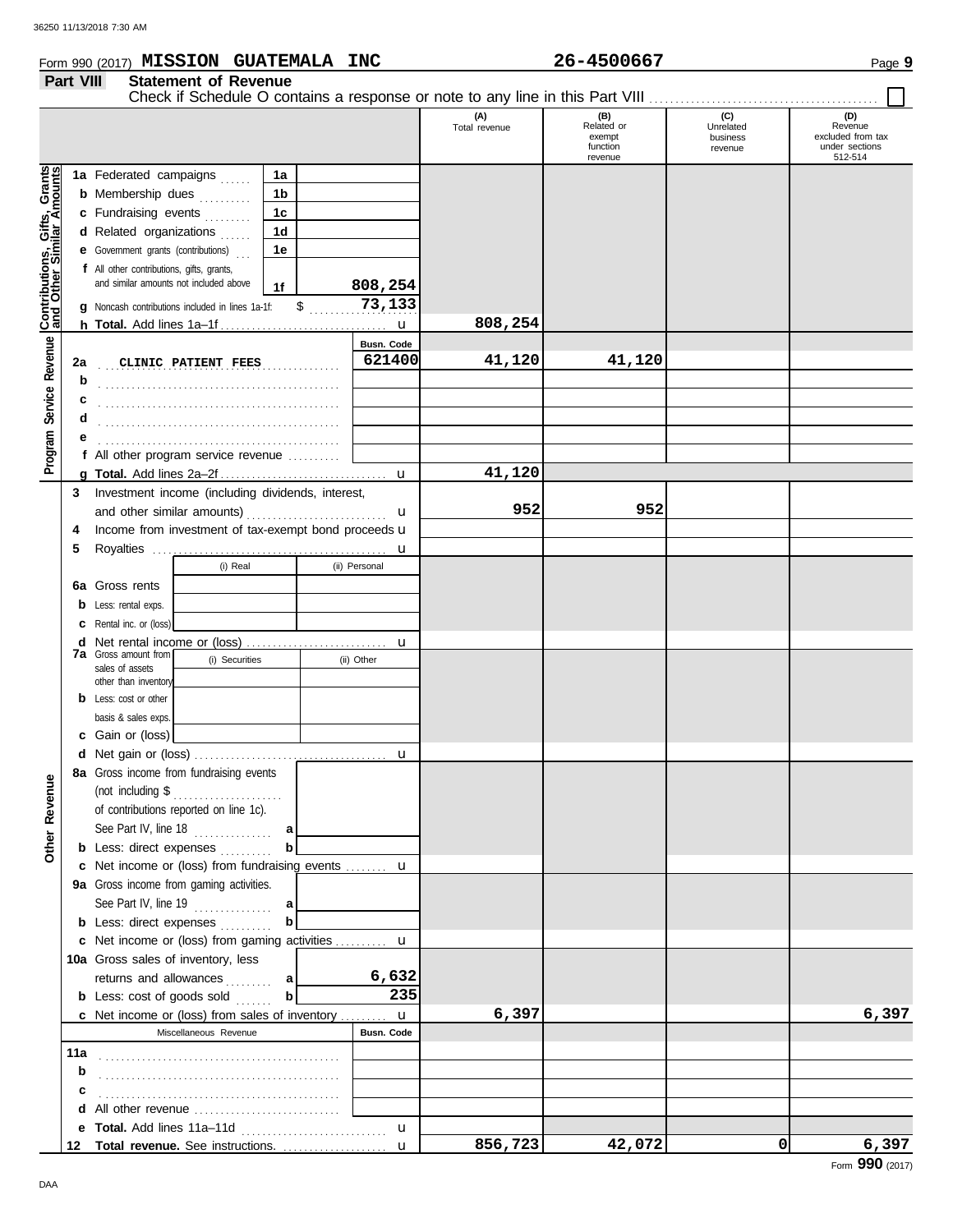## **Part IX Statement of Functional Expenses** Form 990 (2017) Page **10 MISSION GUATEMALA INC 26-4500667**

|              | Section 501(c)(3) and 501(c)(4) organizations must complete all columns. All other organizations must complete column (A).<br>Check if Schedule O contains a response or note to any line in this Part IX                                                                                                                                                                                                                                                                                                                   |                  |                             |                                    |                         |  |  |  |  |
|--------------|-----------------------------------------------------------------------------------------------------------------------------------------------------------------------------------------------------------------------------------------------------------------------------------------------------------------------------------------------------------------------------------------------------------------------------------------------------------------------------------------------------------------------------|------------------|-----------------------------|------------------------------------|-------------------------|--|--|--|--|
|              | Do not include amounts reported on lines 6b,                                                                                                                                                                                                                                                                                                                                                                                                                                                                                | (A)              | (B)                         | (C)                                | (D)                     |  |  |  |  |
|              | 7b, 8b, 9b, and 10b of Part VIII.                                                                                                                                                                                                                                                                                                                                                                                                                                                                                           | Total expenses   | Program service<br>expenses | Management and<br>general expenses | Fundraising<br>expenses |  |  |  |  |
|              | 1 Grants and other assistance to domestic organizations                                                                                                                                                                                                                                                                                                                                                                                                                                                                     |                  |                             |                                    |                         |  |  |  |  |
|              | and domestic governments. See Part IV, line 21                                                                                                                                                                                                                                                                                                                                                                                                                                                                              | 88,993           | 88,993                      |                                    |                         |  |  |  |  |
| $\mathbf{2}$ | Grants and other assistance to domestic                                                                                                                                                                                                                                                                                                                                                                                                                                                                                     |                  |                             |                                    |                         |  |  |  |  |
|              | individuals. See Part IV, line 22                                                                                                                                                                                                                                                                                                                                                                                                                                                                                           |                  |                             |                                    |                         |  |  |  |  |
| 3            | Grants and other assistance to foreign                                                                                                                                                                                                                                                                                                                                                                                                                                                                                      |                  |                             |                                    |                         |  |  |  |  |
|              | organizations, foreign governments, and foreign                                                                                                                                                                                                                                                                                                                                                                                                                                                                             |                  |                             |                                    |                         |  |  |  |  |
|              | individuals. See Part IV, lines 15 and 16                                                                                                                                                                                                                                                                                                                                                                                                                                                                                   | 175,586          | 175,586                     |                                    |                         |  |  |  |  |
| 4            | Benefits paid to or for members                                                                                                                                                                                                                                                                                                                                                                                                                                                                                             |                  |                             |                                    |                         |  |  |  |  |
| 5            | Compensation of current officers, directors,                                                                                                                                                                                                                                                                                                                                                                                                                                                                                |                  |                             |                                    |                         |  |  |  |  |
|              | trustees, and key employees                                                                                                                                                                                                                                                                                                                                                                                                                                                                                                 | 62,203           | 27,517                      | 29,175                             | 5,511                   |  |  |  |  |
| 6            | Compensation not included above, to disqualified                                                                                                                                                                                                                                                                                                                                                                                                                                                                            |                  |                             |                                    |                         |  |  |  |  |
|              | persons (as defined under section 4958(f)(1)) and                                                                                                                                                                                                                                                                                                                                                                                                                                                                           |                  |                             |                                    |                         |  |  |  |  |
|              | persons described in section 4958(c)(3)(B)                                                                                                                                                                                                                                                                                                                                                                                                                                                                                  |                  |                             |                                    |                         |  |  |  |  |
| 7            | Other salaries and wages                                                                                                                                                                                                                                                                                                                                                                                                                                                                                                    | 209,601          | 155,405                     | 35,049                             | 19,147                  |  |  |  |  |
| 8            | Pension plan accruals and contributions (include                                                                                                                                                                                                                                                                                                                                                                                                                                                                            |                  |                             |                                    |                         |  |  |  |  |
|              | section 401(k) and 403(b) employer contributions)                                                                                                                                                                                                                                                                                                                                                                                                                                                                           | 16,642           | 5,992                       | 6,490                              | 4,160                   |  |  |  |  |
| 9            | Other employee benefits                                                                                                                                                                                                                                                                                                                                                                                                                                                                                                     | 12,031           | $\overline{1,719}$          | 10,312                             |                         |  |  |  |  |
| 10           |                                                                                                                                                                                                                                                                                                                                                                                                                                                                                                                             | 6,928            | 630                         | 6,298                              |                         |  |  |  |  |
| 11           | Fees for services (non-employees):                                                                                                                                                                                                                                                                                                                                                                                                                                                                                          | 23               |                             |                                    |                         |  |  |  |  |
| a            |                                                                                                                                                                                                                                                                                                                                                                                                                                                                                                                             | 1,904            | 208                         | 23<br>1,696                        |                         |  |  |  |  |
| b            |                                                                                                                                                                                                                                                                                                                                                                                                                                                                                                                             | 1,455            |                             | 1,455                              |                         |  |  |  |  |
|              |                                                                                                                                                                                                                                                                                                                                                                                                                                                                                                                             |                  |                             |                                    |                         |  |  |  |  |
|              | Professional fundraising services. See Part IV, line 17                                                                                                                                                                                                                                                                                                                                                                                                                                                                     |                  |                             |                                    |                         |  |  |  |  |
|              | Investment management fees                                                                                                                                                                                                                                                                                                                                                                                                                                                                                                  |                  |                             |                                    |                         |  |  |  |  |
| g            | Other. (If line 11g amount exceeds 10% of line 25, column                                                                                                                                                                                                                                                                                                                                                                                                                                                                   |                  |                             |                                    |                         |  |  |  |  |
|              | (A) amount, list line 11g expenses on Schedule O.)                                                                                                                                                                                                                                                                                                                                                                                                                                                                          |                  |                             |                                    |                         |  |  |  |  |
| 12           | Advertising and promotion                                                                                                                                                                                                                                                                                                                                                                                                                                                                                                   | 3,138            |                             | 2,611                              | 527                     |  |  |  |  |
| 13           |                                                                                                                                                                                                                                                                                                                                                                                                                                                                                                                             | 13,580           | 1,000                       | 5,152                              | 7,428                   |  |  |  |  |
| 14           | Information technology                                                                                                                                                                                                                                                                                                                                                                                                                                                                                                      |                  |                             |                                    |                         |  |  |  |  |
| 15           |                                                                                                                                                                                                                                                                                                                                                                                                                                                                                                                             |                  |                             |                                    |                         |  |  |  |  |
| 16           |                                                                                                                                                                                                                                                                                                                                                                                                                                                                                                                             | 40,749           | 37,931                      | 2,818                              |                         |  |  |  |  |
| 17           | $\begin{minipage}[c]{0.9\linewidth} \begin{tabular}{l} \textbf{True} \end{tabular} \end{minipage} \begin{minipage}[c]{0.9\linewidth} \begin{tabular}{l} \textbf{True} \end{tabular} \end{minipage} \end{minipage} \begin{minipage}[c]{0.9\linewidth} \begin{tabular}{l} \textbf{True} \end{tabular} \end{minipage} \end{minipage} \begin{minipage}[c]{0.9\linewidth} \begin{tabular}{l} \textbf{True} \end{tabular} \end{minipage} \end{minipage} \begin{minipage}[c]{0.9\linewidth} \begin{tabular}{l} \textbf{True} \end$ | 65, 683          | 57,209                      | 8,247                              | 227                     |  |  |  |  |
| 18           | Payments of travel or entertainment expenses                                                                                                                                                                                                                                                                                                                                                                                                                                                                                |                  |                             |                                    |                         |  |  |  |  |
|              | for any federal, state, or local public officials                                                                                                                                                                                                                                                                                                                                                                                                                                                                           |                  |                             |                                    |                         |  |  |  |  |
| 19           | Conferences, conventions, and meetings                                                                                                                                                                                                                                                                                                                                                                                                                                                                                      | 764              |                             | 764                                |                         |  |  |  |  |
| 20           | Interest                                                                                                                                                                                                                                                                                                                                                                                                                                                                                                                    | 25,337           | 25,337                      |                                    |                         |  |  |  |  |
| 21           |                                                                                                                                                                                                                                                                                                                                                                                                                                                                                                                             |                  |                             |                                    |                         |  |  |  |  |
| 22           | Depreciation, depletion, and amortization                                                                                                                                                                                                                                                                                                                                                                                                                                                                                   | 44,633           | 44,403                      | 230                                |                         |  |  |  |  |
| 23           |                                                                                                                                                                                                                                                                                                                                                                                                                                                                                                                             |                  |                             |                                    |                         |  |  |  |  |
| 24           | Other expenses. Itemize expenses not covered                                                                                                                                                                                                                                                                                                                                                                                                                                                                                |                  |                             |                                    |                         |  |  |  |  |
|              | above (List miscellaneous expenses in line 24e. If                                                                                                                                                                                                                                                                                                                                                                                                                                                                          |                  |                             |                                    |                         |  |  |  |  |
|              | line 24e amount exceeds 10% of line 25, column                                                                                                                                                                                                                                                                                                                                                                                                                                                                              |                  |                             |                                    |                         |  |  |  |  |
|              | (A) amount, list line 24e expenses on Schedule O.)                                                                                                                                                                                                                                                                                                                                                                                                                                                                          |                  |                             |                                    |                         |  |  |  |  |
| а            | CLINIC EXPENSES                                                                                                                                                                                                                                                                                                                                                                                                                                                                                                             | 98,913<br>64,789 | 98,913<br>64,789            |                                    |                         |  |  |  |  |
| b            | TEAM EXPENSES<br>FOOD SHIPPING AND TAXES                                                                                                                                                                                                                                                                                                                                                                                                                                                                                    | 8,072            | 8,072                       |                                    |                         |  |  |  |  |
| c<br>d       | <b>MISCELLANEOUS</b>                                                                                                                                                                                                                                                                                                                                                                                                                                                                                                        | 4,643            | 4,044                       | 599                                |                         |  |  |  |  |
|              |                                                                                                                                                                                                                                                                                                                                                                                                                                                                                                                             | 10,582           | 9,093                       | 1,311                              | 178                     |  |  |  |  |
| е<br>25      | All other expenses <b>Manual</b> State of the state of the state of the state of the state of the state of the state of<br>Total functional expenses. Add lines 1 through 24e                                                                                                                                                                                                                                                                                                                                               | 956,249          | 806,841                     | 112,230                            | 37,178                  |  |  |  |  |
| 26           | Joint costs. Complete this line only if the                                                                                                                                                                                                                                                                                                                                                                                                                                                                                 |                  |                             |                                    |                         |  |  |  |  |
|              | organization reported in column (B) joint costs                                                                                                                                                                                                                                                                                                                                                                                                                                                                             |                  |                             |                                    |                         |  |  |  |  |
|              | from a combined educational campaign and<br>fundraising solicitation. Check here $\mathbf{u}$<br>if                                                                                                                                                                                                                                                                                                                                                                                                                         |                  |                             |                                    |                         |  |  |  |  |

following SOP 98-2 (ASC 958-720) . . . . . . . . . . . . .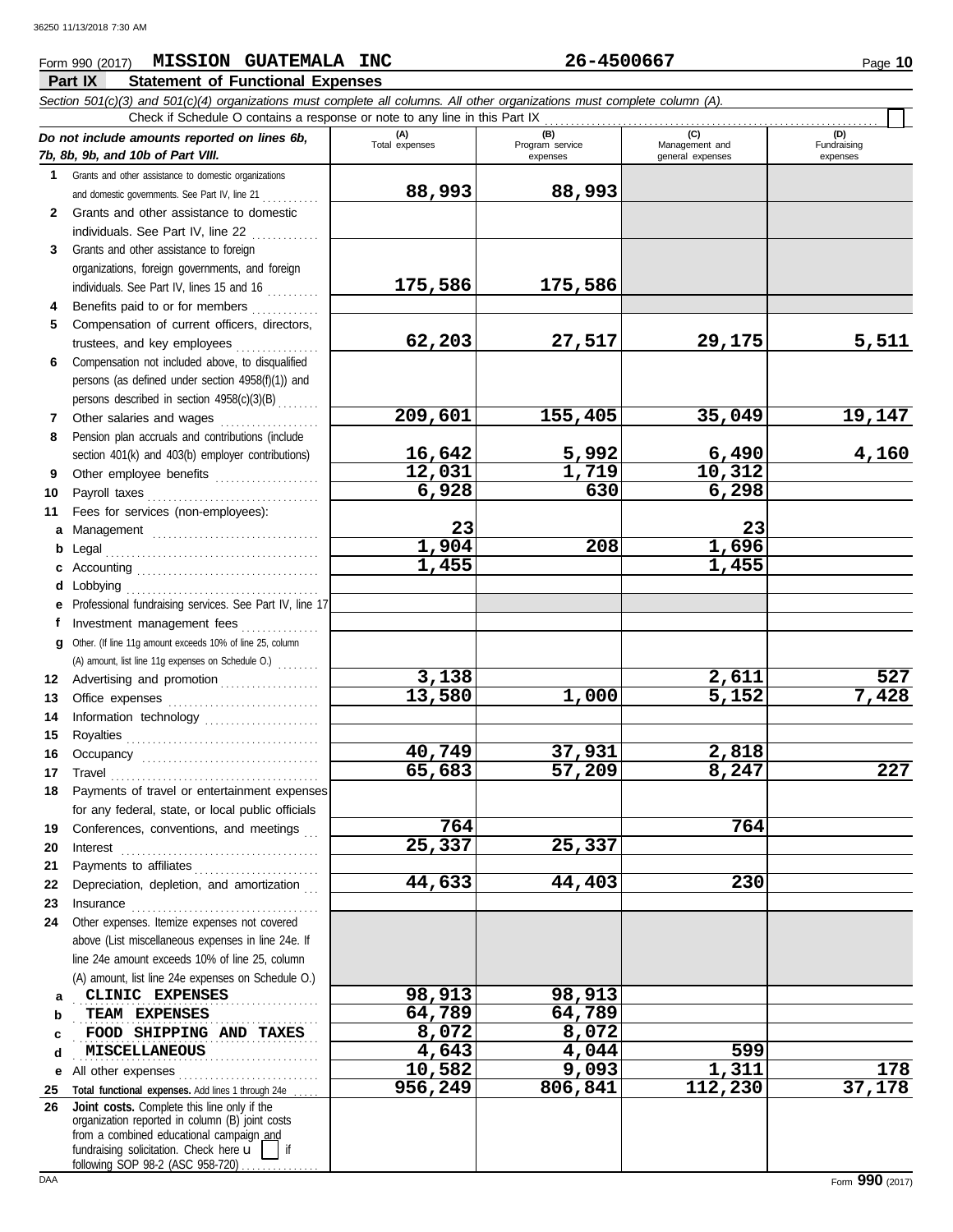### Form 990 (2017) Page **11 MISSION GUATEMALA INC 26-4500667 Part X Balance Sheet**

|                 |          | Check if Schedule O contains a response or note to any line in this Part X                                                                                                                                                          |  |         |                   |                |             |
|-----------------|----------|-------------------------------------------------------------------------------------------------------------------------------------------------------------------------------------------------------------------------------------|--|---------|-------------------|----------------|-------------|
|                 |          |                                                                                                                                                                                                                                     |  |         | (A)               |                | (B)         |
|                 |          |                                                                                                                                                                                                                                     |  |         | Beginning of year |                | End of year |
|                 | 1        |                                                                                                                                                                                                                                     |  |         | 124,171           | $\mathbf{1}$   | 128,949     |
|                 | 2        |                                                                                                                                                                                                                                     |  |         | 195,355           | $\mathbf{2}$   | 181,307     |
|                 | 3        |                                                                                                                                                                                                                                     |  |         |                   | 3              |             |
|                 | 4        |                                                                                                                                                                                                                                     |  |         |                   | 4              |             |
|                 | 5        | Loans and other receivables from current and former officers, directors,                                                                                                                                                            |  |         |                   |                |             |
|                 |          | trustees, key employees, and highest compensated employees.                                                                                                                                                                         |  |         |                   |                |             |
|                 |          |                                                                                                                                                                                                                                     |  |         |                   | 5              |             |
|                 | 6        | Loans and other receivables from other disqualified persons (as defined under section                                                                                                                                               |  |         |                   |                |             |
|                 |          | $4958(f)(1)$ ), persons described in section $4958(c)(3)(B)$ , and contributing employers and                                                                                                                                       |  |         |                   |                |             |
|                 |          | sponsoring organizations of section 501(c)(9) voluntary employees' beneficiary                                                                                                                                                      |  |         |                   |                |             |
|                 |          | organizations (see instructions). Complete Part II of Schedule L                                                                                                                                                                    |  |         |                   | 6              |             |
| Assets          | 7        |                                                                                                                                                                                                                                     |  |         | 35,179            | $\overline{7}$ | 29,256      |
|                 | 8        | Inventories for sale or use <i>communication</i> and the state or use of the contract of the state or use of the state or the state or the state or the state or the state or the state of the state or the state or the state or t |  |         |                   | 8              |             |
|                 | 9        |                                                                                                                                                                                                                                     |  |         |                   | 9              |             |
|                 |          | 10a Land, buildings, and equipment: cost or                                                                                                                                                                                         |  |         |                   |                |             |
|                 |          |                                                                                                                                                                                                                                     |  |         |                   |                |             |
|                 |          |                                                                                                                                                                                                                                     |  | 214,398 | 986,266           | 10c            | 865,577     |
|                 | 11       |                                                                                                                                                                                                                                     |  |         |                   | 11             |             |
|                 | 12       |                                                                                                                                                                                                                                     |  |         | $12 \,$           |                |             |
|                 | 13       |                                                                                                                                                                                                                                     |  |         | 13                |                |             |
|                 | 14       | Intangible assets with a state of the contract of the state of the state of the state of the state of the state of the state of the state of the state of the state of the state of the state of the state of the state of the      |  |         | 14                |                |             |
|                 | 15       |                                                                                                                                                                                                                                     |  |         |                   | 15             |             |
|                 | 16       | Total assets. Add lines 1 through 15 (must equal line 34)                                                                                                                                                                           |  |         | 1,340,971         | 16             | 1,205,089   |
|                 | 17       |                                                                                                                                                                                                                                     |  | 121     | 17                |                |             |
|                 | 18       | Grants payable                                                                                                                                                                                                                      |  |         | 18                |                |             |
|                 | 19       |                                                                                                                                                                                                                                     |  | 19      |                   |                |             |
|                 | 20       |                                                                                                                                                                                                                                     |  |         |                   | 20             |             |
|                 | 21       | Escrow or custodial account liability. Complete Part IV of Schedule D                                                                                                                                                               |  |         |                   | 21             |             |
|                 | 22       | Loans and other payables to current and former officers, directors,                                                                                                                                                                 |  |         |                   |                |             |
| Liabilities     |          | trustees, key employees, highest compensated employees, and                                                                                                                                                                         |  |         |                   |                |             |
|                 |          | disqualified persons. Complete Part II of Schedule L                                                                                                                                                                                |  |         |                   | 22             |             |
|                 | 23       | Secured mortgages and notes payable to unrelated third parties [111] Secured mortgages and notes payable to unrelated third parties                                                                                                 |  |         | 578,229           | 23             | 541,994     |
|                 | 24       |                                                                                                                                                                                                                                     |  |         |                   | 24             |             |
|                 | 25       | Other liabilities (including federal income tax, payables to related third                                                                                                                                                          |  |         |                   |                |             |
|                 |          | parties, and other liabilities not included on lines 17-24). Complete Part X                                                                                                                                                        |  |         |                   |                |             |
|                 |          | of Schedule D                                                                                                                                                                                                                       |  |         |                   | 25             |             |
|                 | 26       |                                                                                                                                                                                                                                     |  |         | 578,350           | 26             | 541,994     |
|                 |          | Organizations that follow SFAS 117 (ASC 958), check here u                                                                                                                                                                          |  | and     |                   |                |             |
|                 |          | complete lines 27 through 29, and lines 33 and 34.                                                                                                                                                                                  |  |         |                   | 27             |             |
| <b>Balances</b> | 27       | Unrestricted net assets                                                                                                                                                                                                             |  |         |                   | 28             |             |
|                 | 28<br>29 | Permanently restricted net assets                                                                                                                                                                                                   |  |         |                   | 29             |             |
| or Fund         |          | Organizations that do not follow SFAS 117 (ASC 958), check here u  X                                                                                                                                                                |  | and     |                   |                |             |
|                 |          | complete lines 30 through 34.                                                                                                                                                                                                       |  |         |                   |                |             |
|                 | 30       | Capital stock or trust principal, or current funds                                                                                                                                                                                  |  |         |                   | 30             |             |
| Assets          | 31       |                                                                                                                                                                                                                                     |  |         |                   | 31             |             |
|                 | 32       | Retained earnings, endowment, accumulated income, or other funds                                                                                                                                                                    |  |         | 762,621           | 32             | 663,095     |
| ğ               | 33       | Total net assets or fund balances                                                                                                                                                                                                   |  |         | 762,621           | 33             | 663,095     |
|                 | 34       |                                                                                                                                                                                                                                     |  |         | 1,340,971         | 34             | 1,205,089   |

Form **990** (2017)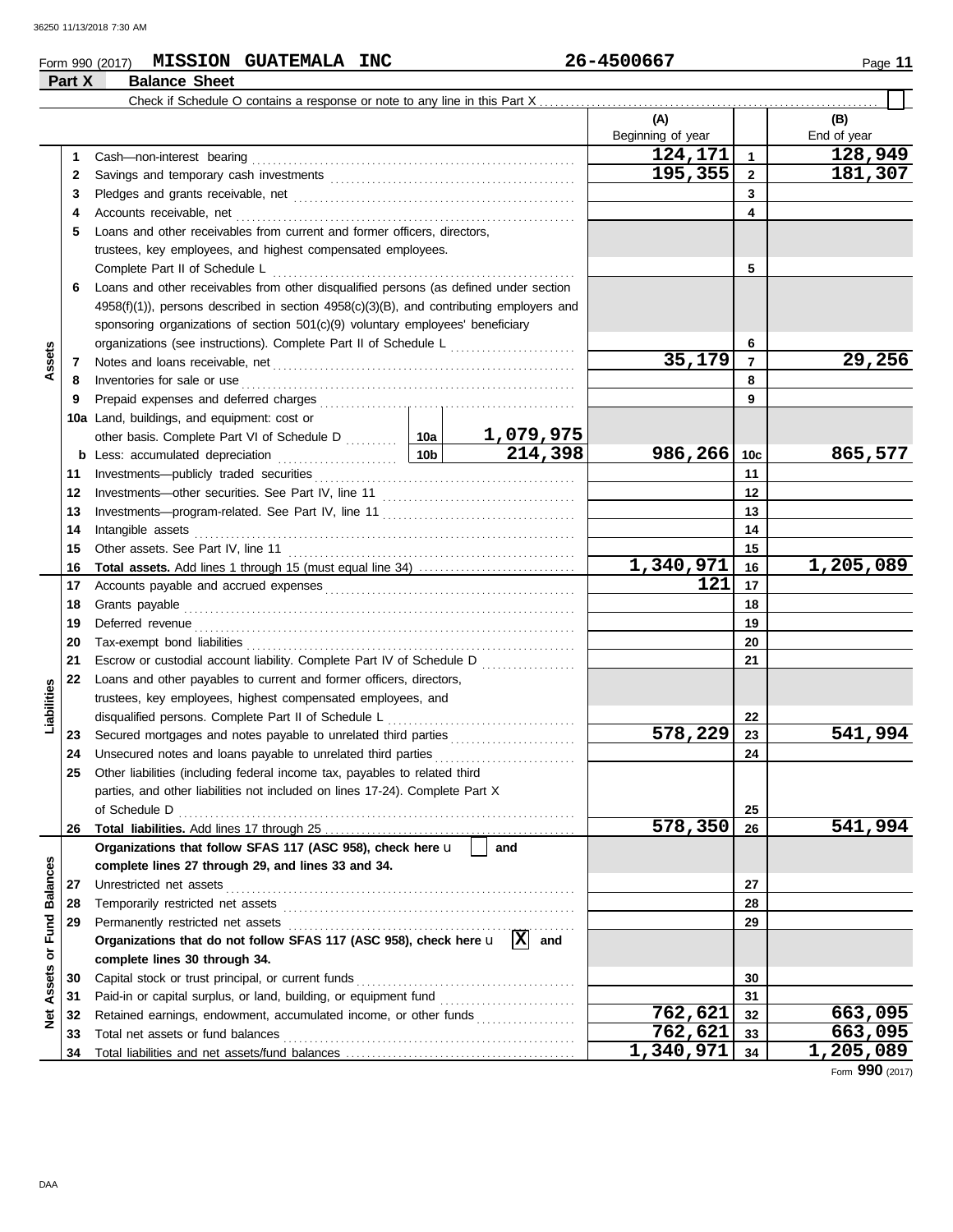| Part XI<br><b>Reconciliation of Net Assets</b><br>856, 723<br>$\mathbf{1}$<br>Total revenue (must equal Part VIII, column (A), line 12) [2010] [2010] [2010] [2010] [2010] [2010] [2010] [20<br>1<br>956,249<br>$\overline{2}$<br>2<br>$-99,526$<br>$\overline{\mathbf{3}}$<br>Revenue less expenses. Subtract line 2 from line 1<br>3<br>762,621<br>$\overline{\mathbf{4}}$<br>4<br>5<br>5<br>6<br>Donated services and use of facilities <b>constructs</b> and a service of the service of the service of the service of the service of the service of the service of the service of the service of the service of the service of the<br>6<br>$\overline{7}$<br>Investment expenses <b>contract and intervention contract and intervention contract and intervention contract and intervention contract and intervention contract and intervention contract and intervention contract and interv</b><br>7<br>8<br>Prior period adjustments entertainments and a series of the series of the series of the series of the series of the series of the series of the series of the series of the series of the series of the series of the series o<br>8<br>9<br>9<br>Net assets or fund balances at end of year. Combine lines 3 through 9 (must equal Part X, line<br>10<br>663,095<br>10<br>Part XII<br><b>Financial Statements and Reporting</b><br>Yes  <br>$ \mathbf{X} $ Cash<br>Accounting method used to prepare the Form 990:<br>Other<br>Accrual<br>1<br>If the organization changed its method of accounting from a prior year or checked "Other," explain in<br>Schedule O.<br>2a Were the organization's financial statements compiled or reviewed by an independent accountant?<br>2a<br>If "Yes," check a box below to indicate whether the financial statements for the year were compiled or<br>reviewed on a separate basis, consolidated basis, or both:<br>  Consolidated basis<br>Separate basis<br>  Both consolidated and separate basis<br>2b<br>If "Yes," check a box below to indicate whether the financial statements for the year were audited on a<br>separate basis, consolidated basis, or both:<br>Separate basis<br>Consolidated basis<br>  Both consolidated and separate basis<br>$\blacksquare$<br>c If "Yes" to line 2a or 2b, does the organization have a committee that assumes responsibility for oversight | 26-4500667<br>Form 990 (2017) MISSION GUATEMALA INC |    | Page 12   |
|-------------------------------------------------------------------------------------------------------------------------------------------------------------------------------------------------------------------------------------------------------------------------------------------------------------------------------------------------------------------------------------------------------------------------------------------------------------------------------------------------------------------------------------------------------------------------------------------------------------------------------------------------------------------------------------------------------------------------------------------------------------------------------------------------------------------------------------------------------------------------------------------------------------------------------------------------------------------------------------------------------------------------------------------------------------------------------------------------------------------------------------------------------------------------------------------------------------------------------------------------------------------------------------------------------------------------------------------------------------------------------------------------------------------------------------------------------------------------------------------------------------------------------------------------------------------------------------------------------------------------------------------------------------------------------------------------------------------------------------------------------------------------------------------------------------------------------------------------------------------------------------------------------------------------------------------------------------------------------------------------------------------------------------------------------------------------------------------------------------------------------------------------------------------------------------------------------------------------------------------------------------------------------------------------------------------------------------------------------|-----------------------------------------------------|----|-----------|
|                                                                                                                                                                                                                                                                                                                                                                                                                                                                                                                                                                                                                                                                                                                                                                                                                                                                                                                                                                                                                                                                                                                                                                                                                                                                                                                                                                                                                                                                                                                                                                                                                                                                                                                                                                                                                                                                                                                                                                                                                                                                                                                                                                                                                                                                                                                                                       |                                                     |    |           |
|                                                                                                                                                                                                                                                                                                                                                                                                                                                                                                                                                                                                                                                                                                                                                                                                                                                                                                                                                                                                                                                                                                                                                                                                                                                                                                                                                                                                                                                                                                                                                                                                                                                                                                                                                                                                                                                                                                                                                                                                                                                                                                                                                                                                                                                                                                                                                       |                                                     |    |           |
|                                                                                                                                                                                                                                                                                                                                                                                                                                                                                                                                                                                                                                                                                                                                                                                                                                                                                                                                                                                                                                                                                                                                                                                                                                                                                                                                                                                                                                                                                                                                                                                                                                                                                                                                                                                                                                                                                                                                                                                                                                                                                                                                                                                                                                                                                                                                                       |                                                     |    |           |
|                                                                                                                                                                                                                                                                                                                                                                                                                                                                                                                                                                                                                                                                                                                                                                                                                                                                                                                                                                                                                                                                                                                                                                                                                                                                                                                                                                                                                                                                                                                                                                                                                                                                                                                                                                                                                                                                                                                                                                                                                                                                                                                                                                                                                                                                                                                                                       |                                                     |    |           |
|                                                                                                                                                                                                                                                                                                                                                                                                                                                                                                                                                                                                                                                                                                                                                                                                                                                                                                                                                                                                                                                                                                                                                                                                                                                                                                                                                                                                                                                                                                                                                                                                                                                                                                                                                                                                                                                                                                                                                                                                                                                                                                                                                                                                                                                                                                                                                       |                                                     |    |           |
|                                                                                                                                                                                                                                                                                                                                                                                                                                                                                                                                                                                                                                                                                                                                                                                                                                                                                                                                                                                                                                                                                                                                                                                                                                                                                                                                                                                                                                                                                                                                                                                                                                                                                                                                                                                                                                                                                                                                                                                                                                                                                                                                                                                                                                                                                                                                                       |                                                     |    |           |
|                                                                                                                                                                                                                                                                                                                                                                                                                                                                                                                                                                                                                                                                                                                                                                                                                                                                                                                                                                                                                                                                                                                                                                                                                                                                                                                                                                                                                                                                                                                                                                                                                                                                                                                                                                                                                                                                                                                                                                                                                                                                                                                                                                                                                                                                                                                                                       |                                                     |    |           |
|                                                                                                                                                                                                                                                                                                                                                                                                                                                                                                                                                                                                                                                                                                                                                                                                                                                                                                                                                                                                                                                                                                                                                                                                                                                                                                                                                                                                                                                                                                                                                                                                                                                                                                                                                                                                                                                                                                                                                                                                                                                                                                                                                                                                                                                                                                                                                       |                                                     |    |           |
|                                                                                                                                                                                                                                                                                                                                                                                                                                                                                                                                                                                                                                                                                                                                                                                                                                                                                                                                                                                                                                                                                                                                                                                                                                                                                                                                                                                                                                                                                                                                                                                                                                                                                                                                                                                                                                                                                                                                                                                                                                                                                                                                                                                                                                                                                                                                                       |                                                     |    |           |
|                                                                                                                                                                                                                                                                                                                                                                                                                                                                                                                                                                                                                                                                                                                                                                                                                                                                                                                                                                                                                                                                                                                                                                                                                                                                                                                                                                                                                                                                                                                                                                                                                                                                                                                                                                                                                                                                                                                                                                                                                                                                                                                                                                                                                                                                                                                                                       |                                                     |    |           |
|                                                                                                                                                                                                                                                                                                                                                                                                                                                                                                                                                                                                                                                                                                                                                                                                                                                                                                                                                                                                                                                                                                                                                                                                                                                                                                                                                                                                                                                                                                                                                                                                                                                                                                                                                                                                                                                                                                                                                                                                                                                                                                                                                                                                                                                                                                                                                       |                                                     |    |           |
|                                                                                                                                                                                                                                                                                                                                                                                                                                                                                                                                                                                                                                                                                                                                                                                                                                                                                                                                                                                                                                                                                                                                                                                                                                                                                                                                                                                                                                                                                                                                                                                                                                                                                                                                                                                                                                                                                                                                                                                                                                                                                                                                                                                                                                                                                                                                                       |                                                     |    |           |
|                                                                                                                                                                                                                                                                                                                                                                                                                                                                                                                                                                                                                                                                                                                                                                                                                                                                                                                                                                                                                                                                                                                                                                                                                                                                                                                                                                                                                                                                                                                                                                                                                                                                                                                                                                                                                                                                                                                                                                                                                                                                                                                                                                                                                                                                                                                                                       |                                                     |    |           |
|                                                                                                                                                                                                                                                                                                                                                                                                                                                                                                                                                                                                                                                                                                                                                                                                                                                                                                                                                                                                                                                                                                                                                                                                                                                                                                                                                                                                                                                                                                                                                                                                                                                                                                                                                                                                                                                                                                                                                                                                                                                                                                                                                                                                                                                                                                                                                       |                                                     |    |           |
|                                                                                                                                                                                                                                                                                                                                                                                                                                                                                                                                                                                                                                                                                                                                                                                                                                                                                                                                                                                                                                                                                                                                                                                                                                                                                                                                                                                                                                                                                                                                                                                                                                                                                                                                                                                                                                                                                                                                                                                                                                                                                                                                                                                                                                                                                                                                                       |                                                     |    |           |
|                                                                                                                                                                                                                                                                                                                                                                                                                                                                                                                                                                                                                                                                                                                                                                                                                                                                                                                                                                                                                                                                                                                                                                                                                                                                                                                                                                                                                                                                                                                                                                                                                                                                                                                                                                                                                                                                                                                                                                                                                                                                                                                                                                                                                                                                                                                                                       |                                                     |    | <b>No</b> |
|                                                                                                                                                                                                                                                                                                                                                                                                                                                                                                                                                                                                                                                                                                                                                                                                                                                                                                                                                                                                                                                                                                                                                                                                                                                                                                                                                                                                                                                                                                                                                                                                                                                                                                                                                                                                                                                                                                                                                                                                                                                                                                                                                                                                                                                                                                                                                       |                                                     |    |           |
|                                                                                                                                                                                                                                                                                                                                                                                                                                                                                                                                                                                                                                                                                                                                                                                                                                                                                                                                                                                                                                                                                                                                                                                                                                                                                                                                                                                                                                                                                                                                                                                                                                                                                                                                                                                                                                                                                                                                                                                                                                                                                                                                                                                                                                                                                                                                                       |                                                     |    |           |
|                                                                                                                                                                                                                                                                                                                                                                                                                                                                                                                                                                                                                                                                                                                                                                                                                                                                                                                                                                                                                                                                                                                                                                                                                                                                                                                                                                                                                                                                                                                                                                                                                                                                                                                                                                                                                                                                                                                                                                                                                                                                                                                                                                                                                                                                                                                                                       |                                                     |    |           |
|                                                                                                                                                                                                                                                                                                                                                                                                                                                                                                                                                                                                                                                                                                                                                                                                                                                                                                                                                                                                                                                                                                                                                                                                                                                                                                                                                                                                                                                                                                                                                                                                                                                                                                                                                                                                                                                                                                                                                                                                                                                                                                                                                                                                                                                                                                                                                       |                                                     |    | X         |
|                                                                                                                                                                                                                                                                                                                                                                                                                                                                                                                                                                                                                                                                                                                                                                                                                                                                                                                                                                                                                                                                                                                                                                                                                                                                                                                                                                                                                                                                                                                                                                                                                                                                                                                                                                                                                                                                                                                                                                                                                                                                                                                                                                                                                                                                                                                                                       |                                                     |    |           |
|                                                                                                                                                                                                                                                                                                                                                                                                                                                                                                                                                                                                                                                                                                                                                                                                                                                                                                                                                                                                                                                                                                                                                                                                                                                                                                                                                                                                                                                                                                                                                                                                                                                                                                                                                                                                                                                                                                                                                                                                                                                                                                                                                                                                                                                                                                                                                       |                                                     |    |           |
|                                                                                                                                                                                                                                                                                                                                                                                                                                                                                                                                                                                                                                                                                                                                                                                                                                                                                                                                                                                                                                                                                                                                                                                                                                                                                                                                                                                                                                                                                                                                                                                                                                                                                                                                                                                                                                                                                                                                                                                                                                                                                                                                                                                                                                                                                                                                                       |                                                     |    |           |
|                                                                                                                                                                                                                                                                                                                                                                                                                                                                                                                                                                                                                                                                                                                                                                                                                                                                                                                                                                                                                                                                                                                                                                                                                                                                                                                                                                                                                                                                                                                                                                                                                                                                                                                                                                                                                                                                                                                                                                                                                                                                                                                                                                                                                                                                                                                                                       |                                                     |    | x         |
|                                                                                                                                                                                                                                                                                                                                                                                                                                                                                                                                                                                                                                                                                                                                                                                                                                                                                                                                                                                                                                                                                                                                                                                                                                                                                                                                                                                                                                                                                                                                                                                                                                                                                                                                                                                                                                                                                                                                                                                                                                                                                                                                                                                                                                                                                                                                                       |                                                     |    |           |
|                                                                                                                                                                                                                                                                                                                                                                                                                                                                                                                                                                                                                                                                                                                                                                                                                                                                                                                                                                                                                                                                                                                                                                                                                                                                                                                                                                                                                                                                                                                                                                                                                                                                                                                                                                                                                                                                                                                                                                                                                                                                                                                                                                                                                                                                                                                                                       |                                                     |    |           |
|                                                                                                                                                                                                                                                                                                                                                                                                                                                                                                                                                                                                                                                                                                                                                                                                                                                                                                                                                                                                                                                                                                                                                                                                                                                                                                                                                                                                                                                                                                                                                                                                                                                                                                                                                                                                                                                                                                                                                                                                                                                                                                                                                                                                                                                                                                                                                       |                                                     |    |           |
|                                                                                                                                                                                                                                                                                                                                                                                                                                                                                                                                                                                                                                                                                                                                                                                                                                                                                                                                                                                                                                                                                                                                                                                                                                                                                                                                                                                                                                                                                                                                                                                                                                                                                                                                                                                                                                                                                                                                                                                                                                                                                                                                                                                                                                                                                                                                                       |                                                     |    |           |
|                                                                                                                                                                                                                                                                                                                                                                                                                                                                                                                                                                                                                                                                                                                                                                                                                                                                                                                                                                                                                                                                                                                                                                                                                                                                                                                                                                                                                                                                                                                                                                                                                                                                                                                                                                                                                                                                                                                                                                                                                                                                                                                                                                                                                                                                                                                                                       |                                                     | 2с |           |
| If the organization changed either its oversight process or selection process during the tax year, explain in                                                                                                                                                                                                                                                                                                                                                                                                                                                                                                                                                                                                                                                                                                                                                                                                                                                                                                                                                                                                                                                                                                                                                                                                                                                                                                                                                                                                                                                                                                                                                                                                                                                                                                                                                                                                                                                                                                                                                                                                                                                                                                                                                                                                                                         |                                                     |    |           |
| Schedule O.                                                                                                                                                                                                                                                                                                                                                                                                                                                                                                                                                                                                                                                                                                                                                                                                                                                                                                                                                                                                                                                                                                                                                                                                                                                                                                                                                                                                                                                                                                                                                                                                                                                                                                                                                                                                                                                                                                                                                                                                                                                                                                                                                                                                                                                                                                                                           |                                                     |    |           |
| 3a As a result of a federal award, was the organization required to undergo an audit or audits as set forth in                                                                                                                                                                                                                                                                                                                                                                                                                                                                                                                                                                                                                                                                                                                                                                                                                                                                                                                                                                                                                                                                                                                                                                                                                                                                                                                                                                                                                                                                                                                                                                                                                                                                                                                                                                                                                                                                                                                                                                                                                                                                                                                                                                                                                                        |                                                     |    |           |
| the Single Audit Act and OMB Circular A-133?<br>За                                                                                                                                                                                                                                                                                                                                                                                                                                                                                                                                                                                                                                                                                                                                                                                                                                                                                                                                                                                                                                                                                                                                                                                                                                                                                                                                                                                                                                                                                                                                                                                                                                                                                                                                                                                                                                                                                                                                                                                                                                                                                                                                                                                                                                                                                                    |                                                     |    |           |
| <b>b</b> If "Yes," did the organization undergo the required audit or audits? If the organization did not undergo the                                                                                                                                                                                                                                                                                                                                                                                                                                                                                                                                                                                                                                                                                                                                                                                                                                                                                                                                                                                                                                                                                                                                                                                                                                                                                                                                                                                                                                                                                                                                                                                                                                                                                                                                                                                                                                                                                                                                                                                                                                                                                                                                                                                                                                 |                                                     |    |           |
| required audit or audits, explain why in Schedule O and describe any steps taken to undergo such audits.<br>3b                                                                                                                                                                                                                                                                                                                                                                                                                                                                                                                                                                                                                                                                                                                                                                                                                                                                                                                                                                                                                                                                                                                                                                                                                                                                                                                                                                                                                                                                                                                                                                                                                                                                                                                                                                                                                                                                                                                                                                                                                                                                                                                                                                                                                                        |                                                     |    |           |

Form **990** (2017)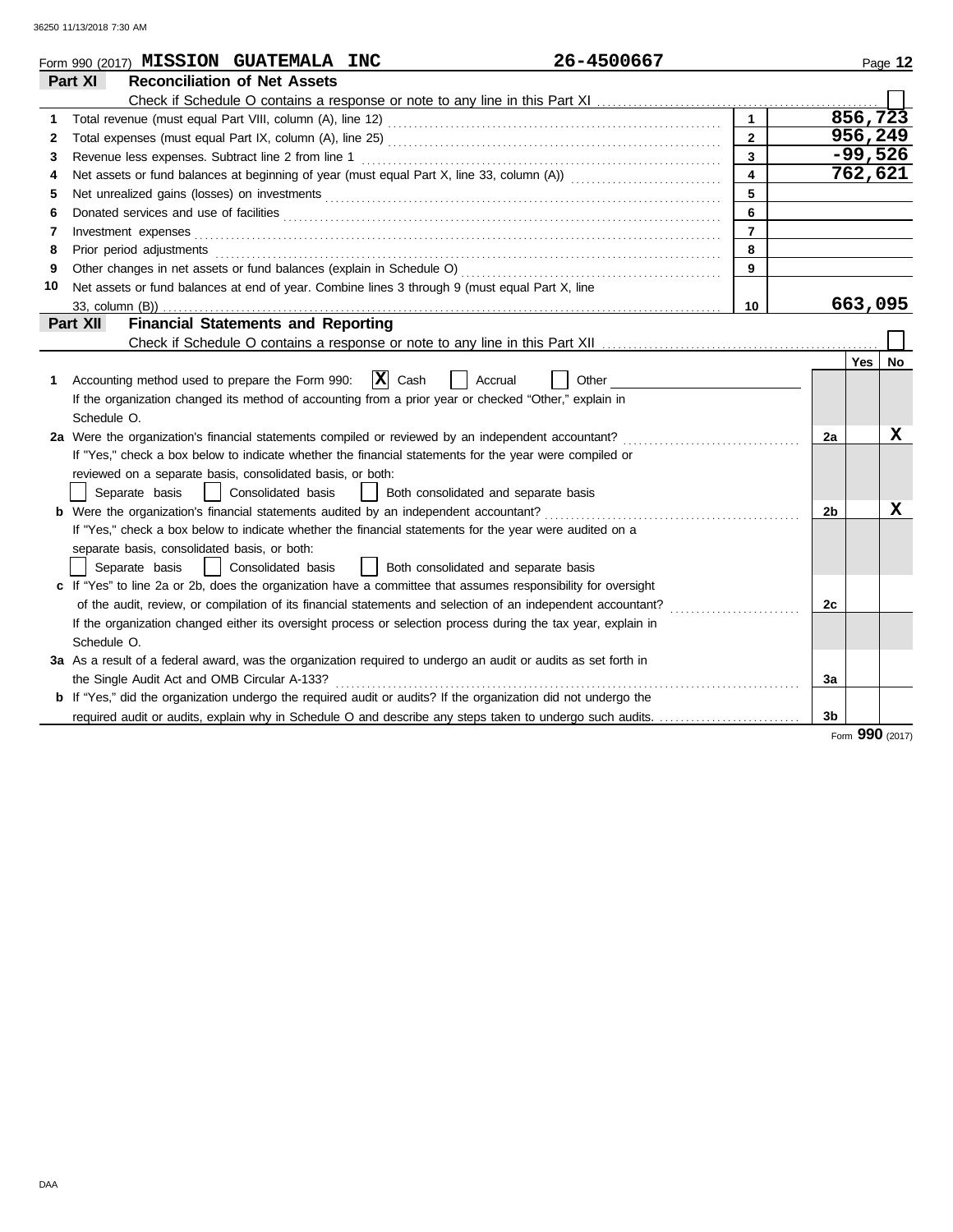| <b>SCHEDULE A</b>                                                                                                                                                                                                                                                                                                                                                                                                                                                                      |                                                            | <b>Public Charity Status and Public Support</b>                                                                                                                                                                                                                        |                          |                          |                                | OMB No. 1545-0047                   |
|----------------------------------------------------------------------------------------------------------------------------------------------------------------------------------------------------------------------------------------------------------------------------------------------------------------------------------------------------------------------------------------------------------------------------------------------------------------------------------------|------------------------------------------------------------|------------------------------------------------------------------------------------------------------------------------------------------------------------------------------------------------------------------------------------------------------------------------|--------------------------|--------------------------|--------------------------------|-------------------------------------|
| (Form 990 or 990-EZ)                                                                                                                                                                                                                                                                                                                                                                                                                                                                   |                                                            | Complete if the organization is a section $501(c)(3)$ organization or a section $4947(a)(1)$ nonexempt charitable trust.                                                                                                                                               |                          |                          |                                | 2017                                |
| Department of the Treasury                                                                                                                                                                                                                                                                                                                                                                                                                                                             |                                                            | La Attach to Form 990 or Form 990-EZ.                                                                                                                                                                                                                                  |                          |                          |                                | Open to Public                      |
| Internal Revenue Service                                                                                                                                                                                                                                                                                                                                                                                                                                                               |                                                            | <b>u</b> Go to www.irs.gov/Form990 for instructions and the latest information.                                                                                                                                                                                        |                          |                          |                                | Inspection                          |
| Name of the organization                                                                                                                                                                                                                                                                                                                                                                                                                                                               |                                                            |                                                                                                                                                                                                                                                                        |                          |                          | Employer identification number |                                     |
| Part I                                                                                                                                                                                                                                                                                                                                                                                                                                                                                 | <b>MISSION GUATEMALA INC</b>                               | Reason for Public Charity Status (All organizations must complete this part.) See instructions.                                                                                                                                                                        |                          |                          | 26-4500667                     |                                     |
|                                                                                                                                                                                                                                                                                                                                                                                                                                                                                        |                                                            | The organization is not a private foundation because it is: (For lines 1 through 12, check only one box.)                                                                                                                                                              |                          |                          |                                |                                     |
| 1                                                                                                                                                                                                                                                                                                                                                                                                                                                                                      |                                                            | A church, convention of churches, or association of churches described in section 170(b)(1)(A)(i).                                                                                                                                                                     |                          |                          |                                |                                     |
| 2                                                                                                                                                                                                                                                                                                                                                                                                                                                                                      |                                                            | A school described in section 170(b)(1)(A)(ii). (Attach Schedule E (Form 990 or 990-EZ).)                                                                                                                                                                              |                          |                          |                                |                                     |
| 3                                                                                                                                                                                                                                                                                                                                                                                                                                                                                      |                                                            | A hospital or a cooperative hospital service organization described in section 170(b)(1)(A)(iii).                                                                                                                                                                      |                          |                          |                                |                                     |
| 4<br>city, and state:                                                                                                                                                                                                                                                                                                                                                                                                                                                                  |                                                            | A medical research organization operated in conjunction with a hospital described in section 170(b)(1)(A)(iii). Enter the hospital's name,                                                                                                                             |                          |                          |                                |                                     |
| 5                                                                                                                                                                                                                                                                                                                                                                                                                                                                                      |                                                            | An organization operated for the benefit of a college or university owned or operated by a governmental unit described in                                                                                                                                              |                          |                          |                                |                                     |
|                                                                                                                                                                                                                                                                                                                                                                                                                                                                                        | section 170(b)(1)(A)(iv). (Complete Part II.)              |                                                                                                                                                                                                                                                                        |                          |                          |                                |                                     |
| 6<br>x                                                                                                                                                                                                                                                                                                                                                                                                                                                                                 |                                                            | A federal, state, or local government or governmental unit described in section 170(b)(1)(A)(v).                                                                                                                                                                       |                          |                          |                                |                                     |
| 7                                                                                                                                                                                                                                                                                                                                                                                                                                                                                      | described in section 170(b)(1)(A)(vi). (Complete Part II.) | An organization that normally receives a substantial part of its support from a governmental unit or from the general public                                                                                                                                           |                          |                          |                                |                                     |
| 8                                                                                                                                                                                                                                                                                                                                                                                                                                                                                      |                                                            | A community trust described in section 170(b)(1)(A)(vi). (Complete Part II.)                                                                                                                                                                                           |                          |                          |                                |                                     |
| 9<br>university:                                                                                                                                                                                                                                                                                                                                                                                                                                                                       |                                                            | An agricultural research organization described in <b>section 170(b)(1)(A)(ix)</b> operated in conjunction with a land-grant college<br>or university or a non-land grant college of agriculture (see instructions). Enter the name, city, and state of the college or |                          |                          |                                |                                     |
| An organization that normally receives: (1) more than 33 1/3% of its support from contributions, membership fees, and gross<br>10<br>receipts from activities related to its exempt functions—subject to certain exceptions, and (2) no more than 33 1/3% of its<br>support from gross investment income and unrelated business taxable income (less section 511 tax) from businesses<br>acquired by the organization after June 30, 1975. See section 509(a)(2). (Complete Part III.) |                                                            |                                                                                                                                                                                                                                                                        |                          |                          |                                |                                     |
| 11                                                                                                                                                                                                                                                                                                                                                                                                                                                                                     |                                                            | An organization organized and operated exclusively to test for public safety. See section 509(a)(4).                                                                                                                                                                   |                          |                          |                                |                                     |
| 12                                                                                                                                                                                                                                                                                                                                                                                                                                                                                     |                                                            | An organization organized and operated exclusively for the benefit of, to perform the functions of, or to carry out the purposes                                                                                                                                       |                          |                          |                                |                                     |
|                                                                                                                                                                                                                                                                                                                                                                                                                                                                                        |                                                            | of one or more publicly supported organizations described in section 509(a)(1) or section 509(a)(2). See section 509(a)(3).<br>Check the box in lines 12a through 12d that describes the type of supporting organization and complete lines 12e, 12f, and 12g.         |                          |                          |                                |                                     |
| a                                                                                                                                                                                                                                                                                                                                                                                                                                                                                      |                                                            | Type I. A supporting organization operated, supervised, or controlled by its supported organization(s), typically by giving                                                                                                                                            |                          |                          |                                |                                     |
|                                                                                                                                                                                                                                                                                                                                                                                                                                                                                        |                                                            | the supported organization(s) the power to regularly appoint or elect a majority of the directors or trustees of the                                                                                                                                                   |                          |                          |                                |                                     |
| b                                                                                                                                                                                                                                                                                                                                                                                                                                                                                      |                                                            | supporting organization. You must complete Part IV, Sections A and B.<br>Type II. A supporting organization supervised or controlled in connection with its supported organization(s), by having                                                                       |                          |                          |                                |                                     |
|                                                                                                                                                                                                                                                                                                                                                                                                                                                                                        |                                                            | control or management of the supporting organization vested in the same persons that control or manage the supported                                                                                                                                                   |                          |                          |                                |                                     |
|                                                                                                                                                                                                                                                                                                                                                                                                                                                                                        |                                                            | organization(s). You must complete Part IV, Sections A and C.                                                                                                                                                                                                          |                          |                          |                                |                                     |
|                                                                                                                                                                                                                                                                                                                                                                                                                                                                                        |                                                            | Type III functionally integrated. A supporting organization operated in connection with, and functionally integrated with,<br>its supported organization(s) (see instructions). You must complete Part IV, Sections A, D, and E.                                       |                          |                          |                                |                                     |
| d                                                                                                                                                                                                                                                                                                                                                                                                                                                                                      |                                                            | Type III non-functionally integrated. A supporting organization operated in connection with its supported organization(s)                                                                                                                                              |                          |                          |                                |                                     |
|                                                                                                                                                                                                                                                                                                                                                                                                                                                                                        |                                                            | that is not functionally integrated. The organization generally must satisfy a distribution requirement and an attentiveness<br>requirement (see instructions). You must complete Part IV, Sections A and D, and Part V.                                               |                          |                          |                                |                                     |
| е                                                                                                                                                                                                                                                                                                                                                                                                                                                                                      |                                                            | Check this box if the organization received a written determination from the IRS that it is a Type I, Type II, Type III                                                                                                                                                |                          |                          |                                |                                     |
| f                                                                                                                                                                                                                                                                                                                                                                                                                                                                                      | Enter the number of supported organizations                | functionally integrated, or Type III non-functionally integrated supporting organization.                                                                                                                                                                              |                          |                          |                                |                                     |
| g                                                                                                                                                                                                                                                                                                                                                                                                                                                                                      |                                                            | Provide the following information about the supported organization(s).                                                                                                                                                                                                 |                          |                          |                                |                                     |
| (i) Name of supported                                                                                                                                                                                                                                                                                                                                                                                                                                                                  | $(ii)$ EIN                                                 | (iii) Type of organization                                                                                                                                                                                                                                             | (iv) Is the organization |                          | (v) Amount of monetary         | (vi) Amount of                      |
| organization                                                                                                                                                                                                                                                                                                                                                                                                                                                                           |                                                            | (described on lines 1-10<br>above (see instructions))                                                                                                                                                                                                                  | document?                | listed in your governing | support (see<br>instructions)  | other support (see<br>instructions) |
|                                                                                                                                                                                                                                                                                                                                                                                                                                                                                        |                                                            |                                                                                                                                                                                                                                                                        | Yes                      | No                       |                                |                                     |
| (A)                                                                                                                                                                                                                                                                                                                                                                                                                                                                                    |                                                            |                                                                                                                                                                                                                                                                        |                          |                          |                                |                                     |
| (B)                                                                                                                                                                                                                                                                                                                                                                                                                                                                                    |                                                            |                                                                                                                                                                                                                                                                        |                          |                          |                                |                                     |
| (C)                                                                                                                                                                                                                                                                                                                                                                                                                                                                                    |                                                            |                                                                                                                                                                                                                                                                        |                          |                          |                                |                                     |
| (D)                                                                                                                                                                                                                                                                                                                                                                                                                                                                                    |                                                            |                                                                                                                                                                                                                                                                        |                          |                          |                                |                                     |
| (E)                                                                                                                                                                                                                                                                                                                                                                                                                                                                                    |                                                            |                                                                                                                                                                                                                                                                        |                          |                          |                                |                                     |
| Total                                                                                                                                                                                                                                                                                                                                                                                                                                                                                  |                                                            |                                                                                                                                                                                                                                                                        |                          |                          |                                |                                     |

**For Paperwork Reduction Act Notice, see the Instructions for Form 990 or 990-EZ.**

**Schedule A (Form 990 or 990-EZ) 2017**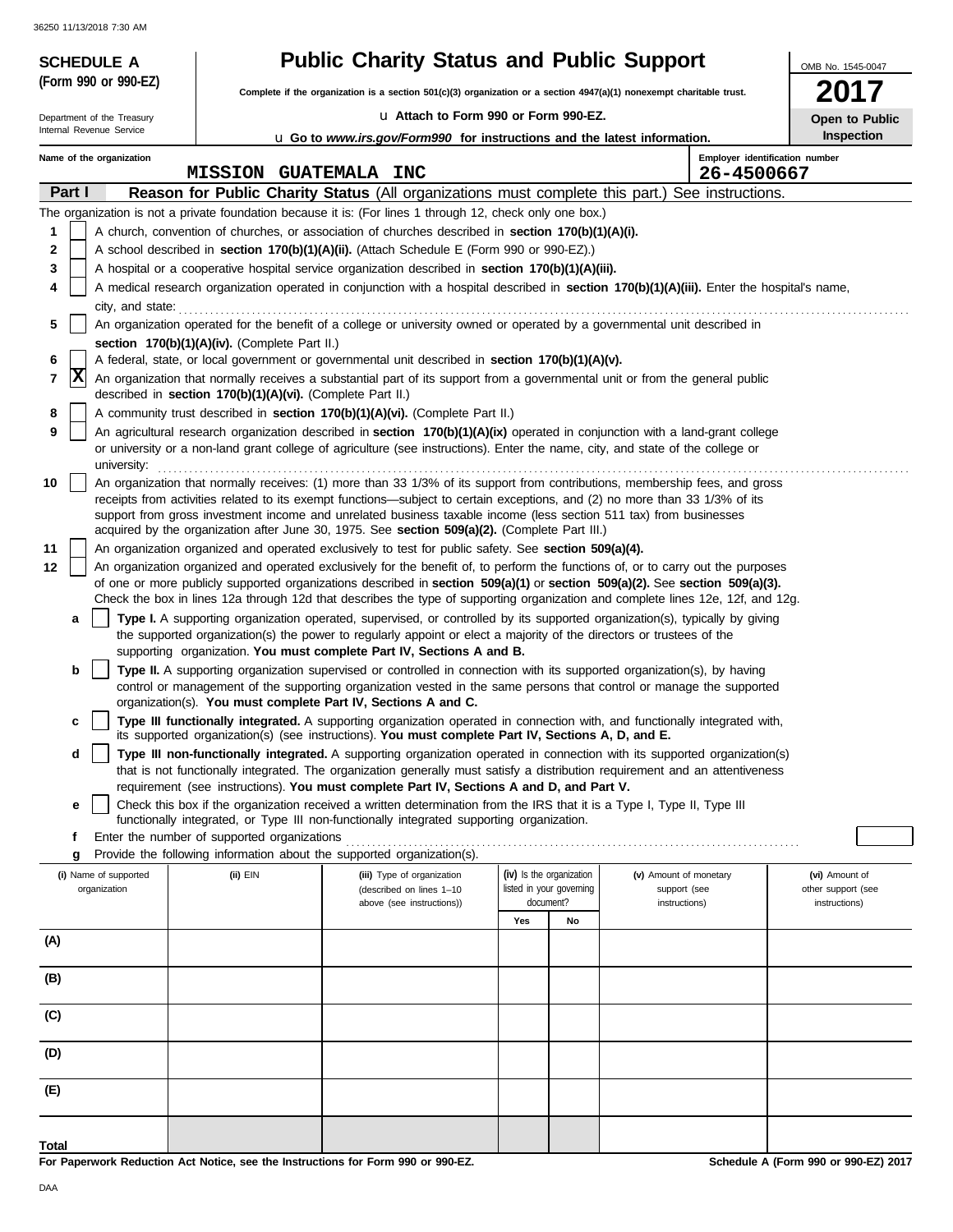|              | Schedule A (Form 990 or 990-EZ) 2017<br>Support Schedule for Organizations Described in Sections 170(b)(1)(A)(iv) and 170(b)(1)(A)(vi)<br>Part II                                                                           | <b>MISSION GUATEMALA INC</b> |            |            |            | 26-4500667 | Page 2                                        |
|--------------|-----------------------------------------------------------------------------------------------------------------------------------------------------------------------------------------------------------------------------|------------------------------|------------|------------|------------|------------|-----------------------------------------------|
|              | (Complete only if you checked the box on line 5, 7, or 8 of Part I or if the organization failed to qualify under                                                                                                           |                              |            |            |            |            |                                               |
|              | Part III. If the organization fails to qualify under the tests listed below, please complete Part III.)                                                                                                                     |                              |            |            |            |            |                                               |
|              | <b>Section A. Public Support</b>                                                                                                                                                                                            |                              |            |            |            |            |                                               |
|              | Calendar year (or fiscal year beginning in)<br>$\mathbf{u}$                                                                                                                                                                 | (a) 2013                     | (b) 2014   | $(c)$ 2015 | $(d)$ 2016 | (e) $2017$ | (f) Total                                     |
|              |                                                                                                                                                                                                                             |                              |            |            |            |            |                                               |
| 1            | Gifts, grants, contributions, and                                                                                                                                                                                           |                              |            |            |            |            |                                               |
|              | membership fees received. (Do not<br>include any "unusual grants.")                                                                                                                                                         | 604,339                      | 933,066    | 1,015,817  | 909, 403   | 808,254    | 4,270,879                                     |
|              |                                                                                                                                                                                                                             |                              |            |            |            |            |                                               |
| $\mathbf{2}$ | Tax revenues levied for the<br>organization's benefit and either paid<br>to or expended on its behalf                                                                                                                       |                              |            |            |            |            |                                               |
|              |                                                                                                                                                                                                                             |                              |            |            |            |            |                                               |
| 3            | The value of services or facilities<br>furnished by a governmental unit to the<br>organization without charge                                                                                                               |                              |            |            |            |            |                                               |
| 4            | Total. Add lines 1 through 3                                                                                                                                                                                                | 604,339                      | 933,066    | 1,015,817  | 909,403    | 808,254    | 4,270,879                                     |
| 5            | The portion of total contributions by<br>each person (other than a<br>governmental unit or publicly<br>supported organization) included on<br>line 1 that exceeds 2% of the amount<br>shown on line 11, column (f) $\ldots$ |                              |            |            |            |            |                                               |
| 6            | Public support. Subtract line 5 from line 4.                                                                                                                                                                                |                              |            |            |            |            | 4,270,879                                     |
|              | <b>Section B. Total Support</b>                                                                                                                                                                                             |                              |            |            |            |            |                                               |
|              | Calendar year (or fiscal year beginning in)<br>$\mathbf{u}$                                                                                                                                                                 | (a) 2013                     | (b) $2014$ | $(c)$ 2015 | $(d)$ 2016 | (e) $2017$ | (f) Total                                     |
| 7            | Amounts from line 4                                                                                                                                                                                                         | 604,339                      | 933,066    | 1,015,817  | 909,403    | 808,254    | 4,270,879                                     |
| 8            | Gross income from interest, dividends,<br>payments received on securities loans,<br>rents, royalties, and income from<br>similar sources                                                                                    | 776                          | 596        | 1,349      | 2,071      | 952        | 5,744                                         |
| 9            | Net income from unrelated business<br>activities, whether or not the business<br>is regularly carried on                                                                                                                    |                              |            |            |            |            |                                               |
| 10           | Other income. Do not include gain or                                                                                                                                                                                        |                              |            |            |            |            |                                               |
|              | loss from the sale of capital assets                                                                                                                                                                                        |                              |            |            |            |            |                                               |
|              |                                                                                                                                                                                                                             |                              |            | 8,444      | 6,202      | 6,632      | 21,278                                        |
| 11           | Total support. Add lines 7 through 10                                                                                                                                                                                       |                              |            |            |            |            | 4,297,901                                     |
| 12           |                                                                                                                                                                                                                             |                              |            |            |            | 12         | 75,427                                        |
| 13           | First five years. If the Form 990 is for the organization's first, second, third, fourth, or fifth tax year as a section 501(c)(3)                                                                                          |                              |            |            |            |            | $\sim$ $\sim$                                 |
|              | organization, check this box and stop here                                                                                                                                                                                  |                              |            |            |            |            |                                               |
|              | Section C. Computation of Public Support Percentage                                                                                                                                                                         |                              |            |            |            |            |                                               |
| 14           | Public support percentage for 2017 (line 6, column (f) divided by line 11, column (f)) [[[[[[[[[[[[[[[[[[[[[[                                                                                                               |                              |            |            |            | 14         | 99.37%                                        |
| 15           |                                                                                                                                                                                                                             |                              |            |            |            | 15         | 99.50%                                        |
| 16a          | 33 1/3% support test-2017. If the organization did not check the box on line 13, and line 14 is 33 1/3% or more, check this                                                                                                 |                              |            |            |            |            |                                               |
|              | box and stop here. The organization qualifies as a publicly supported organization                                                                                                                                          |                              |            |            |            |            | $\blacktriangleright$ $\overline{\mathbf{X}}$ |
| b            | 33 1/3% support test-2016. If the organization did not check a box on line 13 or 16a, and line 15 is 33 1/3% or more, check                                                                                                 |                              |            |            |            |            |                                               |
|              | this box and stop here. The organization qualifies as a publicly supported organization <b>contract contract and stop here.</b> The organization                                                                            |                              |            |            |            |            |                                               |
| 17а          | 10%-facts-and-circumstances test-2017. If the organization did not check a box on line 13, 16a, or 16b, and line 14 is                                                                                                      |                              |            |            |            |            |                                               |
|              | 10% or more, and if the organization meets the "facts-and-circumstances" test, check this box and stop here. Explain in                                                                                                     |                              |            |            |            |            |                                               |
|              | Part VI how the organization meets the "facts-and-circumstances" test. The organization qualifies as a publicly supported                                                                                                   |                              |            |            |            |            |                                               |
|              | organization                                                                                                                                                                                                                |                              |            |            |            |            |                                               |
| b            | 10%-facts-and-circumstances test-2016. If the organization did not check a box on line 13, 16a, 16b, or 17a, and line                                                                                                       |                              |            |            |            |            |                                               |
|              | 15 is 10% or more, and if the organization meets the "facts-and-circumstances" test, check this box and stop here.                                                                                                          |                              |            |            |            |            |                                               |
|              | Explain in Part VI how the organization meets the "facts-and-circumstances" test. The organization qualifies as a publicly                                                                                                  |                              |            |            |            |            |                                               |
|              | supported organization                                                                                                                                                                                                      |                              |            |            |            |            |                                               |
| 18           | Private foundation. If the organization did not check a box on line 13, 16a, 16b, 17a, or 17b, check this box and see                                                                                                       |                              |            |            |            |            |                                               |
|              | <b>instructions</b>                                                                                                                                                                                                         |                              |            |            |            |            |                                               |

**Schedule A (Form 990 or 990-EZ) 2017**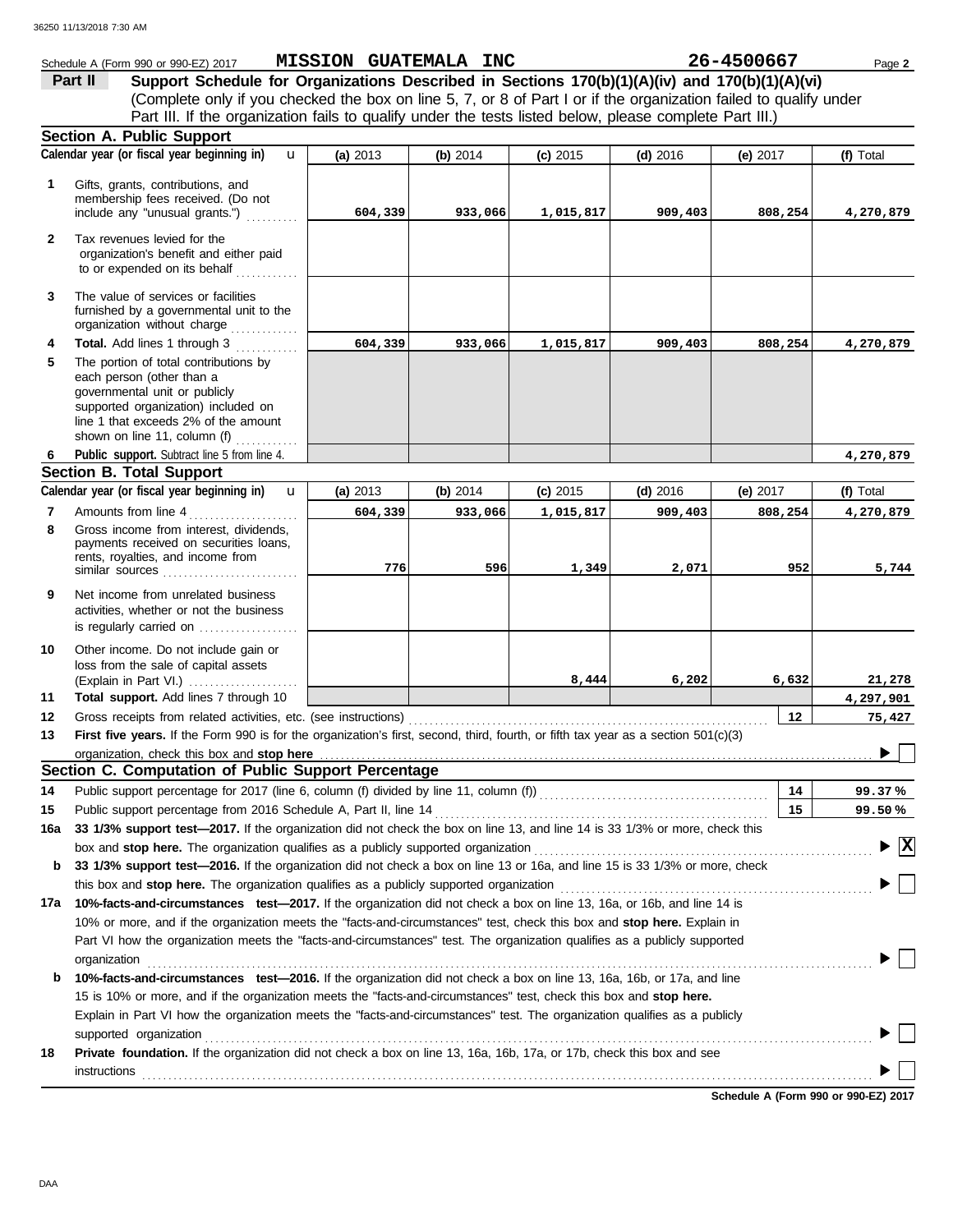#### unrelated trade or business under section 513 **Part III Support Schedule for Organizations Described in Section 509(a)(2)** (Complete only if you checked the box on line 10 of Part I or if the organization failed to qualify under Part II. **1** Gifts, grants, contributions, and membership **2 3 6** Schedule A (Form 990 or 990-EZ) 2017 Page **3 MISSION GUATEMALA INC 26-4500667** fees received. (Do not include any "unusual grants.") . . . Gross receipts from admissions, merchandise sold or services performed, or facilities furnished in any activity that is related to the Gross receipts from activities that are not an **Total.** Add lines 1 through 5  $\ldots$ ........ **Section A. Public Support** organization's tax-exempt purpose . . . . . . . . . . **4** Tax revenues levied for the organization's benefit and either paid to or expended on its behalf . . . . . . . . . . . . organization without charge *. . . . . . . .* . . . furnished by a governmental unit to the **5** The value of services or facilities **7a** Amounts included on lines 1, 2, and 3 received from disqualified persons ...... **b** Amounts included on lines 2 and 3 **(a)** 2013 **(b)** 2014 **(c)** 2015 **(d)** 2016 **(e)** 2017 **(f)** Total **Calendar year (or fiscal year beginning in)**  If the organization fails to qualify under the tests listed below, please complete Part II.) u 36250 11/13/2018 7:30 AM

|     | OID33 TCCCIPIS TIUTTI QUITIISSIUTIS, TIICIUTIQITUISC<br>sold or services performed, or facilities<br>furnished in any activity that is related to the<br>organization's tax-exempt purpose |          |            |            |            |          |          |                                      |                          |
|-----|--------------------------------------------------------------------------------------------------------------------------------------------------------------------------------------------|----------|------------|------------|------------|----------|----------|--------------------------------------|--------------------------|
| 3   | Gross receipts from activities that are not an<br>unrelated trade or business under section 513                                                                                            |          |            |            |            |          |          |                                      |                          |
| 4   | Tax revenues levied for the<br>organization's benefit and either paid<br>to or expended on its behalf<br>.                                                                                 |          |            |            |            |          |          |                                      |                          |
| 5   | The value of services or facilities<br>furnished by a governmental unit to the<br>organization without charge                                                                              |          |            |            |            |          |          |                                      |                          |
| 6   | Total. Add lines 1 through 5<br>. <b>.</b> .                                                                                                                                               |          |            |            |            |          |          |                                      |                          |
| 7а  | Amounts included on lines 1, 2, and 3<br>received from disqualified persons<br>.                                                                                                           |          |            |            |            |          |          |                                      |                          |
| b   | Amounts included on lines 2 and 3<br>received from other than disqualified<br>persons that exceed the greater of \$5,000<br>or 1% of the amount on line 13 for the year $\ldots$           |          |            |            |            |          |          |                                      |                          |
| c   | Add lines 7a and 7b<br>.                                                                                                                                                                   |          |            |            |            |          |          |                                      |                          |
| 8   | Public support. (Subtract line 7c from<br>line $6.$ )                                                                                                                                      |          |            |            |            |          |          |                                      |                          |
|     | <b>Section B. Total Support</b>                                                                                                                                                            |          |            |            |            |          |          |                                      |                          |
|     | Calendar year (or fiscal year beginning in)<br>$\mathbf{u}$                                                                                                                                | (a) 2013 | (b) $2014$ | $(c)$ 2015 | $(d)$ 2016 | (e) 2017 |          | (f) Total                            |                          |
| 9   | Amounts from line 6<br>.                                                                                                                                                                   |          |            |            |            |          |          |                                      |                          |
| 10a | Gross income from interest, dividends,<br>payments received on securities loans, rents,<br>royalties, and income from similar sources                                                      |          |            |            |            |          |          |                                      |                          |
|     | <b>b</b> Unrelated business taxable income (less<br>section 511 taxes) from businesses<br>acquired after June 30, 1975                                                                     |          |            |            |            |          |          |                                      |                          |
| c   | Add lines 10a and 10b                                                                                                                                                                      |          |            |            |            |          |          |                                      |                          |
| 11  | Net income from unrelated business<br>activities not included in line 10b, whether<br>or not the business is regularly carried on                                                          |          |            |            |            |          |          |                                      |                          |
| 12  | Other income. Do not include gain or<br>loss from the sale of capital assets<br>(Explain in Part VI.) [11] [11] (Explain in Part VI.)                                                      |          |            |            |            |          |          |                                      |                          |
| 13  | Total support. (Add lines 9, 10c, 11,                                                                                                                                                      |          |            |            |            |          |          |                                      |                          |
|     | and 12.) $\ldots$                                                                                                                                                                          |          |            |            |            |          |          |                                      |                          |
|     | First five years. If the Form 990 is for the organization's first, second, third, fourth, or fifth tax year as a section 501(c)(3)                                                         |          |            |            |            |          |          |                                      |                          |
|     | organization, check this box and stop here<br>Section C. Computation of Public Support Percentage                                                                                          |          |            |            |            |          |          |                                      |                          |
|     |                                                                                                                                                                                            |          |            |            |            |          |          |                                      |                          |
| 15  | Public support percentage for 2017 (line 8, column (f) divided by line 13, column (f)) [[[[[[[[[[[[[[[[[[[[[[                                                                              |          |            |            |            |          | 15<br>16 |                                      | %                        |
| 16  |                                                                                                                                                                                            |          |            |            |            |          |          |                                      | $\%$                     |
| 17  | Section D. Computation of Investment Income Percentage                                                                                                                                     |          |            |            |            |          | 17       |                                      | %                        |
| 18  | Investment income percentage from 2016 Schedule A, Part III, line 17                                                                                                                       |          |            |            |            |          | 18       |                                      | %                        |
| 19a | 33 1/3% support tests-2017. If the organization did not check the box on line 14, and line 15 is more than 33 1/3%, and line                                                               |          |            |            |            |          |          |                                      |                          |
|     |                                                                                                                                                                                            |          |            |            |            |          |          |                                      | $\overline{\phantom{0}}$ |
| b   | 33 1/3% support tests-2016. If the organization did not check a box on line 14 or line 19a, and line 16 is more than 33 1/3%, and                                                          |          |            |            |            |          |          |                                      |                          |
|     |                                                                                                                                                                                            |          |            |            |            |          |          |                                      |                          |
| 20  |                                                                                                                                                                                            |          |            |            |            |          |          |                                      |                          |
|     |                                                                                                                                                                                            |          |            |            |            |          |          | Schedule A (Form 990 or 990-EZ) 2017 |                          |
| DAA |                                                                                                                                                                                            |          |            |            |            |          |          |                                      |                          |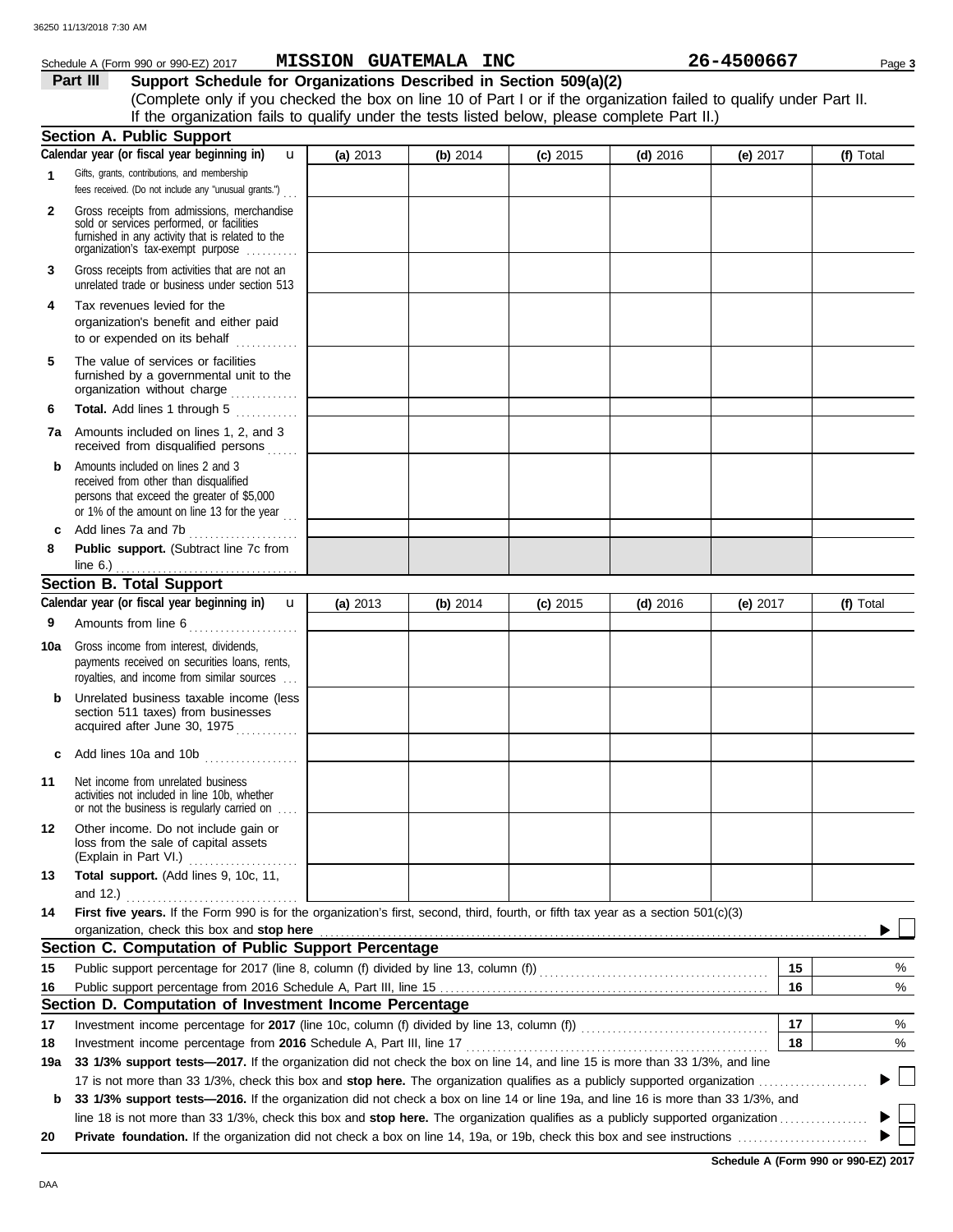|     | <b>MISSION GUATEMALA INC</b><br>Schedule A (Form 990 or 990-EZ) 2017                                                     | 26-4500667                           | Page 4    |
|-----|--------------------------------------------------------------------------------------------------------------------------|--------------------------------------|-----------|
|     | Part IV<br><b>Supporting Organizations</b>                                                                               |                                      |           |
|     | (Complete only if you checked a box in line 12 on Part I. If you checked 12a of Part I, complete Sections A              |                                      |           |
|     | and B. If you checked 12b of Part I, complete Sections A and C. If you checked 12c of Part I, complete                   |                                      |           |
|     | Sections A, D, and E. If you checked 12d of Part I, complete Sections A and D, and complete Part V.)                     |                                      |           |
|     | Section A. All Supporting Organizations                                                                                  |                                      |           |
|     |                                                                                                                          |                                      | Yes<br>No |
| 1   | Are all of the organization's supported organizations listed by name in the organization's governing                     |                                      |           |
|     | documents? If "No," describe in Part VI how the supported organizations are designated. If designated by                 |                                      |           |
|     | class or purpose, describe the designation. If historic and continuing relationship, explain.                            | 1                                    |           |
| 2   | Did the organization have any supported organization that does not have an IRS determination of status                   |                                      |           |
|     | under section 509(a)(1) or (2)? If "Yes," explain in Part VI how the organization determined that the supported          |                                      |           |
|     | organization was described in section 509(a)(1) or (2).                                                                  | $\mathbf{2}$                         |           |
| 3a  | Did the organization have a supported organization described in section $501(c)(4)$ , (5), or (6)? If "Yes," answer      |                                      |           |
|     | $(b)$ and $(c)$ below.                                                                                                   | 3a                                   |           |
| b   | Did the organization confirm that each supported organization qualified under section $501(c)(4)$ , $(5)$ , or $(6)$ and |                                      |           |
|     | satisfied the public support tests under section 509(a)(2)? If "Yes," describe in Part VI when and how the               |                                      |           |
|     | organization made the determination.                                                                                     | 3b                                   |           |
| c   | Did the organization ensure that all support to such organizations was used exclusively for section $170(c)(2)(B)$       |                                      |           |
|     | purposes? If "Yes," explain in Part VI what controls the organization put in place to ensure such use.                   | 3c                                   |           |
| 4a  | Was any supported organization not organized in the United States ("foreign supported organization")? If                 |                                      |           |
|     | "Yes," and if you checked 12a or 12b in Part I, answer (b) and (c) below.                                                | 4a                                   |           |
| b   | Did the organization have ultimate control and discretion in deciding whether to make grants to the foreign              |                                      |           |
|     | supported organization? If "Yes," describe in Part VI how the organization had such control and discretion               |                                      |           |
|     | despite being controlled or supervised by or in connection with its supported organizations.                             | 4b                                   |           |
| c   | Did the organization support any foreign supported organization that does not have an IRS determination                  |                                      |           |
|     | under sections $501(c)(3)$ and $509(a)(1)$ or (2)? If "Yes," explain in Part VI what controls the organization used      |                                      |           |
|     | to ensure that all support to the foreign supported organization was used exclusively for section $170(c)(2)(B)$         |                                      |           |
|     | purposes.                                                                                                                | 4c                                   |           |
| 5a  | Did the organization add, substitute, or remove any supported organizations during the tax year? If "Yes,"               |                                      |           |
|     | answer (b) and (c) below (if applicable). Also, provide detail in Part VI, including (i) the names and EIN               |                                      |           |
|     | numbers of the supported organizations added, substituted, or removed; (ii) the reasons for each such action;            |                                      |           |
|     | (iii) the authority under the organization's organizing document authorizing such action; and (iv) how the action        |                                      |           |
|     | was accomplished (such as by amendment to the organizing document).                                                      | 5a                                   |           |
| b   | Type I or Type II only. Was any added or substituted supported organization part of a class already                      |                                      |           |
|     | designated in the organization's organizing document?                                                                    | 5b                                   |           |
| c   | Substitutions only. Was the substitution the result of an event beyond the organization's control?                       | 5c                                   |           |
| 6   | Did the organization provide support (whether in the form of grants or the provision of services or facilities) to       |                                      |           |
|     | anyone other than (i) its supported organizations, (ii) individuals that are part of the charitable class benefited      |                                      |           |
|     | by one or more of its supported organizations, or (iii) other supporting organizations that also support or              |                                      |           |
|     | benefit one or more of the filing organization's supported organizations? If "Yes," provide detail in Part VI.           | 6                                    |           |
| 7   | Did the organization provide a grant, loan, compensation, or other similar payment to a substantial contributor          |                                      |           |
|     | (defined in section 4958(c)(3)(C)), a family member of a substantial contributor, or a 35% controlled entity with        |                                      |           |
|     | regard to a substantial contributor? If "Yes," complete Part I of Schedule L (Form 990 or 990-EZ).                       | 7                                    |           |
| 8   | Did the organization make a loan to a disqualified person (as defined in section 4958) not described in line 7?          |                                      |           |
|     | If "Yes," complete Part I of Schedule L (Form 990 or 990-EZ).                                                            | 8                                    |           |
| 9а  | Was the organization controlled directly or indirectly at any time during the tax year by one or more                    |                                      |           |
|     | disqualified persons as defined in section 4946 (other than foundation managers and organizations described              |                                      |           |
|     | in section $509(a)(1)$ or $(2)$ ? If "Yes," provide detail in Part VI.                                                   | 9а                                   |           |
| b   | Did one or more disqualified persons (as defined in line 9a) hold a controlling interest in any entity in which          |                                      |           |
|     | the supporting organization had an interest? If "Yes," provide detail in Part VI.                                        | 9b                                   |           |
| c   | Did a disqualified person (as defined in line 9a) have an ownership interest in, or derive any personal benefit          |                                      |           |
|     | from, assets in which the supporting organization also had an interest? If "Yes," provide detail in Part VI.             | 9с                                   |           |
| 10a | Was the organization subject to the excess business holdings rules of section 4943 because of section                    |                                      |           |
|     | 4943(f) (regarding certain Type II supporting organizations, and all Type III non-functionally integrated                |                                      |           |
|     | supporting organizations)? If "Yes," answer 10b below.                                                                   | 10a                                  |           |
| b   | Did the organization have any excess business holdings in the tax year? (Use Schedule C, Form 4720, to                   |                                      |           |
|     | determine whether the organization had excess business holdings.)                                                        | 10b                                  |           |
|     |                                                                                                                          | Schedule A (Form 990 or 990-F7) 2017 |           |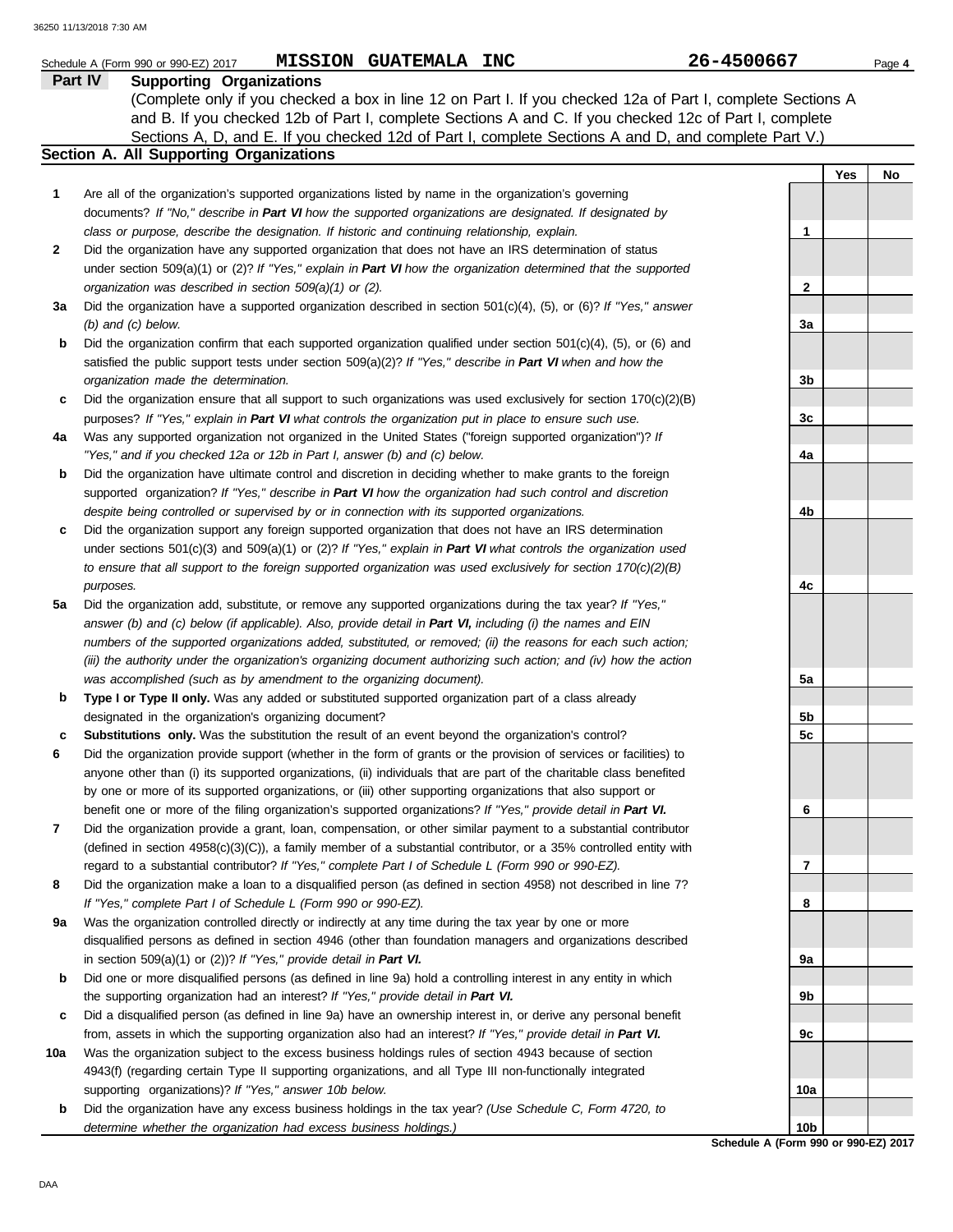|              | <b>MISSION GUATEMALA INC</b><br>Schedule A (Form 990 or 990-EZ) 2017                                                                                                                                                                 | 26-4500667      |     | Page 5 |
|--------------|--------------------------------------------------------------------------------------------------------------------------------------------------------------------------------------------------------------------------------------|-----------------|-----|--------|
| Part IV      | <b>Supporting Organizations (continued)</b>                                                                                                                                                                                          |                 |     |        |
|              |                                                                                                                                                                                                                                      |                 | Yes | No     |
| 11           | Has the organization accepted a gift or contribution from any of the following persons?                                                                                                                                              |                 |     |        |
|              | a A person who directly or indirectly controls, either alone or together with persons described in (b) and (c)                                                                                                                       |                 |     |        |
|              | below, the governing body of a supported organization?                                                                                                                                                                               | 11a             |     |        |
|              | <b>b</b> A family member of a person described in (a) above?                                                                                                                                                                         | 11 <sub>b</sub> |     |        |
|              | c A 35% controlled entity of a person described in (a) or (b) above? If "Yes" to a, b, or c, provide detail in Part VI.<br><b>Section B. Type I Supporting Organizations</b>                                                         | 11c             |     |        |
|              |                                                                                                                                                                                                                                      |                 | Yes | No     |
| 1            | Did the directors, trustees, or membership of one or more supported organizations have the power to                                                                                                                                  |                 |     |        |
|              | regularly appoint or elect at least a majority of the organization's directors or trustees at all times during the                                                                                                                   |                 |     |        |
|              | tax year? If "No," describe in Part VI how the supported organization(s) effectively operated, supervised, or                                                                                                                        |                 |     |        |
|              | controlled the organization's activities. If the organization had more than one supported organization,                                                                                                                              |                 |     |        |
|              | describe how the powers to appoint and/or remove directors or trustees were allocated among the supported                                                                                                                            |                 |     |        |
|              | organizations and what conditions or restrictions, if any, applied to such powers during the tax year.                                                                                                                               | 1               |     |        |
| 2            | Did the organization operate for the benefit of any supported organization other than the supported                                                                                                                                  |                 |     |        |
|              | organization(s) that operated, supervised, or controlled the supporting organization? If "Yes," explain in Part                                                                                                                      |                 |     |        |
|              | VI how providing such benefit carried out the purposes of the supported organization(s) that operated,                                                                                                                               |                 |     |        |
|              | supervised, or controlled the supporting organization.                                                                                                                                                                               | $\mathbf 2$     |     |        |
|              | Section C. Type II Supporting Organizations                                                                                                                                                                                          |                 |     |        |
|              |                                                                                                                                                                                                                                      |                 | Yes | No     |
| 1            | Were a majority of the organization's directors or trustees during the tax year also a majority of the directors                                                                                                                     |                 |     |        |
|              | or trustees of each of the organization's supported organization(s)? If "No," describe in Part VI how control                                                                                                                        |                 |     |        |
|              | or management of the supporting organization was vested in the same persons that controlled or managed                                                                                                                               |                 |     |        |
|              | the supported organization(s).                                                                                                                                                                                                       | $\mathbf{1}$    |     |        |
|              | Section D. All Type III Supporting Organizations                                                                                                                                                                                     |                 |     |        |
|              |                                                                                                                                                                                                                                      |                 | Yes | No     |
| 1            | Did the organization provide to each of its supported organizations, by the last day of the fifth month of the                                                                                                                       |                 |     |        |
|              | organization's tax year, (i) a written notice describing the type and amount of support provided during the prior tax                                                                                                                |                 |     |        |
|              | year, (ii) a copy of the Form 990 that was most recently filed as of the date of notification, and (iii) copies of the                                                                                                               |                 |     |        |
| 2            | organization's governing documents in effect on the date of notification, to the extent not previously provided?<br>Were any of the organization's officers, directors, or trustees either (i) appointed or elected by the supported | 1               |     |        |
|              | organization(s) or (ii) serving on the governing body of a supported organization? If "No," explain in Part VI how                                                                                                                   |                 |     |        |
|              | the organization maintained a close and continuous working relationship with the supported organization(s).                                                                                                                          | $\mathbf{2}$    |     |        |
| 3            | By reason of the relationship described in (2), did the organization's supported organizations have a                                                                                                                                |                 |     |        |
|              | significant voice in the organization's investment policies and in directing the use of the organization's                                                                                                                           |                 |     |        |
|              | income or assets at all times during the tax year? If "Yes," describe in Part VI the role the organization's                                                                                                                         |                 |     |        |
|              | supported organizations played in this regard.                                                                                                                                                                                       | 3               |     |        |
|              | Section E. Type III Functionally-Integrated Supporting Organizations                                                                                                                                                                 |                 |     |        |
| 1            | Check the box next to the method that the organization used to satisfy the Integral Part Test during the year (see instructions).                                                                                                    |                 |     |        |
| a            | The organization satisfied the Activities Test. Complete line 2 below.                                                                                                                                                               |                 |     |        |
| b            | The organization is the parent of each of its supported organizations. Complete line 3 below.                                                                                                                                        |                 |     |        |
| c            | The organization supported a governmental entity. Describe in Part VI how you supported a government entity (see instructions).                                                                                                      |                 |     |        |
|              |                                                                                                                                                                                                                                      |                 |     |        |
| $\mathbf{2}$ | Activities Test. Answer (a) and (b) below.                                                                                                                                                                                           |                 | Yes | No     |
| а            | Did substantially all of the organization's activities during the tax year directly further the exempt purposes of                                                                                                                   |                 |     |        |
|              | the supported organization(s) to which the organization was responsive? If "Yes," then in Part VI identify                                                                                                                           |                 |     |        |
|              | those supported organizations and explain how these activities directly furthered their exempt purposes,                                                                                                                             |                 |     |        |
|              | how the organization was responsive to those supported organizations, and how the organization determined                                                                                                                            |                 |     |        |
|              | that these activities constituted substantially all of its activities.                                                                                                                                                               | 2a              |     |        |
| b            | Did the activities described in (a) constitute activities that, but for the organization's involvement, one or more                                                                                                                  |                 |     |        |
|              | of the organization's supported organization(s) would have been engaged in? If "Yes," explain in Part VI the                                                                                                                         |                 |     |        |
|              | reasons for the organization's position that its supported organization(s) would have engaged in these                                                                                                                               |                 |     |        |
|              | activities but for the organization's involvement.                                                                                                                                                                                   | 2b              |     |        |
| 3            | Parent of Supported Organizations. Answer (a) and (b) below.                                                                                                                                                                         |                 |     |        |
| а            | Did the organization have the power to regularly appoint or elect a majority of the officers, directors, or                                                                                                                          |                 |     |        |
| b            | trustees of each of the supported organizations? Provide details in Part VI.<br>Did the organization exercise a substantial degree of direction over the policies, programs, and activities of each                                  | За              |     |        |
|              | of its supported organizations? If "Yes," describe in Part VI the role played by the organization in this regard.                                                                                                                    | 3 <sub>b</sub>  |     |        |

DAA **Schedule A (Form 990 or 990-EZ) 2017 3b**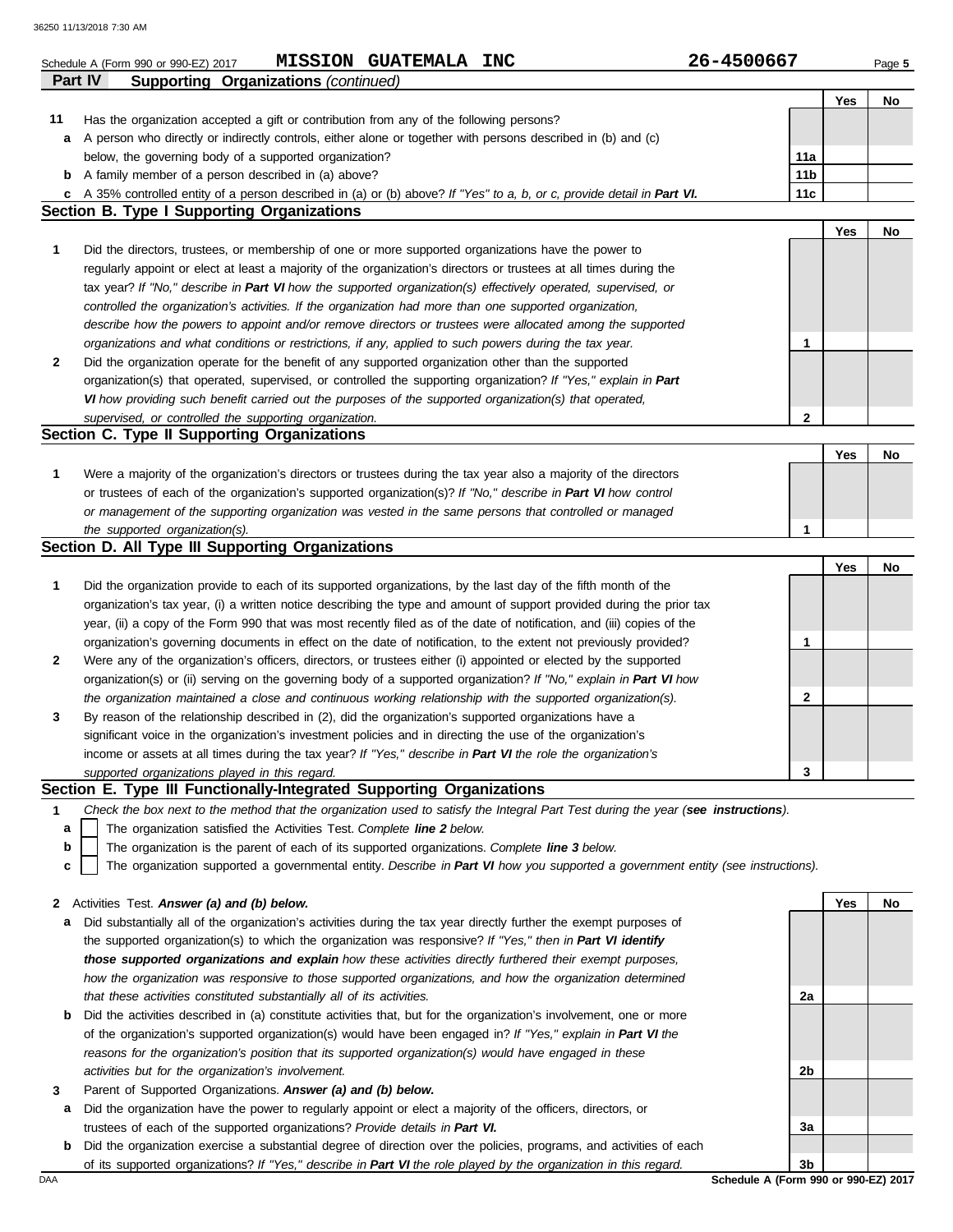|               | <b>MISSION GUATEMALA INC</b><br>Schedule A (Form 990 or 990-EZ) 2017                                                             |                | 26-4500667     | Page 6                         |  |
|---------------|----------------------------------------------------------------------------------------------------------------------------------|----------------|----------------|--------------------------------|--|
| <b>Part V</b> | Type III Non-Functionally Integrated 509(a)(3) Supporting Organizations                                                          |                |                |                                |  |
| $\mathbf 1$   | Check here if the organization satisfied the Integral Part Test as a qualifying trust on Nov. 20, 1970 (explain in Part VI). See |                |                |                                |  |
|               | instructions. All other Type III non-functionally integrated supporting organizations must complete Sections A through E.        |                |                |                                |  |
|               | Section A - Adjusted Net Income                                                                                                  |                |                | (B) Current Year               |  |
|               |                                                                                                                                  |                | (A) Prior Year | (optional)                     |  |
| 1             | Net short-term capital gain                                                                                                      | 1              |                |                                |  |
| $\mathbf{2}$  | Recoveries of prior-year distributions                                                                                           | $\mathbf{2}$   |                |                                |  |
| 3             | Other gross income (see instructions)                                                                                            | 3              |                |                                |  |
| 4             | Add lines 1 through 3.                                                                                                           | 4              |                |                                |  |
| 5             | Depreciation and depletion                                                                                                       | 5              |                |                                |  |
| 6             | Portion of operating expenses paid or incurred for production or                                                                 |                |                |                                |  |
|               | collection of gross income or for management, conservation, or                                                                   |                |                |                                |  |
|               | maintenance of property held for production of income (see instructions)                                                         | 6              |                |                                |  |
| 7             | Other expenses (see instructions)                                                                                                | $\overline{7}$ |                |                                |  |
| 8             | Adjusted Net Income (subtract lines 5, 6 and 7 from line 4).                                                                     | 8              |                |                                |  |
|               | <b>Section B - Minimum Asset Amount</b>                                                                                          |                | (A) Prior Year | (B) Current Year<br>(optional) |  |
| 1             | Aggregate fair market value of all non-exempt-use assets (see                                                                    |                |                |                                |  |
|               | instructions for short tax year or assets held for part of year):                                                                |                |                |                                |  |
|               | <b>a</b> Average monthly value of securities                                                                                     | 1a             |                |                                |  |
|               | Average monthly cash balances<br>b                                                                                               | 1b             |                |                                |  |
|               | Fair market value of other non-exempt-use assets<br>C                                                                            | 1c             |                |                                |  |
|               | <b>Total</b> (add lines 1a, 1b, and 1c)<br>d                                                                                     | 1d             |                |                                |  |
|               | <b>e</b> Discount claimed for blockage or other                                                                                  |                |                |                                |  |
|               | factors (explain in detail in Part VI):                                                                                          |                |                |                                |  |
| $\mathbf{2}$  | Acquisition indebtedness applicable to non-exempt-use assets                                                                     | $\mathbf{2}$   |                |                                |  |
| 3             | Subtract line 2 from line 1d.                                                                                                    | 3              |                |                                |  |
| 4             | Cash deemed held for exempt use. Enter 1-1/2% of line 3 (for greater amount,                                                     |                |                |                                |  |
|               | see instructions).                                                                                                               | 4              |                |                                |  |
| 5             | Net value of non-exempt-use assets (subtract line 4 from line 3)                                                                 | 5              |                |                                |  |
| 6             | Multiply line 5 by .035.                                                                                                         | 6              |                |                                |  |
| 7             | Recoveries of prior-year distributions                                                                                           | $\overline{7}$ |                |                                |  |
| 8             | Minimum Asset Amount (add line 7 to line 6)                                                                                      | 8              |                |                                |  |
|               | Section C - Distributable Amount                                                                                                 |                |                | <b>Current Year</b>            |  |
| 1             | Adjusted net income for prior year (from Section A, line 8, Column A)                                                            | 1              |                |                                |  |
| $\mathbf{2}$  | Enter 85% of line 1.                                                                                                             | $\mathbf{2}$   |                |                                |  |
| 3             | Minimum asset amount for prior year (from Section B, line 8, Column A)                                                           | 3              |                |                                |  |
| 4             | Enter greater of line 2 or line 3.                                                                                               | 4              |                |                                |  |
| 5             | Income tax imposed in prior year                                                                                                 | 5              |                |                                |  |
| 6             | <b>Distributable Amount.</b> Subtract line 5 from line 4, unless subject to                                                      |                |                |                                |  |
|               | emergency temporary reduction (see instructions).                                                                                | 6              |                |                                |  |

**7** instructions). Check here if the current year is the organization's first as a non-functionally integrated Type III supporting organization (see

**Schedule A (Form 990 or 990-EZ) 2017**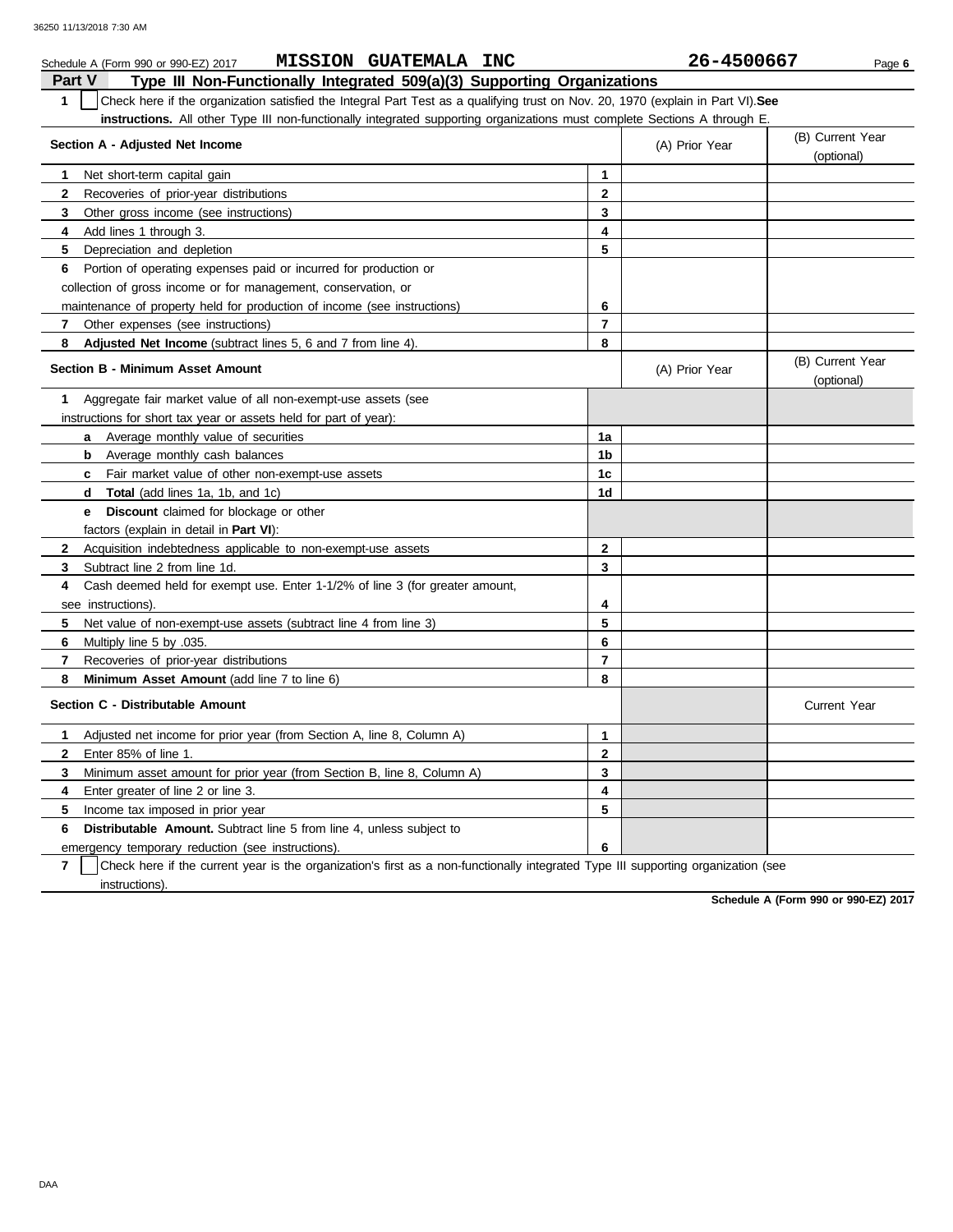|               | <b>MISSION GUATEMALA INC</b><br>Schedule A (Form 990 or 990-EZ) 2017                       |                             | 26-4500667                | Page 7               |
|---------------|--------------------------------------------------------------------------------------------|-----------------------------|---------------------------|----------------------|
| <b>Part V</b> | Type III Non-Functionally Integrated 509(a)(3) Supporting Organizations (continued)        |                             |                           |                      |
|               | <b>Section D - Distributions</b>                                                           |                             |                           | <b>Current Year</b>  |
| 1             | Amounts paid to supported organizations to accomplish exempt purposes                      |                             |                           |                      |
| $\mathbf{2}$  | Amounts paid to perform activity that directly furthers exempt purposes of supported       |                             |                           |                      |
|               | organizations, in excess of income from activity                                           |                             |                           |                      |
| 3             | Administrative expenses paid to accomplish exempt purposes of supported organizations      |                             |                           |                      |
| 4             | Amounts paid to acquire exempt-use assets                                                  |                             |                           |                      |
| 5             | Qualified set-aside amounts (prior IRS approval required)                                  |                             |                           |                      |
| 6             | Other distributions (describe in <b>Part VI</b> ). See instructions.                       |                             |                           |                      |
| 7             | <b>Total annual distributions.</b> Add lines 1 through 6.                                  |                             |                           |                      |
| 8             | Distributions to attentive supported organizations to which the organization is responsive |                             |                           |                      |
|               | (provide details in <b>Part VI</b> ). See instructions.                                    |                             |                           |                      |
| 9             | Distributable amount for 2017 from Section C, line 6                                       |                             |                           |                      |
| 10            | Line 8 amount divided by line 9 amount                                                     |                             |                           |                      |
|               |                                                                                            | (i)                         | (iii)                     | (iii)                |
|               | Section E - Distribution Allocations (see instructions)                                    | <b>Excess Distributions</b> | <b>Underdistributions</b> | <b>Distributable</b> |
|               |                                                                                            |                             | Pre-2017                  | Amount for 2017      |
| 1.            | Distributable amount for 2017 from Section C, line 6                                       |                             |                           |                      |
| $\mathbf{2}$  | Underdistributions, if any, for years prior to 2017                                        |                             |                           |                      |
|               | (reasonable cause required-explain in Part VI). See<br>instructions.                       |                             |                           |                      |
| 3             | Excess distributions carryover, if any, to 2017:                                           |                             |                           |                      |
| a             |                                                                                            |                             |                           |                      |
|               | $b$ From 2013                                                                              |                             |                           |                      |
|               |                                                                                            |                             |                           |                      |
|               |                                                                                            |                             |                           |                      |
|               |                                                                                            |                             |                           |                      |
|               | f Total of lines 3a through e                                                              |                             |                           |                      |
|               | g Applied to underdistributions of prior years                                             |                             |                           |                      |
|               | h Applied to 2017 distributable amount                                                     |                             |                           |                      |
|               | Carryover from 2012 not applied (see instructions)                                         |                             |                           |                      |
|               | Remainder. Subtract lines 3g, 3h, and 3i from 3f.                                          |                             |                           |                      |
| 4             | Distributions for 2017 from                                                                |                             |                           |                      |
|               | Section D, line 7:<br>\$                                                                   |                             |                           |                      |
|               | <b>a</b> Applied to underdistributions of prior years                                      |                             |                           |                      |
|               | <b>b</b> Applied to 2017 distributable amount                                              |                             |                           |                      |
|               | c Remainder. Subtract lines 4a and 4b from 4.                                              |                             |                           |                      |
| 5             | Remaining underdistributions for years prior to 2017, if                                   |                             |                           |                      |
|               | any. Subtract lines 3g and 4a from line 2. For result                                      |                             |                           |                      |
|               | greater than zero, explain in Part VI. See instructions.                                   |                             |                           |                      |
| 6             | Remaining underdistributions for 2017. Subtract lines 3h                                   |                             |                           |                      |
|               | and 4b from line 1. For result greater than zero, explain in                               |                             |                           |                      |
|               | Part VI. See instructions.                                                                 |                             |                           |                      |
| 7             | Excess distributions carryover to 2018. Add lines 3j                                       |                             |                           |                      |
|               | and 4c.                                                                                    |                             |                           |                      |
| 8             | Breakdown of line 7:                                                                       |                             |                           |                      |
|               | a Excess from 2013                                                                         |                             |                           |                      |
|               |                                                                                            |                             |                           |                      |
|               | c Excess from 2015                                                                         |                             |                           |                      |
|               | d Excess from 2016                                                                         |                             |                           |                      |
|               | e Excess from 2017                                                                         |                             |                           |                      |

**Schedule A (Form 990 or 990-EZ) 2017**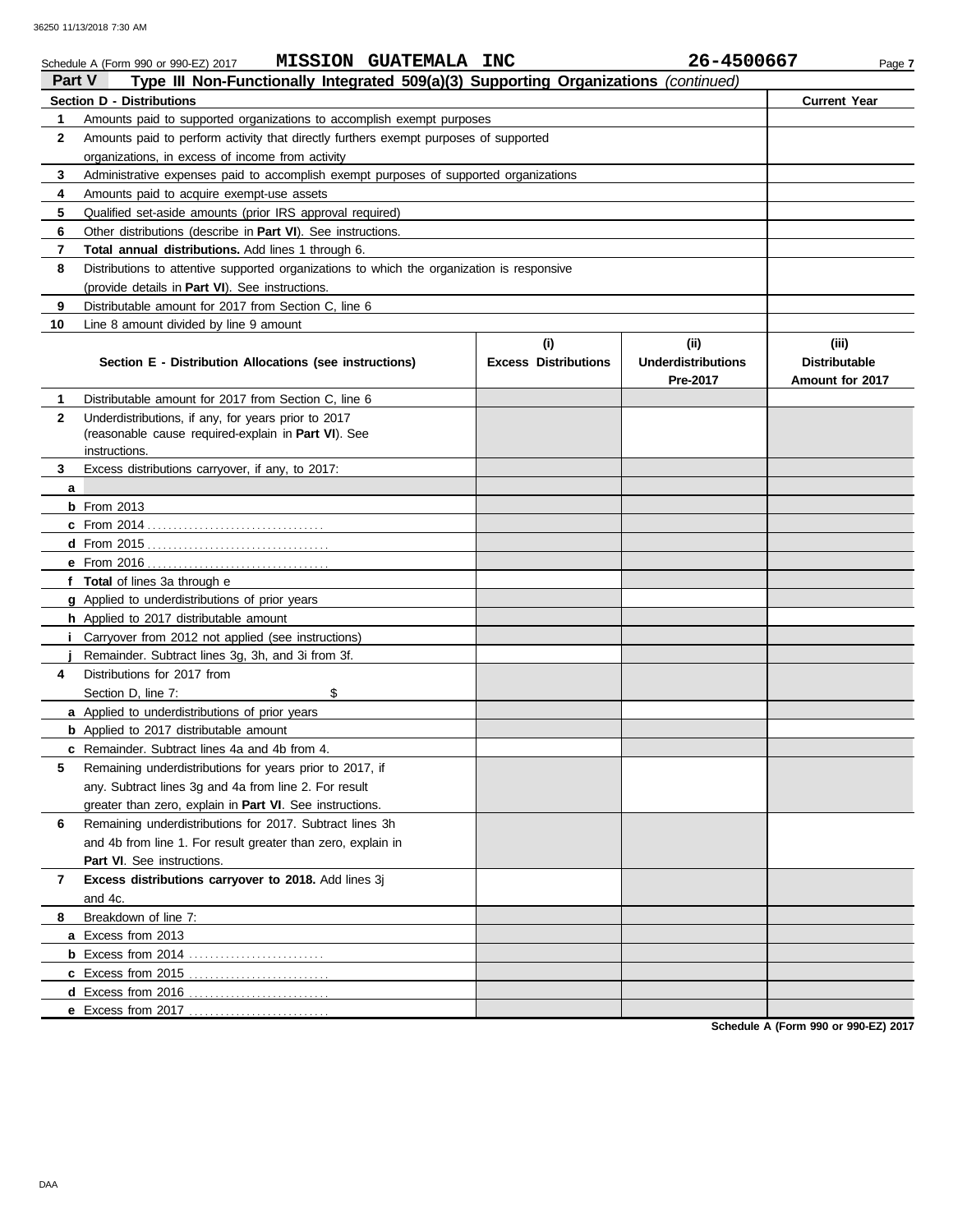| Schedule A (Form 990 or 990-EZ) 2017 |                      |  | <b>MISSION GUATEMALA INC</b>           |     |                                                                                                | 26-4500667                                                                                                             | Page 8 |
|--------------------------------------|----------------------|--|----------------------------------------|-----|------------------------------------------------------------------------------------------------|------------------------------------------------------------------------------------------------------------------------|--------|
| Part VI                              |                      |  |                                        |     |                                                                                                | Supplemental Information. Provide the explanations required by Part II, line 10; Part II, line 17a or 17b; Part        |        |
|                                      |                      |  |                                        |     |                                                                                                | III, line 12; Part IV, Section A, lines 1, 2, 3b, 3c, 4b, 4c, 5a, 6, 9a, 9b, 9c, 11a, 11b, and 11c; Part IV, Section   |        |
|                                      |                      |  |                                        |     |                                                                                                | B, lines 1 and 2; Part IV, Section C, line 1; Part IV, Section D, lines 2 and 3; Part IV, Section E, lines 1c, 2a, 2b, |        |
|                                      |                      |  |                                        |     |                                                                                                | 3a and 3b; Part V, line 1; Part V, Section B, line 1e; Part V, Section D, lines 5, 6, and 8; and Part V, Section E,    |        |
|                                      |                      |  |                                        |     |                                                                                                |                                                                                                                        |        |
|                                      |                      |  |                                        |     | lines 2, 5, and 6. Also complete this part for any additional information. (See instructions.) |                                                                                                                        |        |
|                                      |                      |  |                                        |     |                                                                                                |                                                                                                                        |        |
|                                      |                      |  | PART II, LINE 10 - OTHER INCOME DETAIL |     |                                                                                                |                                                                                                                        |        |
|                                      |                      |  |                                        |     |                                                                                                |                                                                                                                        |        |
|                                      | <b>T-SHIRT SALES</b> |  |                                        | \$. | 21,278                                                                                         |                                                                                                                        |        |
|                                      |                      |  |                                        |     |                                                                                                |                                                                                                                        |        |
|                                      |                      |  |                                        |     |                                                                                                |                                                                                                                        |        |
|                                      |                      |  |                                        |     |                                                                                                |                                                                                                                        |        |
|                                      |                      |  |                                        |     |                                                                                                |                                                                                                                        |        |
|                                      |                      |  |                                        |     |                                                                                                |                                                                                                                        |        |
|                                      |                      |  |                                        |     |                                                                                                |                                                                                                                        |        |
|                                      |                      |  |                                        |     |                                                                                                |                                                                                                                        |        |
|                                      |                      |  |                                        |     |                                                                                                |                                                                                                                        |        |
|                                      |                      |  |                                        |     |                                                                                                |                                                                                                                        |        |
|                                      |                      |  |                                        |     |                                                                                                |                                                                                                                        |        |
|                                      |                      |  |                                        |     |                                                                                                |                                                                                                                        |        |
|                                      |                      |  |                                        |     |                                                                                                |                                                                                                                        |        |
|                                      |                      |  |                                        |     |                                                                                                |                                                                                                                        |        |
|                                      |                      |  |                                        |     |                                                                                                |                                                                                                                        |        |
|                                      |                      |  |                                        |     |                                                                                                |                                                                                                                        |        |
|                                      |                      |  |                                        |     |                                                                                                |                                                                                                                        |        |
|                                      |                      |  |                                        |     |                                                                                                |                                                                                                                        |        |
|                                      |                      |  |                                        |     |                                                                                                |                                                                                                                        |        |
|                                      |                      |  |                                        |     |                                                                                                |                                                                                                                        |        |
|                                      |                      |  |                                        |     |                                                                                                |                                                                                                                        |        |
|                                      |                      |  |                                        |     |                                                                                                |                                                                                                                        |        |
|                                      |                      |  |                                        |     |                                                                                                |                                                                                                                        |        |
|                                      |                      |  |                                        |     |                                                                                                |                                                                                                                        |        |
|                                      |                      |  |                                        |     |                                                                                                |                                                                                                                        |        |
|                                      |                      |  |                                        |     |                                                                                                |                                                                                                                        |        |
|                                      |                      |  |                                        |     |                                                                                                |                                                                                                                        |        |
|                                      |                      |  |                                        |     |                                                                                                |                                                                                                                        |        |
|                                      |                      |  |                                        |     |                                                                                                |                                                                                                                        |        |
|                                      |                      |  |                                        |     |                                                                                                |                                                                                                                        |        |
|                                      |                      |  |                                        |     |                                                                                                |                                                                                                                        |        |
|                                      |                      |  |                                        |     |                                                                                                |                                                                                                                        |        |
|                                      |                      |  |                                        |     |                                                                                                |                                                                                                                        |        |
|                                      |                      |  |                                        |     |                                                                                                |                                                                                                                        |        |
|                                      |                      |  |                                        |     |                                                                                                |                                                                                                                        |        |
|                                      |                      |  |                                        |     |                                                                                                |                                                                                                                        |        |
|                                      |                      |  |                                        |     |                                                                                                |                                                                                                                        |        |
|                                      |                      |  |                                        |     |                                                                                                |                                                                                                                        |        |
|                                      |                      |  |                                        |     |                                                                                                |                                                                                                                        |        |
|                                      |                      |  |                                        |     |                                                                                                |                                                                                                                        |        |
|                                      |                      |  |                                        |     |                                                                                                |                                                                                                                        |        |
|                                      |                      |  |                                        |     |                                                                                                |                                                                                                                        |        |
|                                      |                      |  |                                        |     |                                                                                                |                                                                                                                        |        |
|                                      |                      |  |                                        |     |                                                                                                |                                                                                                                        |        |
|                                      |                      |  |                                        |     |                                                                                                |                                                                                                                        |        |
|                                      |                      |  |                                        |     |                                                                                                |                                                                                                                        |        |
|                                      |                      |  |                                        |     |                                                                                                |                                                                                                                        |        |
|                                      |                      |  |                                        |     |                                                                                                |                                                                                                                        |        |
|                                      |                      |  |                                        |     |                                                                                                |                                                                                                                        |        |
|                                      |                      |  |                                        |     |                                                                                                |                                                                                                                        |        |
|                                      |                      |  |                                        |     |                                                                                                |                                                                                                                        |        |
|                                      |                      |  |                                        |     |                                                                                                |                                                                                                                        |        |
|                                      |                      |  |                                        |     |                                                                                                |                                                                                                                        |        |
|                                      |                      |  |                                        |     |                                                                                                |                                                                                                                        |        |
|                                      |                      |  |                                        |     |                                                                                                |                                                                                                                        |        |
|                                      |                      |  |                                        |     |                                                                                                |                                                                                                                        |        |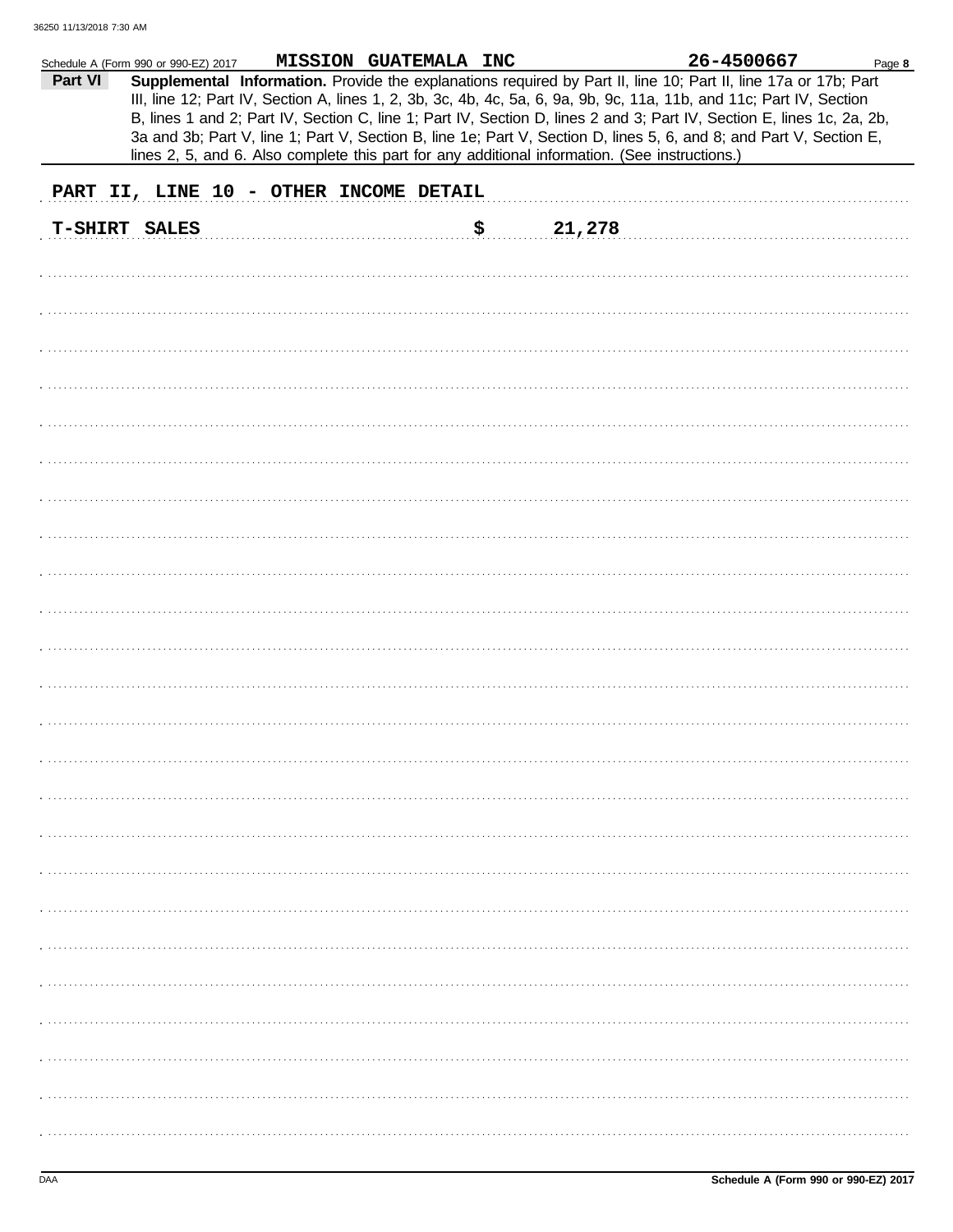Department of the Treasury Internal Revenue Service

**(Form 990)**

## **SCHEDULE D Supplemental Financial Statements**

**Part IV, line 6, 7, 8, 9, 10, 11a, 11b, 11c, 11d, 11e, 11f, 12a, or 12b.** u **Complete if the organization answered "Yes" on Form 990,**

u **Attach to Form 990.** 

|--|

**2017 Open to Public Inspection**

OMB No. 1545-0047

|  | Employer identification number |  |
|--|--------------------------------|--|
|--|--------------------------------|--|

|   | Name of the organization                                                                                                                                                                                 |                                                    | Employer identification number  |
|---|----------------------------------------------------------------------------------------------------------------------------------------------------------------------------------------------------------|----------------------------------------------------|---------------------------------|
|   |                                                                                                                                                                                                          |                                                    | 26-4500667                      |
|   | <b>MISSION GUATEMALA INC</b><br>Organizations Maintaining Donor Advised Funds or Other Similar Funds or Accounts.<br>Part I<br>Complete if the organization answered "Yes" on Form 990, Part IV, line 6. |                                                    |                                 |
|   |                                                                                                                                                                                                          | (a) Donor advised funds                            | (b) Funds and other accounts    |
| 1 | Total number at end of year                                                                                                                                                                              |                                                    |                                 |
| 2 |                                                                                                                                                                                                          |                                                    |                                 |
| 3 | Aggregate value of grants from (during year)                                                                                                                                                             |                                                    |                                 |
| 4 |                                                                                                                                                                                                          |                                                    |                                 |
| 5 | Did the organization inform all donors and donor advisors in writing that the assets held in donor advised                                                                                               |                                                    |                                 |
|   |                                                                                                                                                                                                          |                                                    | Yes<br>No                       |
| 6 | Did the organization inform all grantees, donors, and donor advisors in writing that grant funds can be used                                                                                             |                                                    |                                 |
|   | only for charitable purposes and not for the benefit of the donor or donor advisor, or for any other purpose                                                                                             |                                                    |                                 |
|   |                                                                                                                                                                                                          |                                                    | Yes<br>No                       |
|   | <b>Conservation Easements.</b><br>Part II<br>Complete if the organization answered "Yes" on Form 990, Part IV, line 7.                                                                                   |                                                    |                                 |
| 1 | Purpose(s) of conservation easements held by the organization (check all that apply).                                                                                                                    |                                                    |                                 |
|   | Preservation of land for public use (e.g., recreation or education)                                                                                                                                      | Preservation of a historically important land area |                                 |
|   | Protection of natural habitat                                                                                                                                                                            | Preservation of a certified historic structure     |                                 |
|   | Preservation of open space                                                                                                                                                                               |                                                    |                                 |
| 2 | Complete lines 2a through 2d if the organization held a qualified conservation contribution in the form of a conservation                                                                                |                                                    |                                 |
|   | easement on the last day of the tax year.                                                                                                                                                                |                                                    | Held at the End of the Tax Year |
| а |                                                                                                                                                                                                          |                                                    | 2a                              |
| b |                                                                                                                                                                                                          |                                                    | 2 <sub>b</sub>                  |
| с | Number of conservation easements on a certified historic structure included in (a) [[[[[[[[[[[[[[[[[[[[[[[[]]]]]]]]                                                                                      |                                                    | 2c                              |
| d | Number of conservation easements included in (c) acquired after 7/25/06, and not on a                                                                                                                    |                                                    |                                 |
|   |                                                                                                                                                                                                          |                                                    | 2d                              |
| 3 | Number of conservation easements modified, transferred, released, extinguished, or terminated by the organization during the                                                                             |                                                    |                                 |
|   | tax year $\mathbf{u}$                                                                                                                                                                                    |                                                    |                                 |
| 4 | Number of states where property subject to conservation easement is located u                                                                                                                            |                                                    |                                 |
| 5 | Does the organization have a written policy regarding the periodic monitoring, inspection, handling of                                                                                                   |                                                    | Yes<br>No                       |
| 6 | Staff and volunteer hours devoted to monitoring, inspecting, handling of violations, and enforcing conservation easements during the year                                                                |                                                    |                                 |
|   | u                                                                                                                                                                                                        |                                                    |                                 |
| 7 | Amount of expenses incurred in monitoring, inspecting, handling of violations, and enforcing conservation easements during the year                                                                      |                                                    |                                 |
|   | u \$                                                                                                                                                                                                     |                                                    |                                 |
|   | Does each conservation easement reported on line 2(d) above satisfy the requirements of section 170(h)(4)(B)(i)                                                                                          |                                                    |                                 |
|   |                                                                                                                                                                                                          |                                                    | Yes<br>No                       |
| 9 | In Part XIII, describe how the organization reports conservation easements in its revenue and expense statement, and                                                                                     |                                                    |                                 |
|   | balance sheet, and include, if applicable, the text of the footnote to the organization's financial statements that describes the                                                                        |                                                    |                                 |
|   | organization's accounting for conservation easements.                                                                                                                                                    |                                                    |                                 |
|   | Organizations Maintaining Collections of Art, Historical Treasures, or Other Similar Assets.<br>Part III<br>Complete if the organization answered "Yes" on Form 990, Part IV, line 8.                    |                                                    |                                 |
|   | 1a If the organization elected, as permitted under SFAS 116 (ASC 958), not to report in its revenue statement and balance sheet                                                                          |                                                    |                                 |
|   | works of art, historical treasures, or other similar assets held for public exhibition, education, or research in furtherance of                                                                         |                                                    |                                 |
|   | public service, provide, in Part XIII, the text of the footnote to its financial statements that describes these items.                                                                                  |                                                    |                                 |
| b | If the organization elected, as permitted under SFAS 116 (ASC 958), to report in its revenue statement and balance sheet                                                                                 |                                                    |                                 |
|   | works of art, historical treasures, or other similar assets held for public exhibition, education, or research in furtherance of                                                                         |                                                    |                                 |
|   | public service, provide the following amounts relating to these items:                                                                                                                                   |                                                    |                                 |
|   |                                                                                                                                                                                                          |                                                    |                                 |
|   |                                                                                                                                                                                                          |                                                    | $\mathbf{u}$ \$ $\ldots$        |
| 2 | If the organization received or held works of art, historical treasures, or other similar assets for financial gain, provide the                                                                         |                                                    |                                 |
|   | following amounts required to be reported under SFAS 116 (ASC 958) relating to these items:                                                                                                              |                                                    |                                 |
| а |                                                                                                                                                                                                          |                                                    | $u \,$ s                        |
|   |                                                                                                                                                                                                          |                                                    |                                 |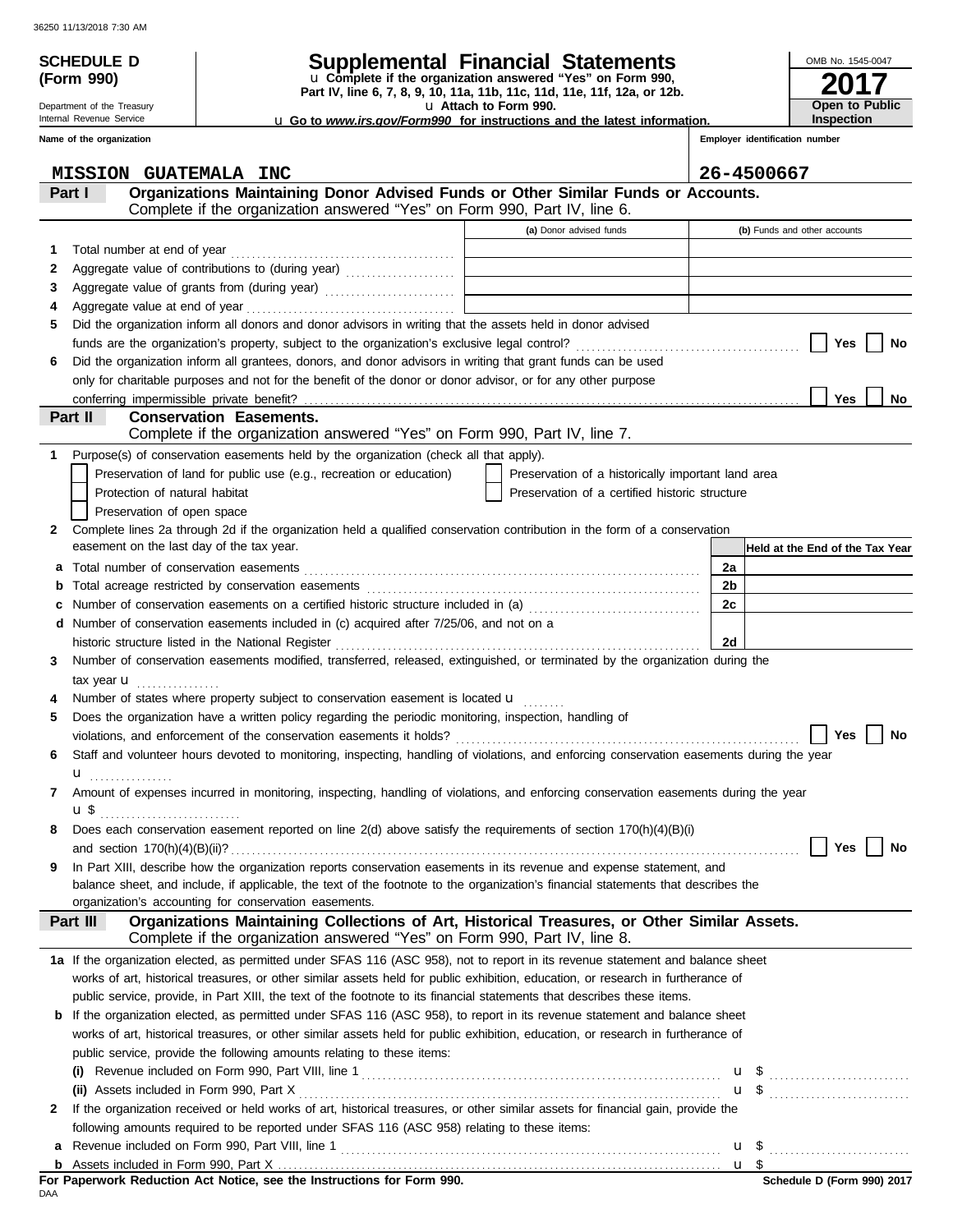|   | Schedule D (Form 990) 2017 MISSION GUATEMALA INC<br>Organizations Maintaining Collections of Art, Historical Treasures, or Other Similar Assets (continued)<br>Part III                                                              |                         |                           |                         | 26-4500667                      |                      |                | Page 2              |
|---|--------------------------------------------------------------------------------------------------------------------------------------------------------------------------------------------------------------------------------------|-------------------------|---------------------------|-------------------------|---------------------------------|----------------------|----------------|---------------------|
|   | 3 Using the organization's acquisition, accession, and other records, check any of the following that are a significant use of its                                                                                                   |                         |                           |                         |                                 |                      |                |                     |
|   | collection items (check all that apply):                                                                                                                                                                                             |                         |                           |                         |                                 |                      |                |                     |
| a | Public exhibition                                                                                                                                                                                                                    | d                       | Loan or exchange programs |                         |                                 |                      |                |                     |
| b | Scholarly research                                                                                                                                                                                                                   | е                       |                           |                         |                                 |                      |                |                     |
| c | Preservation for future generations                                                                                                                                                                                                  |                         |                           |                         |                                 |                      |                |                     |
| 4 | Provide a description of the organization's collections and explain how they further the organization's exempt purpose in Part                                                                                                       |                         |                           |                         |                                 |                      |                |                     |
| 5 | XIII.<br>During the year, did the organization solicit or receive donations of art, historical treasures, or other similar                                                                                                           |                         |                           |                         |                                 |                      |                |                     |
|   |                                                                                                                                                                                                                                      |                         |                           |                         |                                 |                      | <b>Yes</b>     | No                  |
|   | Part IV<br><b>Escrow and Custodial Arrangements.</b>                                                                                                                                                                                 |                         |                           |                         |                                 |                      |                |                     |
|   | Complete if the organization answered "Yes" on Form 990, Part IV, line 9, or reported an amount on Form                                                                                                                              |                         |                           |                         |                                 |                      |                |                     |
|   | 990, Part X, line 21.                                                                                                                                                                                                                |                         |                           |                         |                                 |                      |                |                     |
|   | 1a Is the organization an agent, trustee, custodian or other intermediary for contributions or other assets not                                                                                                                      |                         |                           |                         |                                 |                      |                |                     |
|   |                                                                                                                                                                                                                                      |                         |                           |                         |                                 |                      | Yes            | No                  |
|   | <b>b</b> If "Yes," explain the arrangement in Part XIII and complete the following table:                                                                                                                                            |                         |                           |                         |                                 |                      |                |                     |
|   |                                                                                                                                                                                                                                      |                         |                           |                         |                                 |                      | Amount         |                     |
|   | c Beginning balance <b>contract to the contract of the set of the contract of the contract of the contract of the contract of the contract of the contract of the contract of the contract of the contract of the contract of th</b> |                         |                           |                         |                                 | 1c                   |                |                     |
|   |                                                                                                                                                                                                                                      |                         |                           |                         |                                 | 1d                   |                |                     |
| е |                                                                                                                                                                                                                                      |                         |                           |                         |                                 | 1е                   |                |                     |
| f |                                                                                                                                                                                                                                      |                         |                           |                         |                                 | 1f                   |                |                     |
|   | 2a Did the organization include an amount on Form 990, Part X, line 21, for escrow or custodial account liability?                                                                                                                   |                         |                           |                         |                                 |                      | <b>Yes</b>     | No                  |
|   |                                                                                                                                                                                                                                      |                         |                           |                         |                                 |                      |                |                     |
|   | <b>Endowment Funds.</b><br>Part V<br>Complete if the organization answered "Yes" on Form 990, Part IV, line 10.                                                                                                                      |                         |                           |                         |                                 |                      |                |                     |
|   |                                                                                                                                                                                                                                      | (a) Current year        |                           |                         |                                 | (d) Three years back |                | (e) Four years back |
|   |                                                                                                                                                                                                                                      |                         | (b) Prior year            | (c) Two years back      |                                 |                      |                |                     |
|   | 1a Beginning of year balance                                                                                                                                                                                                         |                         |                           |                         |                                 |                      |                |                     |
|   | <b>b</b> Contributions<br>c Net investment earnings, gains, and                                                                                                                                                                      |                         |                           |                         |                                 |                      |                |                     |
|   |                                                                                                                                                                                                                                      |                         |                           |                         |                                 |                      |                |                     |
|   | d Grants or scholarships                                                                                                                                                                                                             |                         |                           |                         |                                 |                      |                |                     |
|   | e Other expenditures for facilities and                                                                                                                                                                                              |                         |                           |                         |                                 |                      |                |                     |
|   |                                                                                                                                                                                                                                      |                         |                           |                         |                                 |                      |                |                     |
|   | f Administrative expenses                                                                                                                                                                                                            |                         |                           |                         |                                 |                      |                |                     |
| a |                                                                                                                                                                                                                                      |                         |                           |                         |                                 |                      |                |                     |
| 2 | Provide the estimated percentage of the current year end balance (line 1g, column (a)) held as:                                                                                                                                      |                         |                           |                         |                                 |                      |                |                     |
|   | a Board designated or quasi-endowment u %                                                                                                                                                                                            |                         |                           |                         |                                 |                      |                |                     |
|   | Permanent endowment <b>u</b> %                                                                                                                                                                                                       |                         |                           |                         |                                 |                      |                |                     |
| c | Temporarily restricted endowment <b>u</b>                                                                                                                                                                                            | %                       |                           |                         |                                 |                      |                |                     |
|   | The percentages on lines 2a, 2b, and 2c should equal 100%.                                                                                                                                                                           |                         |                           |                         |                                 |                      |                |                     |
|   | 3a Are there endowment funds not in the possession of the organization that are held and administered for the                                                                                                                        |                         |                           |                         |                                 |                      |                |                     |
|   | organization by:                                                                                                                                                                                                                     |                         |                           |                         |                                 |                      |                | <b>Yes</b><br>No.   |
|   |                                                                                                                                                                                                                                      |                         |                           |                         |                                 |                      | 3a(i)          |                     |
|   |                                                                                                                                                                                                                                      |                         |                           |                         |                                 |                      | 3a(ii)         |                     |
|   |                                                                                                                                                                                                                                      |                         |                           |                         |                                 |                      | 3b             |                     |
| 4 | Describe in Part XIII the intended uses of the organization's endowment funds.                                                                                                                                                       |                         |                           |                         |                                 |                      |                |                     |
|   | Land, Buildings, and Equipment.<br>Part VI                                                                                                                                                                                           |                         |                           |                         |                                 |                      |                |                     |
|   | Complete if the organization answered "Yes" on Form 990, Part IV, line 11a. See Form 990, Part X, line 10.                                                                                                                           |                         |                           |                         |                                 |                      |                |                     |
|   | Description of property                                                                                                                                                                                                              | (a) Cost or other basis |                           | (b) Cost or other basis | (c) Accumulated<br>depreciation |                      | (d) Book value |                     |
|   |                                                                                                                                                                                                                                      | (investment)            |                           | (other)                 |                                 |                      |                |                     |
|   |                                                                                                                                                                                                                                      |                         |                           | 33,782<br>916,732       |                                 |                      |                | 33,782<br>793,196   |
|   |                                                                                                                                                                                                                                      |                         |                           |                         |                                 | 123,536              |                |                     |
|   | Leasehold improvements                                                                                                                                                                                                               |                         |                           | 129,461                 |                                 | 90,862               |                | 38,599              |
| d |                                                                                                                                                                                                                                      |                         |                           |                         |                                 |                      |                |                     |
|   | Total. Add lines 1a through 1e. (Column (d) must equal Form 990, Part X, column (B), line 10c.)                                                                                                                                      |                         |                           |                         |                                 |                      |                | 865,577             |
|   |                                                                                                                                                                                                                                      |                         |                           |                         |                                 | $\mathbf u$          |                |                     |

**Schedule D (Form 990) 2017**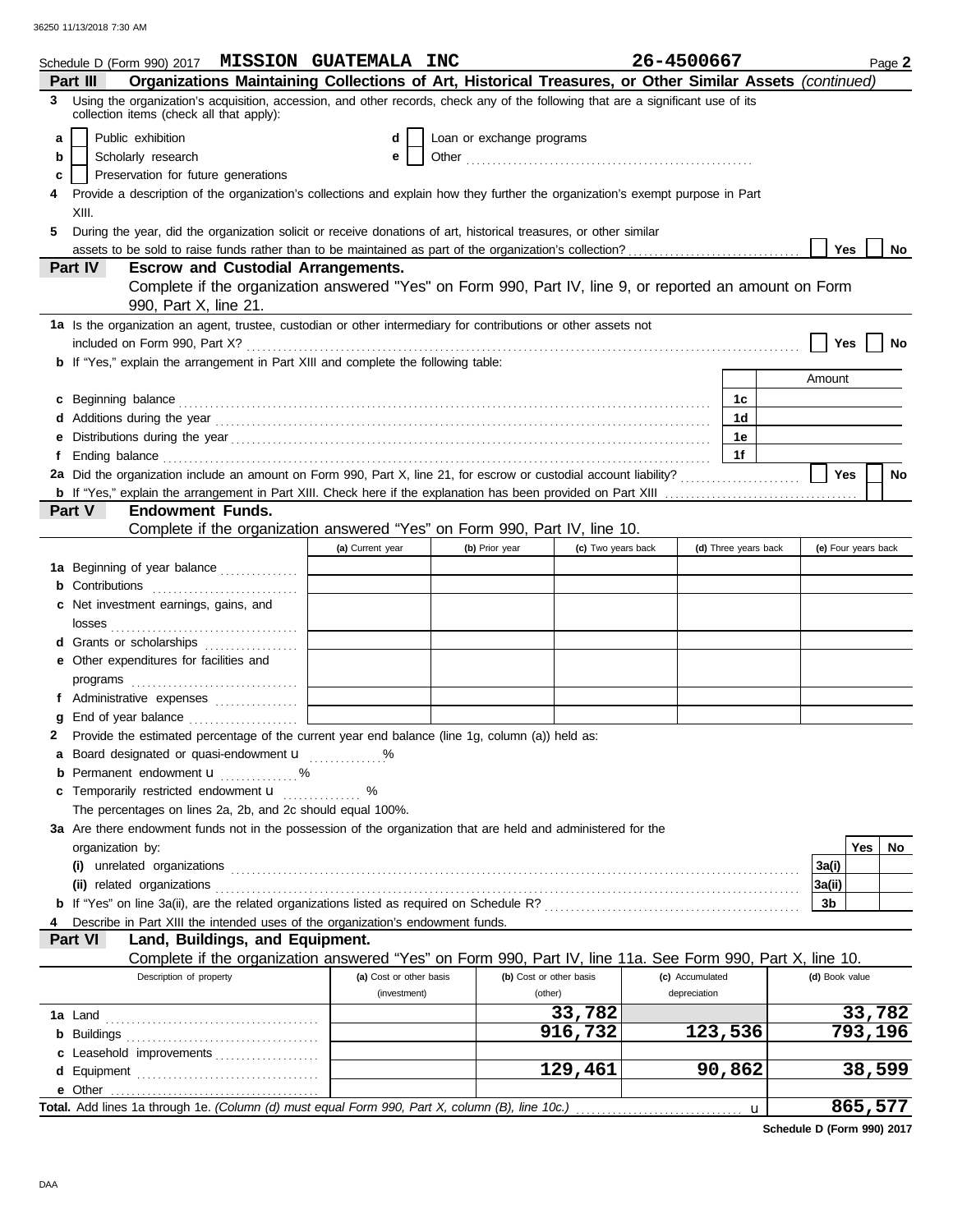|                    | <b>MISSION GUATEMALA INC</b><br>Schedule D (Form 990) 2017                                                                     |                | 26-4500667                       | Page 3         |
|--------------------|--------------------------------------------------------------------------------------------------------------------------------|----------------|----------------------------------|----------------|
| <b>Part VII</b>    | <b>Investments-Other Securities.</b>                                                                                           |                |                                  |                |
|                    | Complete if the organization answered "Yes" on Form 990, Part IV, line 11b. See Form 990, Part X, line 12.                     |                |                                  |                |
|                    | (a) Description of security or category                                                                                        | (b) Book value | (c) Method of valuation:         |                |
|                    | (including name of security)                                                                                                   |                | Cost or end-of-year market value |                |
|                    |                                                                                                                                |                |                                  |                |
|                    | (2) Closely-held equity interests                                                                                              |                |                                  |                |
|                    | (3) Other $\ldots$ and $\ldots$                                                                                                |                |                                  |                |
| (A)                |                                                                                                                                |                |                                  |                |
| (B)                |                                                                                                                                |                |                                  |                |
| (C)                |                                                                                                                                |                |                                  |                |
| $\Box$ (D)         |                                                                                                                                |                |                                  |                |
| $\mathbf{E}$ (E)   |                                                                                                                                |                |                                  |                |
| (F)                |                                                                                                                                |                |                                  |                |
| $\overline{G}$ (G) |                                                                                                                                |                |                                  |                |
| (H)                |                                                                                                                                |                |                                  |                |
|                    | Total. (Column (b) must equal Form 990, Part X, col. (B) line 12.) u                                                           |                |                                  |                |
| Part VIII          | Investments-Program Related.                                                                                                   |                |                                  |                |
|                    | Complete if the organization answered "Yes" on Form 990, Part IV, line 11c. See Form 990, Part X, line 13.                     |                |                                  |                |
|                    | (a) Description of investment                                                                                                  | (b) Book value | (c) Method of valuation:         |                |
|                    |                                                                                                                                |                | Cost or end-of-year market value |                |
| (1)                |                                                                                                                                |                |                                  |                |
| (2)                |                                                                                                                                |                |                                  |                |
| (3)                |                                                                                                                                |                |                                  |                |
| (4)                |                                                                                                                                |                |                                  |                |
| (5)<br>(6)         |                                                                                                                                |                |                                  |                |
| (7)                |                                                                                                                                |                |                                  |                |
| (8)                |                                                                                                                                |                |                                  |                |
| (9)                |                                                                                                                                |                |                                  |                |
|                    | Total. (Column (b) must equal Form 990, Part X, col. (B) line 13.) u                                                           |                |                                  |                |
| Part IX            | <b>Other Assets.</b>                                                                                                           |                |                                  |                |
|                    | Complete if the organization answered "Yes" on Form 990, Part IV, line 11d. See Form 990, Part X, line 15.                     |                |                                  |                |
|                    | (a) Description                                                                                                                |                |                                  | (b) Book value |
| (1)                |                                                                                                                                |                |                                  |                |
| (2)                |                                                                                                                                |                |                                  |                |
| (3)                |                                                                                                                                |                |                                  |                |
| <u>(4)</u>         |                                                                                                                                |                |                                  |                |
| (5)                |                                                                                                                                |                |                                  |                |
| (6)                |                                                                                                                                |                |                                  |                |
| (7)                |                                                                                                                                |                |                                  |                |
| (8)                |                                                                                                                                |                |                                  |                |
| (9)                |                                                                                                                                |                |                                  |                |
|                    | Total. (Column (b) must equal Form 990, Part X, col. (B) line 15.)                                                             |                | u                                |                |
| Part X             | Other Liabilities.<br>Complete if the organization answered "Yes" on Form 990, Part IV, line 11e or 11f. See Form 990, Part X, |                |                                  |                |
|                    | line 25.                                                                                                                       |                |                                  |                |
| 1.                 | (a) Description of liability                                                                                                   | (b) Book value |                                  |                |
| (1)                | Federal income taxes                                                                                                           |                |                                  |                |
| (2)                |                                                                                                                                |                |                                  |                |
| (3)                |                                                                                                                                |                |                                  |                |
| (4)                |                                                                                                                                |                |                                  |                |
| (5)                |                                                                                                                                |                |                                  |                |
| (6)                |                                                                                                                                |                |                                  |                |
| (7)                |                                                                                                                                |                |                                  |                |

**Total.** *(Column (b) must equal Form 990, Part X, col. (B) line 25.)* u

Liability for uncertain tax positions. In Part XIII, provide the text of the footnote to the organization's financial statements that reports the **2.** organization's liability for uncertain tax positions under FIN 48 (ASC 740). Check here if the text of the footnote has been provided in Part XIII

 $(9)$ (8)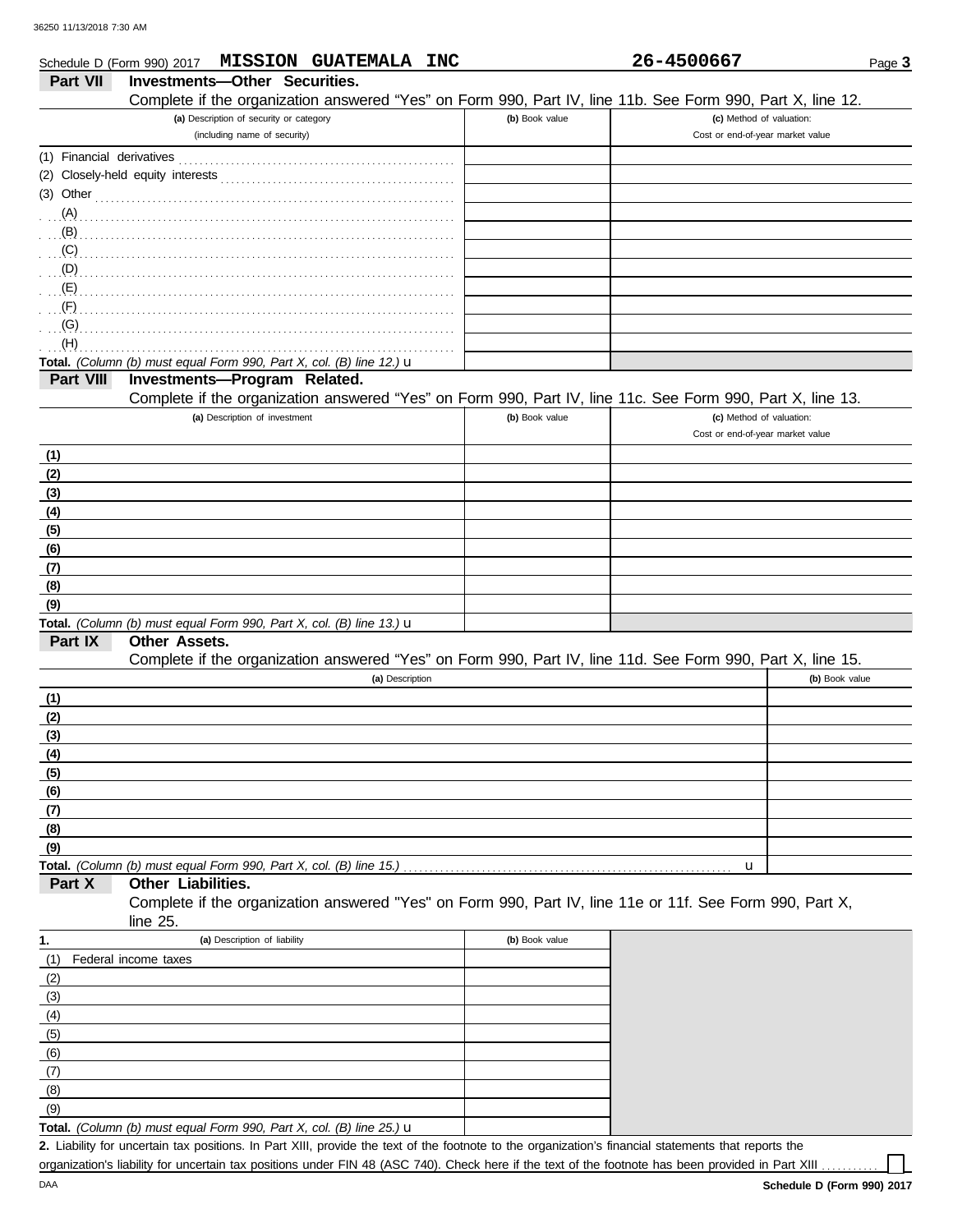|   | Schedule D (Form 990) 2017 MISSION GUATEMALA INC                                                                                                                                                                               |                | 26-4500667   | Page 4 |
|---|--------------------------------------------------------------------------------------------------------------------------------------------------------------------------------------------------------------------------------|----------------|--------------|--------|
|   | Reconciliation of Revenue per Audited Financial Statements With Revenue per Return.<br>Part XI                                                                                                                                 |                |              |        |
|   | Complete if the organization answered "Yes" on Form 990, Part IV, line 12a.                                                                                                                                                    |                |              |        |
| 1 |                                                                                                                                                                                                                                |                | $\mathbf{1}$ |        |
| 2 | Amounts included on line 1 but not on Form 990, Part VIII, line 12:                                                                                                                                                            |                |              |        |
| а |                                                                                                                                                                                                                                | 2a             |              |        |
| b |                                                                                                                                                                                                                                | 2 <sub>b</sub> |              |        |
| C |                                                                                                                                                                                                                                | 2c             |              |        |
| d |                                                                                                                                                                                                                                | 2d             |              |        |
| е | Add lines 2a through 2d [11] Additional Property and Property and Property and Property and Property and Property and Property and Property and Property and Property and Property and Property and Property and Property and  |                | 2e           |        |
| З |                                                                                                                                                                                                                                |                | 3            |        |
| 4 | Amounts included on Form 990, Part VIII, line 12, but not on line 1:                                                                                                                                                           |                |              |        |
| а |                                                                                                                                                                                                                                | 4a             |              |        |
| b |                                                                                                                                                                                                                                | 4 <sub>b</sub> |              |        |
| c | Add lines 4a and 4b                                                                                                                                                                                                            |                | 4с           |        |
|   |                                                                                                                                                                                                                                |                | 5            |        |
|   | Reconciliation of Expenses per Audited Financial Statements With Expenses per Return.<br>Part XII                                                                                                                              |                |              |        |
|   | Complete if the organization answered "Yes" on Form 990, Part IV, line 12a.                                                                                                                                                    |                |              |        |
| 1 | Total expenses and losses per audited financial statements                                                                                                                                                                     |                | 1            |        |
| 2 | Amounts included on line 1 but not on Form 990, Part IX, line 25:                                                                                                                                                              |                |              |        |
| а |                                                                                                                                                                                                                                | 2a             |              |        |
| b |                                                                                                                                                                                                                                | 2 <sub>b</sub> |              |        |
|   |                                                                                                                                                                                                                                | 2c             |              |        |
|   |                                                                                                                                                                                                                                | 2d             |              |        |
| е | Add lines 2a through 2d [11] Additional Contract of Additional Contract of Additional Contract of Additional Contract of Additional Contract of Additional Contract of Additional Contract of Additional Contract of Additiona |                | 2e           |        |
| 3 |                                                                                                                                                                                                                                |                | 3            |        |
| 4 | Amounts included on Form 990, Part IX, line 25, but not on line 1:                                                                                                                                                             |                |              |        |
| а |                                                                                                                                                                                                                                | 4a             |              |        |
| b |                                                                                                                                                                                                                                | 4b             |              |        |
|   | c Add lines 4a and 4b                                                                                                                                                                                                          |                | 4c           |        |
|   |                                                                                                                                                                                                                                |                | 5            |        |
|   | Part XIII Supplemental Information.                                                                                                                                                                                            |                |              |        |
|   | Provide the descriptions required for Part II, lines 3, 5, and 9; Part III, lines 1a and 4; Part IV, lines 1b and 2b; Part V, line 4; Part X, line                                                                             |                |              |        |
|   | 2; Part XI, lines 2d and 4b; and Part XII, lines 2d and 4b. Also complete this part to provide any additional information.                                                                                                     |                |              |        |
|   |                                                                                                                                                                                                                                |                |              |        |
|   |                                                                                                                                                                                                                                |                |              |        |
|   |                                                                                                                                                                                                                                |                |              |        |
|   |                                                                                                                                                                                                                                |                |              |        |
|   |                                                                                                                                                                                                                                |                |              |        |
|   |                                                                                                                                                                                                                                |                |              |        |
|   |                                                                                                                                                                                                                                |                |              |        |
|   |                                                                                                                                                                                                                                |                |              |        |
|   |                                                                                                                                                                                                                                |                |              |        |
|   |                                                                                                                                                                                                                                |                |              |        |
|   |                                                                                                                                                                                                                                |                |              |        |
|   |                                                                                                                                                                                                                                |                |              |        |
|   |                                                                                                                                                                                                                                |                |              |        |
|   |                                                                                                                                                                                                                                |                |              |        |
|   |                                                                                                                                                                                                                                |                |              |        |
|   |                                                                                                                                                                                                                                |                |              |        |
|   |                                                                                                                                                                                                                                |                |              |        |
|   |                                                                                                                                                                                                                                |                |              |        |
|   |                                                                                                                                                                                                                                |                |              |        |
|   |                                                                                                                                                                                                                                |                |              |        |
|   |                                                                                                                                                                                                                                |                |              |        |
|   |                                                                                                                                                                                                                                |                |              |        |
|   |                                                                                                                                                                                                                                |                |              |        |
|   |                                                                                                                                                                                                                                |                |              |        |
|   |                                                                                                                                                                                                                                |                |              |        |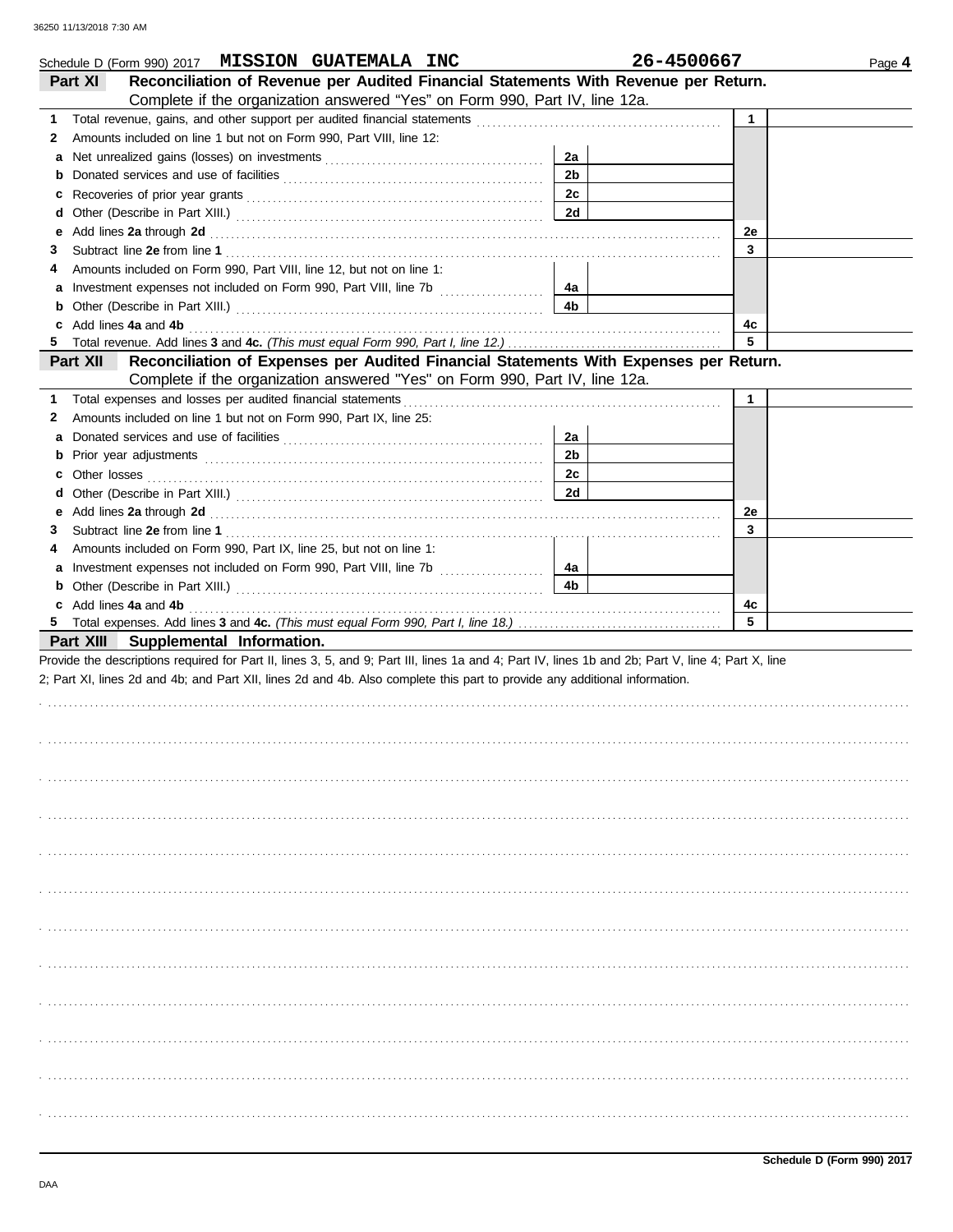| Schedule D (Form 990) 2017 MISSION GUATEMALA INC  | 26-4500667 | Page 5 |
|---------------------------------------------------|------------|--------|
| Supplemental Information (continued)<br>Part XIII |            |        |
|                                                   |            |        |
|                                                   |            |        |
|                                                   |            |        |
|                                                   |            |        |
|                                                   |            |        |
|                                                   |            |        |
|                                                   |            |        |
|                                                   |            |        |
|                                                   |            |        |
|                                                   |            |        |
|                                                   |            |        |
|                                                   |            |        |
|                                                   |            |        |
|                                                   |            |        |
|                                                   |            |        |
|                                                   |            |        |
|                                                   |            |        |
|                                                   |            |        |
|                                                   |            |        |
|                                                   |            |        |
|                                                   |            |        |
|                                                   |            |        |
|                                                   |            |        |
|                                                   |            |        |
|                                                   |            |        |
|                                                   |            |        |
|                                                   |            |        |
|                                                   |            |        |
|                                                   |            |        |
|                                                   |            |        |
|                                                   |            |        |
|                                                   |            |        |
|                                                   |            |        |
|                                                   |            |        |
|                                                   |            |        |
|                                                   |            |        |
|                                                   |            |        |
|                                                   |            |        |
|                                                   |            |        |
|                                                   |            |        |
|                                                   |            |        |
|                                                   |            |        |
|                                                   |            |        |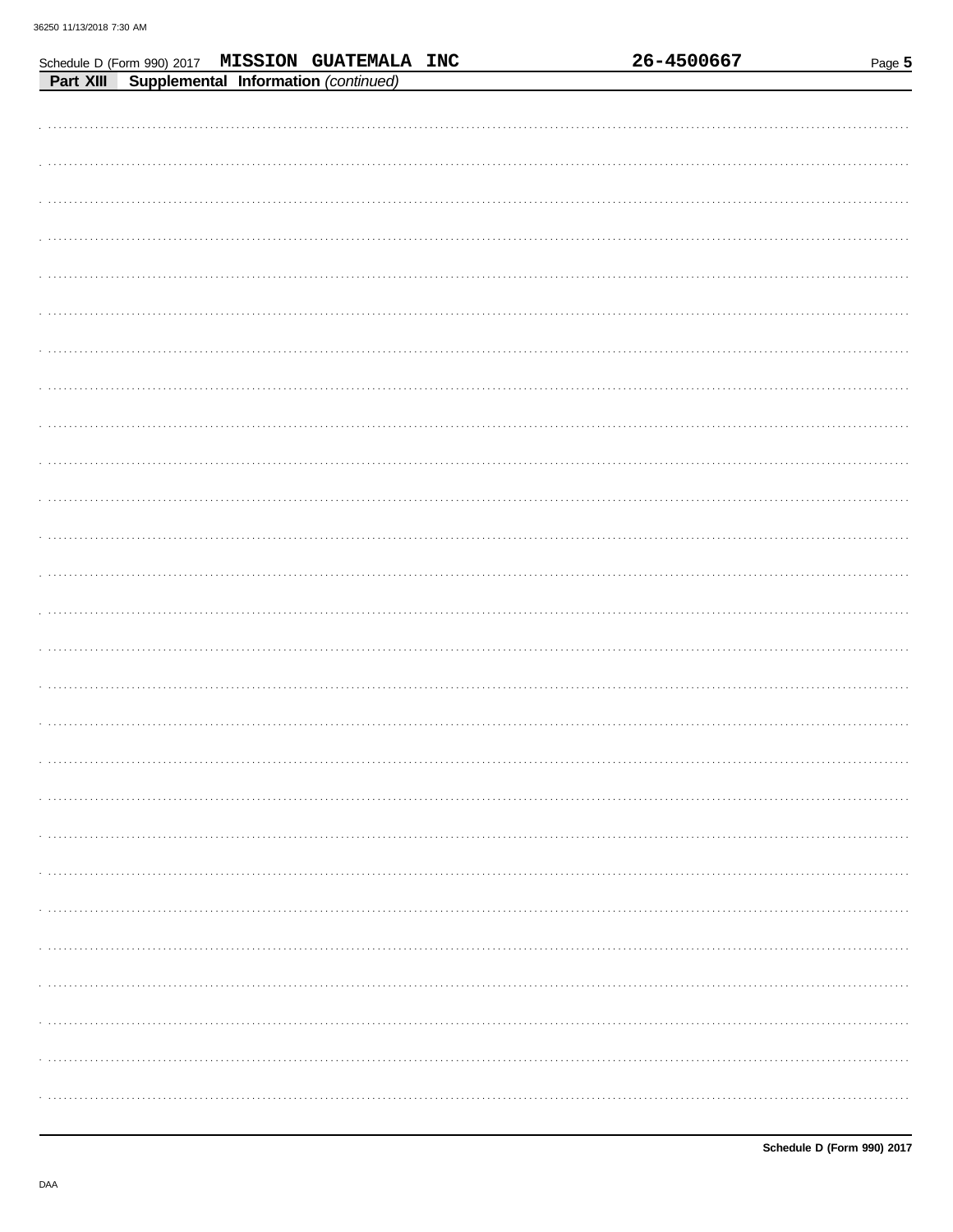| <b>SCHEDULE F</b>                                      |  | <b>Statement of Activities Outside the United States</b> |                                                                                                   |    |                                                                                                                                                                |  |  |                                                                                                                 |                                              | OMB No. 1545-0047<br>2017                                         |
|--------------------------------------------------------|--|----------------------------------------------------------|---------------------------------------------------------------------------------------------------|----|----------------------------------------------------------------------------------------------------------------------------------------------------------------|--|--|-----------------------------------------------------------------------------------------------------------------|----------------------------------------------|-------------------------------------------------------------------|
| (Form 990)                                             |  |                                                          | u Complete if the organization answered "Yes" on Form 990, Part IV, line 14b, 15, or 16.          |    |                                                                                                                                                                |  |  |                                                                                                                 |                                              |                                                                   |
| Department of the Treasury<br>Internal Revenue Service |  |                                                          | u Attach to Form 990.<br>u Go to www.irs.gov/Form990 for instructions and the latest information. |    |                                                                                                                                                                |  |  |                                                                                                                 |                                              | Open to Public<br><b>Inspection</b>                               |
| Name of the organization                               |  |                                                          | <b>MISSION GUATEMALA INC</b>                                                                      |    |                                                                                                                                                                |  |  |                                                                                                                 | Employer identification number<br>26-4500667 |                                                                   |
| Part I                                                 |  |                                                          |                                                                                                   |    | General Information on Activities Outside the United States. Complete if the organization answered "Yes" on                                                    |  |  |                                                                                                                 |                                              |                                                                   |
|                                                        |  | Form 990, Part IV, line 14b.                             |                                                                                                   |    | 1 For grantmakers. Does the organization maintain records to substantiate the amount of its grants and other                                                   |  |  |                                                                                                                 |                                              |                                                                   |
| grants or assistance?                                  |  |                                                          |                                                                                                   |    | assistance, the grantees' eligibility for the grants or assistance, and the selection criteria used to award the                                               |  |  |                                                                                                                 |                                              | $ X $ Yes<br>No                                                   |
| $\mathbf{2}$<br>assistance outside the United States.  |  |                                                          |                                                                                                   |    | For grantmakers. Describe in Part V the organization's procedures for monitoring the use of its grants and other                                               |  |  |                                                                                                                 |                                              |                                                                   |
| 3                                                      |  |                                                          |                                                                                                   |    | Activities per Region. (The following Part I, line 3 table can be duplicated if additional space is needed.)                                                   |  |  |                                                                                                                 |                                              |                                                                   |
| (a) Region                                             |  | (b) Number of<br>offices in the<br>region                | (c) Number of<br>employees,<br>agents, and<br>independent<br>contractors<br>in the region         |    | (d) Activities conducted in the<br>region (by type) (such as,<br>fundraising, program services,<br>investments, grants to recipients<br>located in the region) |  |  | (e) If activity listed in (d) is<br>a program service,<br>describe specific type of<br>service(s) in the region |                                              | (f) Total<br>expenditures for<br>and investments<br>in the region |
| CENTRAL AMERICA AND THE                                |  |                                                          | <b>CARIBBEAN</b>                                                                                  |    |                                                                                                                                                                |  |  |                                                                                                                 |                                              |                                                                   |
| (1)                                                    |  | 1                                                        |                                                                                                   |    | 19 PROGRAM SERVICES                                                                                                                                            |  |  |                                                                                                                 | MEDICAL, FOOD, SUPPL                         | 846,771                                                           |
| (2)                                                    |  |                                                          |                                                                                                   |    |                                                                                                                                                                |  |  |                                                                                                                 |                                              |                                                                   |
| (3)                                                    |  |                                                          |                                                                                                   |    |                                                                                                                                                                |  |  |                                                                                                                 |                                              |                                                                   |
| (4)                                                    |  |                                                          |                                                                                                   |    |                                                                                                                                                                |  |  |                                                                                                                 |                                              |                                                                   |
| (5)                                                    |  |                                                          |                                                                                                   |    |                                                                                                                                                                |  |  |                                                                                                                 |                                              |                                                                   |
| (6)                                                    |  |                                                          |                                                                                                   |    |                                                                                                                                                                |  |  |                                                                                                                 |                                              |                                                                   |
| (7)                                                    |  |                                                          |                                                                                                   |    |                                                                                                                                                                |  |  |                                                                                                                 |                                              |                                                                   |
| (8)                                                    |  |                                                          |                                                                                                   |    |                                                                                                                                                                |  |  |                                                                                                                 |                                              |                                                                   |
| (9)                                                    |  |                                                          |                                                                                                   |    |                                                                                                                                                                |  |  |                                                                                                                 |                                              |                                                                   |
| (10)                                                   |  |                                                          |                                                                                                   |    |                                                                                                                                                                |  |  |                                                                                                                 |                                              |                                                                   |
| (11)                                                   |  |                                                          |                                                                                                   |    |                                                                                                                                                                |  |  |                                                                                                                 |                                              |                                                                   |
| (12)                                                   |  |                                                          |                                                                                                   |    |                                                                                                                                                                |  |  |                                                                                                                 |                                              |                                                                   |
| (13)                                                   |  |                                                          |                                                                                                   |    |                                                                                                                                                                |  |  |                                                                                                                 |                                              |                                                                   |
| (14)                                                   |  |                                                          |                                                                                                   |    |                                                                                                                                                                |  |  |                                                                                                                 |                                              |                                                                   |
| (15)                                                   |  |                                                          |                                                                                                   |    |                                                                                                                                                                |  |  |                                                                                                                 |                                              |                                                                   |
| (16)                                                   |  |                                                          |                                                                                                   |    |                                                                                                                                                                |  |  |                                                                                                                 |                                              |                                                                   |
| (17)                                                   |  |                                                          |                                                                                                   |    |                                                                                                                                                                |  |  |                                                                                                                 |                                              |                                                                   |
| 3a Sub-total<br><b>b</b> Total from continuation       |  | $\mathbf{1}$                                             |                                                                                                   | 19 |                                                                                                                                                                |  |  |                                                                                                                 |                                              | 846,771                                                           |
| sheets to Part I<br>c Totals (add                      |  |                                                          |                                                                                                   |    |                                                                                                                                                                |  |  |                                                                                                                 |                                              |                                                                   |
| lines 3a and 3b)                                       |  | 1                                                        |                                                                                                   | 19 |                                                                                                                                                                |  |  |                                                                                                                 |                                              | 846,771                                                           |

**For Paperwork Reduction Act Notice, see the Instructions for Form 990.** Schedule F (Form 990) 2017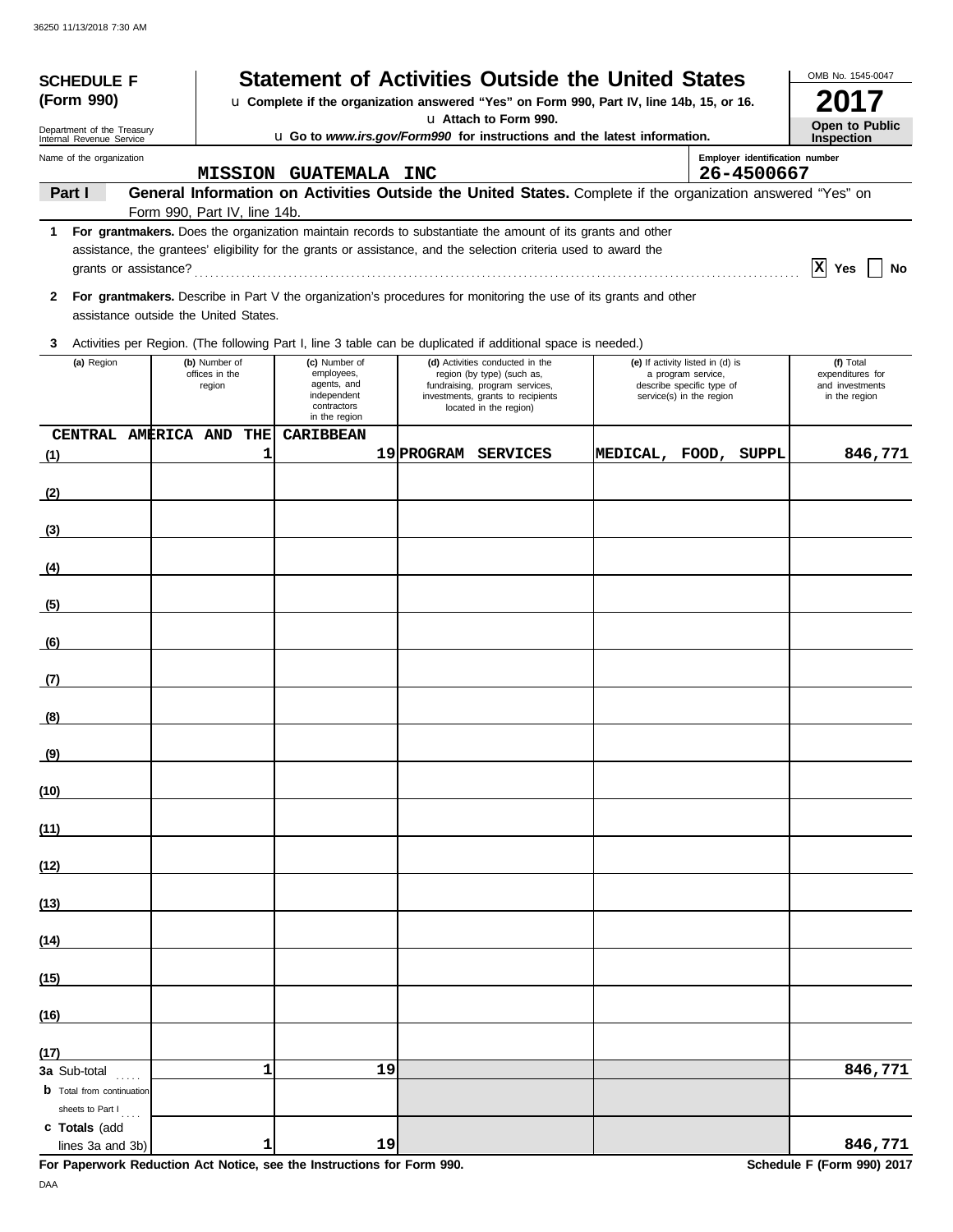|         | Schedule F (Form 990) 2017  | MISSION                                                  | <b>GUATEMALA</b> | <b>INC</b>                                                                                                                                   | 26-4500667                  |                                       |                                        |                                          | Page 2                                                         |
|---------|-----------------------------|----------------------------------------------------------|------------------|----------------------------------------------------------------------------------------------------------------------------------------------|-----------------------------|---------------------------------------|----------------------------------------|------------------------------------------|----------------------------------------------------------------|
| Part II |                             |                                                          |                  | Grants and Other Assistance to Organizations or Entities Outside the United States. Complete if the organization answered "Yes" on Form 990, |                             |                                       |                                        |                                          |                                                                |
|         |                             |                                                          |                  | Part IV, line 15, for any recipient who received more than \$5,000. Part II can be duplicated if additional space is needed.                 |                             |                                       |                                        |                                          |                                                                |
|         | (a) Name of<br>organization | (b) IRS code<br>section and EIN<br>$($ if annlicahle $)$ | (c) Region       | (d) Purpose of<br>grant                                                                                                                      | (e) Amount of<br>cash grant | (f) Manner of<br>cash<br>dichurcamant | (g) Amount of<br>noncash<br>accictance | (h) Description<br>of noncash assistance | (i) Method of<br>valuation<br>(book, FMV,<br>appraisal, other) |

| organization | section and EIN<br>(if applicable) | grant                             | casn grant | casn<br>disbursement | noncasn<br>assistance | or noncasn assistance    | (book, i MV,<br>appraisal, other) |
|--------------|------------------------------------|-----------------------------------|------------|----------------------|-----------------------|--------------------------|-----------------------------------|
|              |                                    | BATH CONSTRUCTION                 |            |                      |                       |                          | COST                              |
| (1)          |                                    | CENTRAL AMERICA AND THE CARRIBEAN |            |                      |                       | 9,031 BUILD MATERIALS    |                                   |
|              |                                    | CONSTRUCTION                      |            |                      |                       |                          | COST                              |
| (2)          |                                    | CENTRAL AMERICA AND THE CARRIBEAN |            |                      |                       | $22,948$ BUILD MATERIALS |                                   |
|              |                                    |                                   |            |                      |                       |                          | COST                              |
| (3)          |                                    | CENTRAL AMERICA AND THE CARRIBEAN |            |                      |                       | $32,149$ FOOD AND SUPPLI |                                   |
|              |                                    |                                   |            |                      |                       |                          |                                   |
| (4)          |                                    |                                   |            |                      |                       |                          |                                   |
|              |                                    |                                   |            |                      |                       |                          |                                   |
| (5)          |                                    |                                   |            |                      |                       |                          |                                   |
| (6)          |                                    |                                   |            |                      |                       |                          |                                   |
|              |                                    |                                   |            |                      |                       |                          |                                   |
| (7)          |                                    |                                   |            |                      |                       |                          |                                   |
|              |                                    |                                   |            |                      |                       |                          |                                   |
| (8)          |                                    |                                   |            |                      |                       |                          |                                   |
|              |                                    |                                   |            |                      |                       |                          |                                   |
| (9)          |                                    |                                   |            |                      |                       |                          |                                   |
|              |                                    |                                   |            |                      |                       |                          |                                   |
| (10)         |                                    |                                   |            |                      |                       |                          |                                   |
|              |                                    |                                   |            |                      |                       |                          |                                   |
| (11)         |                                    |                                   |            |                      |                       |                          |                                   |
| (12)         |                                    |                                   |            |                      |                       |                          |                                   |
|              |                                    |                                   |            |                      |                       |                          |                                   |
| (13)         |                                    |                                   |            |                      |                       |                          |                                   |
|              |                                    |                                   |            |                      |                       |                          |                                   |
| (14)         |                                    |                                   |            |                      |                       |                          |                                   |
|              |                                    |                                   |            |                      |                       |                          |                                   |
| (15)         |                                    |                                   |            |                      |                       |                          |                                   |
|              |                                    |                                   |            |                      |                       |                          |                                   |
| (16)         |                                    |                                   |            |                      |                       |                          |                                   |

**2** Enter total number of recipient organizations listed above that are recognized as charities by the foreign country, recognized as tax-exempt

**3** Enter total number of other organizations or entities . . . . . . . . . . . . . . . . . . . . . . . . . . . . . . . . . . . . . . . . . . . . . . . . . . . . . . . . . . . . . . . . . . . . . . . . . . . . . . . . . . . . . . . . . . . . . . . . . . . . . . . . . . . . . . . . . . . . . . . . . .

by the IRS, or for which the grantee or counsel has provided a section 501(c)(3) equivalency letter . . . . . . . . . . . . . . . . . . . . . . . . . . . . . . . . . . . . . . . . . . . . . . . . . . . . . . . . . . . . . . . . . . . . . . . . . u

u **u** u

**Schedule F (Form 990) 2017**

DAA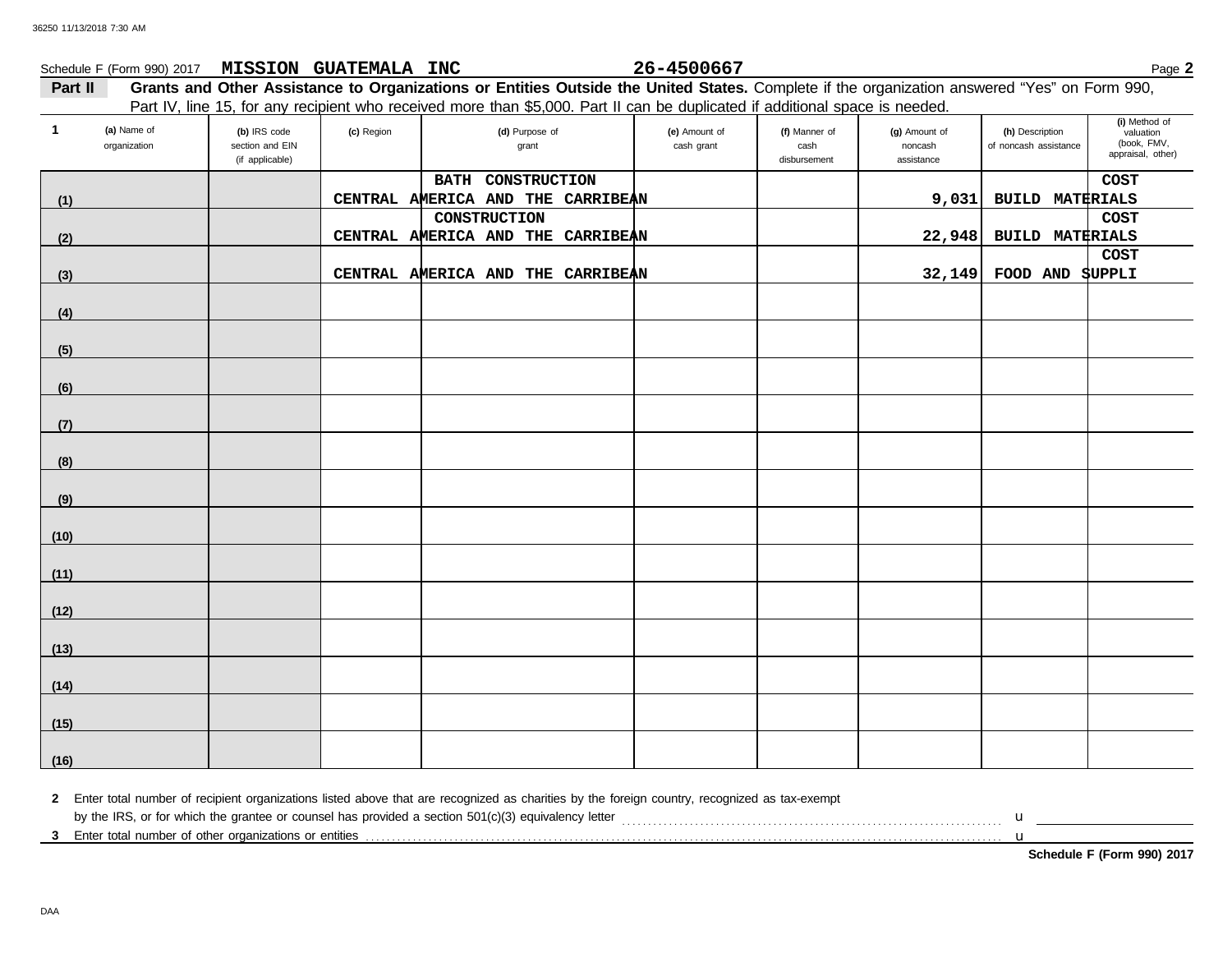## **Schedule F (Form 990) 2017 MISSION GUATEMALA INC** Page 3

Part III Grants and Other Assistance to Individuals Outside the United States. Complete if the organization answered "Yes" on Form 990, Part IV, line 16. Part III can be duplicated if additional space is needed.

| r art in carr be daplicated in additional space is necacu.                                                                                                                                                                                                                                                                                                                                                                                                        |            |                             |                                   |                                       |                                        |                                          |                                                                |
|-------------------------------------------------------------------------------------------------------------------------------------------------------------------------------------------------------------------------------------------------------------------------------------------------------------------------------------------------------------------------------------------------------------------------------------------------------------------|------------|-----------------------------|-----------------------------------|---------------------------------------|----------------------------------------|------------------------------------------|----------------------------------------------------------------|
| (a) Type of grant or assistance                                                                                                                                                                                                                                                                                                                                                                                                                                   | (b) Region | (c) Number of<br>recipients | (d) Amount of<br>cash grant       | (e) Manner of<br>cash<br>disbursement | (f) Amount of<br>noncash<br>assistance | (g) Description<br>of noncash assistance | (h) Method of<br>valuation<br>(book, FMV,<br>appraisal, other) |
| (1) CHRISTMAS FUND                                                                                                                                                                                                                                                                                                                                                                                                                                                |            | CENTRAL AMERICA AND         | THE CARIBBEAN                     |                                       |                                        | 5,096 FOOD BASKETS                       | <b>COST</b>                                                    |
|                                                                                                                                                                                                                                                                                                                                                                                                                                                                   |            |                             | CENTRAL AMERICA AND THE CARIBBEAN |                                       |                                        |                                          |                                                                |
| (2) SCHOLARSHIPS                                                                                                                                                                                                                                                                                                                                                                                                                                                  |            |                             | 13,684                            |                                       |                                        |                                          |                                                                |
|                                                                                                                                                                                                                                                                                                                                                                                                                                                                   |            | CENTRAL AMERICA AND         | THE CARIBBEAN                     |                                       |                                        |                                          |                                                                |
| (3) FOOD FOR THE NEEDY                                                                                                                                                                                                                                                                                                                                                                                                                                            |            |                             |                                   |                                       | 73,133 FOOD                            |                                          | DONATE VAL                                                     |
|                                                                                                                                                                                                                                                                                                                                                                                                                                                                   |            | CENTRAL AMEICA AND          | THE CARRIBEAN                     |                                       |                                        |                                          |                                                                |
| (4) STOVE CONSTRUCTION                                                                                                                                                                                                                                                                                                                                                                                                                                            |            |                             |                                   |                                       | 3,970                                  | STOVE CONSTRUCT                          | COST                                                           |
|                                                                                                                                                                                                                                                                                                                                                                                                                                                                   |            |                             | CENTRAL AMERICA AND THE CARRIBEAN |                                       |                                        |                                          |                                                                |
| (5) VOCATIONAL SCHOOL                                                                                                                                                                                                                                                                                                                                                                                                                                             |            |                             | 2,820                             |                                       |                                        |                                          |                                                                |
| (6)                                                                                                                                                                                                                                                                                                                                                                                                                                                               |            |                             |                                   |                                       |                                        |                                          |                                                                |
| (7)                                                                                                                                                                                                                                                                                                                                                                                                                                                               |            |                             |                                   |                                       |                                        |                                          |                                                                |
|                                                                                                                                                                                                                                                                                                                                                                                                                                                                   |            |                             |                                   |                                       |                                        |                                          |                                                                |
| (8)                                                                                                                                                                                                                                                                                                                                                                                                                                                               |            |                             |                                   |                                       |                                        |                                          |                                                                |
| (9)                                                                                                                                                                                                                                                                                                                                                                                                                                                               |            |                             |                                   |                                       |                                        |                                          |                                                                |
| (10)<br><u> 1980 - Jan Barbara Barat, prima populație de la provincia de la provincia de la provincia de la provincia de</u>                                                                                                                                                                                                                                                                                                                                      |            |                             |                                   |                                       |                                        |                                          |                                                                |
|                                                                                                                                                                                                                                                                                                                                                                                                                                                                   |            |                             |                                   |                                       |                                        |                                          |                                                                |
| (11)<br><u> 1999 - Alexandr Alexandr III (b. 1914)</u>                                                                                                                                                                                                                                                                                                                                                                                                            |            |                             |                                   |                                       |                                        |                                          |                                                                |
| (12)<br>the control of the control of the control of                                                                                                                                                                                                                                                                                                                                                                                                              |            |                             |                                   |                                       |                                        |                                          |                                                                |
| (13)<br>$\mathcal{L}^{\mathcal{L}}(\mathcal{L}^{\mathcal{L}}(\mathcal{L}^{\mathcal{L}}(\mathcal{L}^{\mathcal{L}}(\mathcal{L}^{\mathcal{L}}(\mathcal{L}^{\mathcal{L}}(\mathcal{L}^{\mathcal{L}}(\mathcal{L}^{\mathcal{L}}(\mathcal{L}^{\mathcal{L}}(\mathcal{L}^{\mathcal{L}}(\mathcal{L}^{\mathcal{L}}(\mathcal{L}^{\mathcal{L}}(\mathcal{L}^{\mathcal{L}}(\mathcal{L}^{\mathcal{L}}(\mathcal{L}^{\mathcal{L}}(\mathcal{L}^{\mathcal{L}}(\mathcal{L}^{\mathcal{L$ |            |                             |                                   |                                       |                                        |                                          |                                                                |
| (14)                                                                                                                                                                                                                                                                                                                                                                                                                                                              |            |                             |                                   |                                       |                                        |                                          |                                                                |
| (15)                                                                                                                                                                                                                                                                                                                                                                                                                                                              |            |                             |                                   |                                       |                                        |                                          |                                                                |
|                                                                                                                                                                                                                                                                                                                                                                                                                                                                   |            |                             |                                   |                                       |                                        |                                          |                                                                |
| (16)                                                                                                                                                                                                                                                                                                                                                                                                                                                              |            |                             |                                   |                                       |                                        |                                          |                                                                |
| (17)                                                                                                                                                                                                                                                                                                                                                                                                                                                              |            |                             |                                   |                                       |                                        |                                          |                                                                |
| (18)                                                                                                                                                                                                                                                                                                                                                                                                                                                              |            |                             |                                   |                                       |                                        |                                          |                                                                |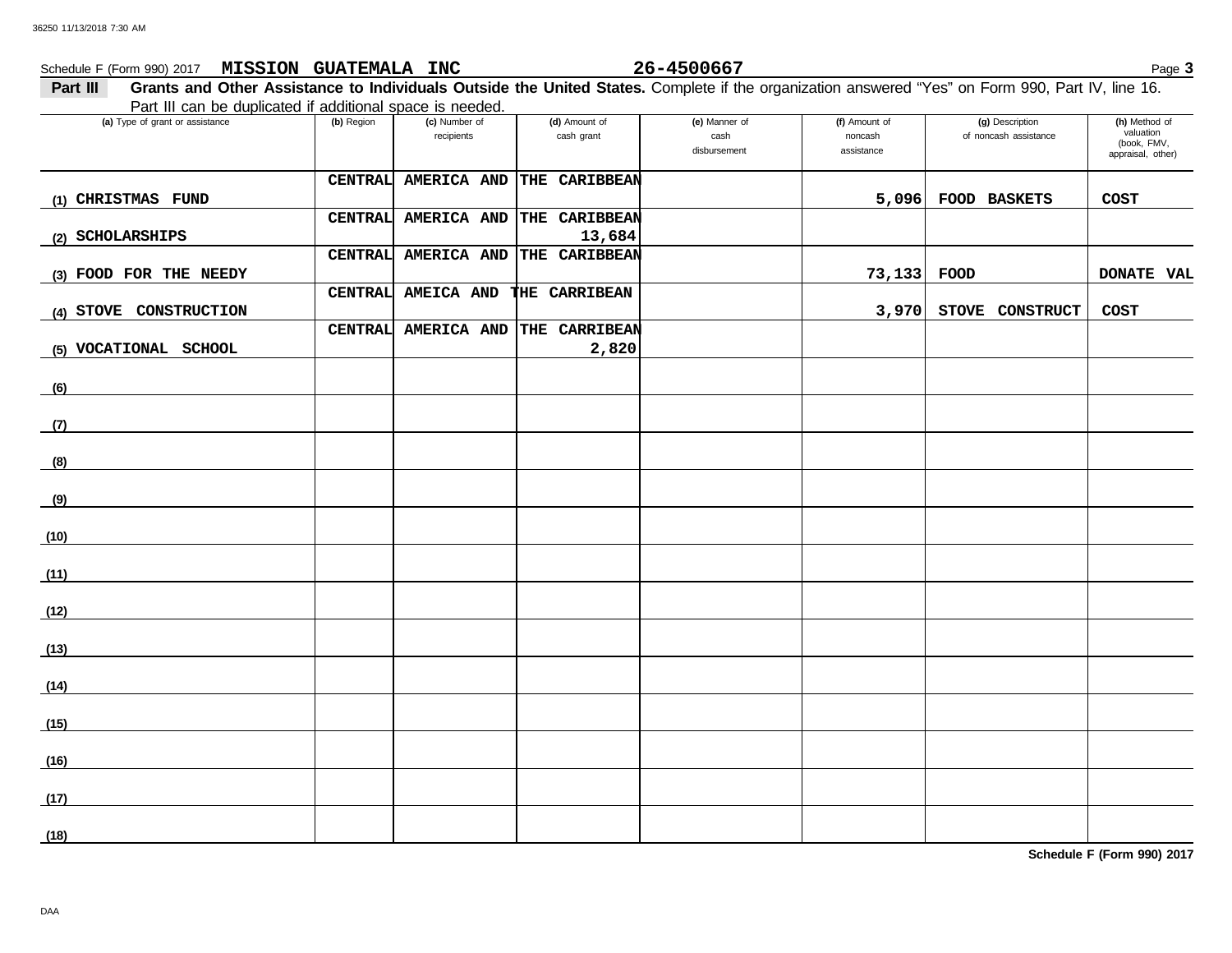|              | Schedule F (Form 990) 2017                                    | <b>MISSION GUATEMALA INC</b> | 26-4500667                                                                                                                                                                                                                                                                                                                                                                                                             |     | Page 4               |
|--------------|---------------------------------------------------------------|------------------------------|------------------------------------------------------------------------------------------------------------------------------------------------------------------------------------------------------------------------------------------------------------------------------------------------------------------------------------------------------------------------------------------------------------------------|-----|----------------------|
|              | Part IV<br><b>Foreign Forms</b>                               |                              |                                                                                                                                                                                                                                                                                                                                                                                                                        |     |                      |
| 1            |                                                               |                              | Was the organization a U.S. transferor of property to a foreign corporation during the tax year? If "Yes,"<br>the organization may be required to file Form 926, Return by a U.S. Transferor of Property to a Foreign                                                                                                                                                                                                  | Yes | X <br>No             |
| $\mathbf{2}$ |                                                               |                              | Did the organization have an interest in a foreign trust during the tax year? If "Yes," the organization<br>may be required to separately file Form 3520, Annual Return To Report Transactions With Foreign<br>Trusts and Receipt of Certain Foreign Gifts, and/or Form 3520-A, Annual Information Return of Foreign<br>Trust With a U.S. Owner (see Instructions for Forms 3520 and 3520-A; don't file with Form 990) | Yes | x <br>No             |
| 3            | Certain Foreign Corporations (see Instructions for Form 5471) |                              | Did the organization have an ownership interest in a foreign corporation during the tax year? If "Yes,"<br>the organization may be required to file Form 5471, Information Return of U.S. Persons With Respect To                                                                                                                                                                                                      | Yes | x <br>No             |
| 4            |                                                               |                              | Was the organization a direct or indirect shareholder of a passive foreign investment company or a<br>qualified electing fund during the tax year? If "Yes," the organization may be required to file Form 8621,<br>Information Return by a Shareholder of a Passive Foreign Investment Company or Qualified Electing                                                                                                  | Yes | $ \mathbf{x} $<br>No |
| 5            |                                                               |                              | Did the organization have an ownership interest in a foreign partnership during the tax year? If "Yes,"<br>the organization may be required to file Form 8865, Return of U.S. Persons With Respect to Certain                                                                                                                                                                                                          | Yes | X No                 |
| 6            |                                                               |                              | Did the organization have any operations in or related to any boycotting countries during the tax year? If<br>"Yes," the organization may be required to separately file Form 5713, International Boycott Report (see                                                                                                                                                                                                  | Yes | х<br>No              |

**Schedule F (Form 990) 2017**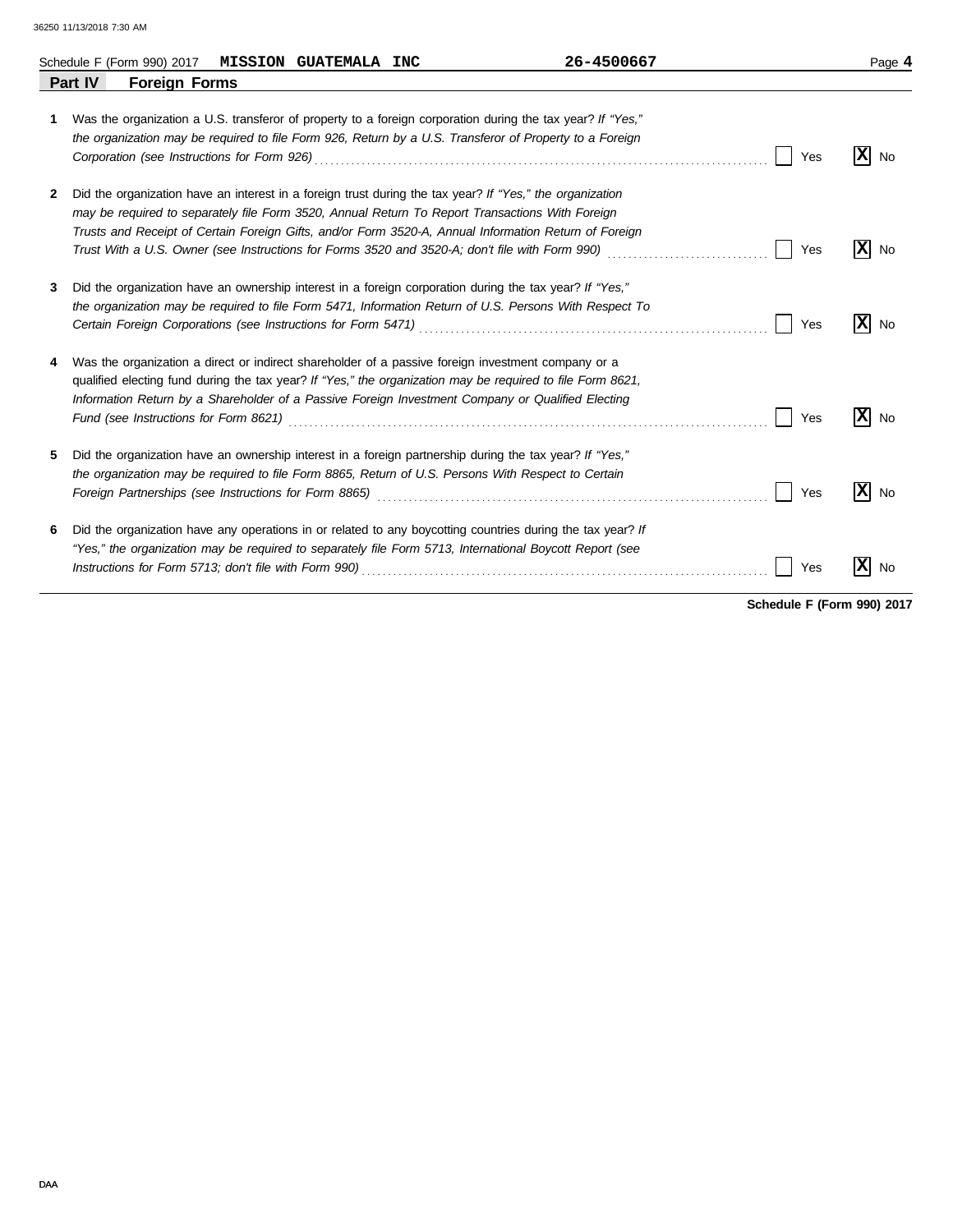| Part V         |                                                            |                                                                                                                                                                                                                                                                                                                                                                                    |    |
|----------------|------------------------------------------------------------|------------------------------------------------------------------------------------------------------------------------------------------------------------------------------------------------------------------------------------------------------------------------------------------------------------------------------------------------------------------------------------|----|
|                | Supplemental Information<br>information. See instructions. | Provide the information required by Part I, line 2 (monitoring of funds); Part I, line 3, column (f) (accounting method;<br>amounts of investments vs. expenditures per region); Part II, line 1 (accounting method); Part III (accounting method); and<br>Part III, column (c) (estimated number of recipients), as applicable. Also complete this part to provide any additional |    |
|                |                                                            | PART I, LINE 2 - PROCEDURES FOR MONITORING THE USE OF GRANT FUNDS                                                                                                                                                                                                                                                                                                                  |    |
|                | MISSION GUATEMALA HAS PEOPLE AND STAFF ON                  | <b>THE GROUND</b><br>IN GUATEMALA.                                                                                                                                                                                                                                                                                                                                                 | ΙN |
|                |                                                            | GENERAL, THE INDIVIDUAL/ORGANIZATIONAL NEED IS OBSERVED BY A MISSION                                                                                                                                                                                                                                                                                                               |    |
|                | GUATEMALA STAFF PERSON.                                    | ON A FEW OCCASIONS, MISSION GUATEMALA IS SOLICITED                                                                                                                                                                                                                                                                                                                                 |    |
|                | FOR HELP BY THE<br>INDIVIDUAL OR ORGANIZATION.             | <b>STAFF</b><br>SOCIAL WORKER<br>THE                                                                                                                                                                                                                                                                                                                                               |    |
|                | FURTHER INVESTIGATES<br>THE<br>NEED                        | <b>AND REPORTS BACK</b><br>TO<br>THE SENIOR STAFF PEOPLE                                                                                                                                                                                                                                                                                                                           |    |
| IN.            | <b>GUATEMALA.</b><br><b>THE</b><br><b>BASED</b><br>ON      | RECOMMENDATION OF THE SOCIAL WORKER, STAFF                                                                                                                                                                                                                                                                                                                                         |    |
|                |                                                            | OBSERVATIONS, AND GENERAL KNOWLEDGE OF THE COUNTRY AND NEED, A DECISION IS                                                                                                                                                                                                                                                                                                         |    |
| <b>REACHED</b> | ON WHETHER OR NOT TO ISSUE THE GRANT.                      | <b>AGAIN, BECAUSE WE HAVE STAFF</b>                                                                                                                                                                                                                                                                                                                                                |    |
|                |                                                            | ON THE GROUND, THERE IS USUALLY A FOLLOW UP VISIT(S) TO ENSURE THAT THE                                                                                                                                                                                                                                                                                                            |    |
| <b>GRANT</b>   | IS BEING USED PROPERLY AND AS INTENDED.                    |                                                                                                                                                                                                                                                                                                                                                                                    |    |
|                |                                                            |                                                                                                                                                                                                                                                                                                                                                                                    |    |
|                |                                                            |                                                                                                                                                                                                                                                                                                                                                                                    |    |
|                | PART I, LINE 3 - ACTIVITIES PER REGION                     |                                                                                                                                                                                                                                                                                                                                                                                    |    |
| <b>REGION</b>  |                                                            | <b>EXPENDITURES</b><br><b>INVESTMENTS</b>                                                                                                                                                                                                                                                                                                                                          |    |
| CENTRAL        | THE CARIBBEAN<br>AMERICA AND                               | \$<br>846,771 \$                                                                                                                                                                                                                                                                                                                                                                   | 0  |
|                |                                                            |                                                                                                                                                                                                                                                                                                                                                                                    |    |
|                |                                                            |                                                                                                                                                                                                                                                                                                                                                                                    |    |
|                |                                                            |                                                                                                                                                                                                                                                                                                                                                                                    |    |
|                |                                                            |                                                                                                                                                                                                                                                                                                                                                                                    |    |
|                |                                                            |                                                                                                                                                                                                                                                                                                                                                                                    |    |
|                |                                                            |                                                                                                                                                                                                                                                                                                                                                                                    |    |
|                |                                                            |                                                                                                                                                                                                                                                                                                                                                                                    |    |
|                |                                                            |                                                                                                                                                                                                                                                                                                                                                                                    |    |
|                |                                                            |                                                                                                                                                                                                                                                                                                                                                                                    |    |
|                |                                                            |                                                                                                                                                                                                                                                                                                                                                                                    |    |
|                |                                                            |                                                                                                                                                                                                                                                                                                                                                                                    |    |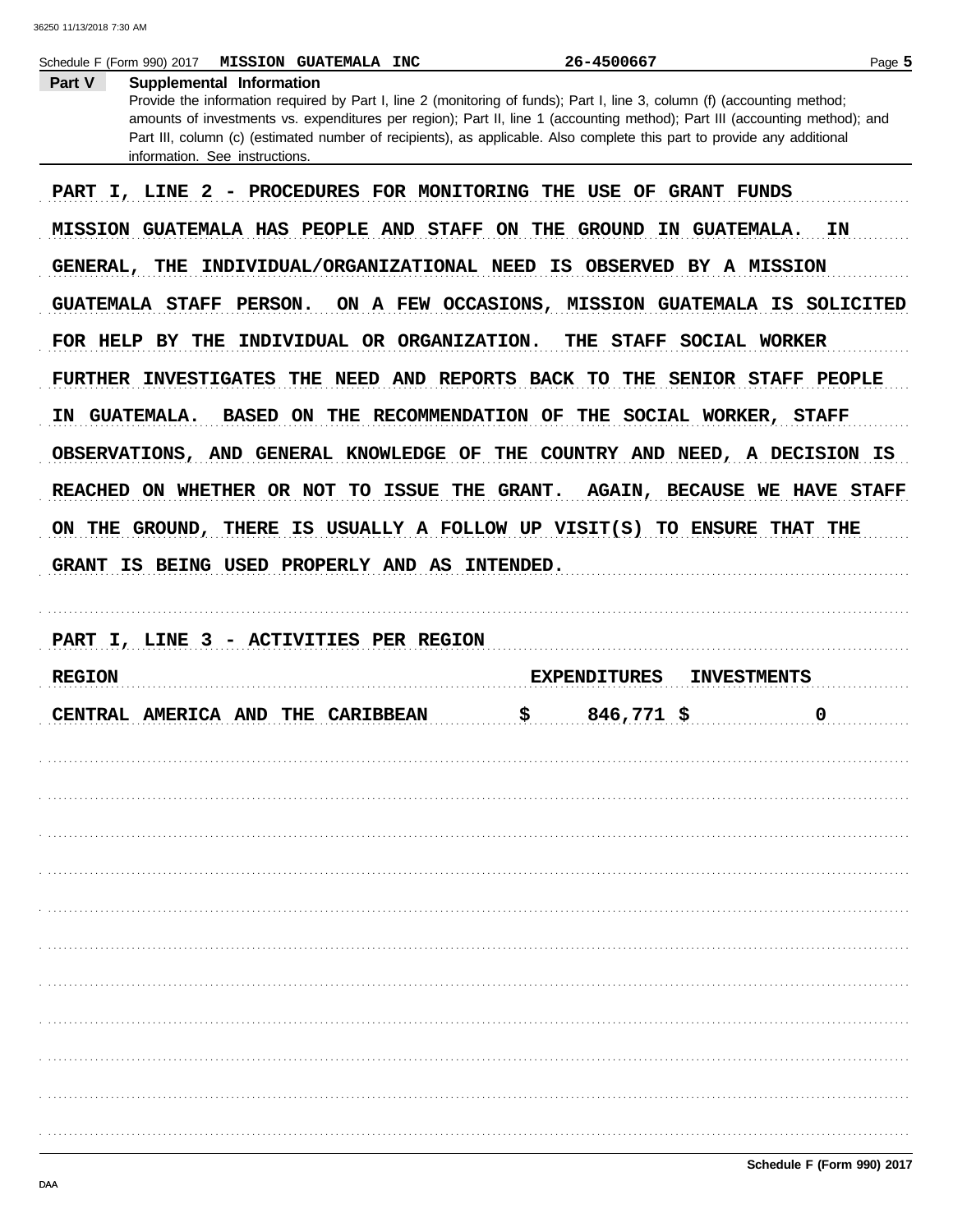**(Form 990)**

## **SCHEDULE M Noncash Contributions**

OMB No. 1545-0047 **2017**

| La Complete if the organizations answered "Yes" on Form 990, Part IV, lines 29 or 30. |
|---------------------------------------------------------------------------------------|
| Lu Attach to Form 990.                                                                |

u **Go to** *www.irs.gov/Form990* **for the latest information.**

**Inspection Open To Public**

Name of the organization **Employer identification number Employer identification number** Department of the Treasury<br>Internal Revenue Service

## **MISSION GUATEMALA INC 26-4500667**

|     | Part I<br><b>Types of Property</b>                                                                                                                                                                                                                                                                                                                                                                                                                                             |                               |                                                        |                                                                                    |                                                              |                  |
|-----|--------------------------------------------------------------------------------------------------------------------------------------------------------------------------------------------------------------------------------------------------------------------------------------------------------------------------------------------------------------------------------------------------------------------------------------------------------------------------------|-------------------------------|--------------------------------------------------------|------------------------------------------------------------------------------------|--------------------------------------------------------------|------------------|
|     |                                                                                                                                                                                                                                                                                                                                                                                                                                                                                | (a)<br>Check if<br>applicable | (b)<br>Number of contributions or<br>items contributed | (c)<br>Noncash contribution<br>amounts reported on<br>Form 990, Part VIII, line 1g | (d)<br>Method of determining<br>noncash contribution amounts |                  |
| 1   | Art - Works of art                                                                                                                                                                                                                                                                                                                                                                                                                                                             |                               |                                                        |                                                                                    |                                                              |                  |
| 2   | Art - Historical treasures                                                                                                                                                                                                                                                                                                                                                                                                                                                     |                               |                                                        |                                                                                    |                                                              |                  |
| 3   | Art - Fractional interests                                                                                                                                                                                                                                                                                                                                                                                                                                                     |                               |                                                        |                                                                                    |                                                              |                  |
| 4   | Books and publications                                                                                                                                                                                                                                                                                                                                                                                                                                                         |                               |                                                        |                                                                                    |                                                              |                  |
| 5   | Clothing and household<br>goods $\ldots \ldots \ldots \ldots \ldots \ldots \ldots \ldots$                                                                                                                                                                                                                                                                                                                                                                                      |                               |                                                        |                                                                                    |                                                              |                  |
| 6   | Cars and other vehicles                                                                                                                                                                                                                                                                                                                                                                                                                                                        |                               |                                                        |                                                                                    |                                                              |                  |
| 7   | Boats and planes                                                                                                                                                                                                                                                                                                                                                                                                                                                               |                               |                                                        |                                                                                    |                                                              |                  |
| 8   |                                                                                                                                                                                                                                                                                                                                                                                                                                                                                |                               |                                                        |                                                                                    |                                                              |                  |
| 9   | Securities - Publicly traded                                                                                                                                                                                                                                                                                                                                                                                                                                                   |                               |                                                        |                                                                                    |                                                              |                  |
| 10  | Securities - Closely held stock                                                                                                                                                                                                                                                                                                                                                                                                                                                |                               |                                                        |                                                                                    |                                                              |                  |
| 11  | Securities - Partnership, LLC,<br>or trust interests                                                                                                                                                                                                                                                                                                                                                                                                                           |                               |                                                        |                                                                                    |                                                              |                  |
| 12  | Securities - Miscellaneous                                                                                                                                                                                                                                                                                                                                                                                                                                                     |                               |                                                        |                                                                                    |                                                              |                  |
| 13  | Qualified conservation                                                                                                                                                                                                                                                                                                                                                                                                                                                         |                               |                                                        |                                                                                    |                                                              |                  |
|     | contribution - Historic                                                                                                                                                                                                                                                                                                                                                                                                                                                        |                               |                                                        |                                                                                    |                                                              |                  |
| 14  | Qualified conservation                                                                                                                                                                                                                                                                                                                                                                                                                                                         |                               |                                                        |                                                                                    |                                                              |                  |
|     | contribution - Other                                                                                                                                                                                                                                                                                                                                                                                                                                                           |                               |                                                        |                                                                                    |                                                              |                  |
| 15  | Real estate - Residential                                                                                                                                                                                                                                                                                                                                                                                                                                                      |                               |                                                        |                                                                                    |                                                              |                  |
| 16  | Real estate - Commercial                                                                                                                                                                                                                                                                                                                                                                                                                                                       |                               |                                                        |                                                                                    |                                                              |                  |
| 17  | Real estate - Other                                                                                                                                                                                                                                                                                                                                                                                                                                                            |                               |                                                        |                                                                                    |                                                              |                  |
| 18  |                                                                                                                                                                                                                                                                                                                                                                                                                                                                                |                               |                                                        |                                                                                    |                                                              |                  |
| 19  | Food inventory                                                                                                                                                                                                                                                                                                                                                                                                                                                                 | $\mathbf x$                   | $\mathbf 1$                                            | 73,133                                                                             |                                                              |                  |
| 20  | Drugs and medical supplies                                                                                                                                                                                                                                                                                                                                                                                                                                                     |                               |                                                        |                                                                                    |                                                              |                  |
| 21  | $\begin{minipage}[c]{0.9\linewidth} \textbf{Taxidermy} \end{minipage}[t]{\begin{minipage}[c]{0.9\linewidth} \textbf{Taxidermy} \end{minipage}[t]{\begin{minipage}[c]{0.9\linewidth} \textbf{C} & \textbf{0.13}\end{minipage}[t]{\begin{minipage}[c]{0.9\linewidth} \textbf{C} & \textbf{0.13}\end{minipage}[t]{\begin{minipage}[c]{0.9\linewidth} \textbf{C} & \textbf{0.13}\end{minipage}[t]{\begin{minipage}[c]{0.9\linewidth} \textbf{C} & \textbf{0.13}\end{minipage}[t]{$ |                               |                                                        |                                                                                    |                                                              |                  |
| 22  | Historical artifacts                                                                                                                                                                                                                                                                                                                                                                                                                                                           |                               |                                                        |                                                                                    |                                                              |                  |
| 23  | Scientific specimens                                                                                                                                                                                                                                                                                                                                                                                                                                                           |                               |                                                        |                                                                                    |                                                              |                  |
| 24  | Archeological artifacts                                                                                                                                                                                                                                                                                                                                                                                                                                                        |                               |                                                        |                                                                                    |                                                              |                  |
| 25  |                                                                                                                                                                                                                                                                                                                                                                                                                                                                                |                               |                                                        |                                                                                    |                                                              |                  |
| 26  | Other $\mathbf{u}(\dots, \dots, \dots, \dots, \dots)$                                                                                                                                                                                                                                                                                                                                                                                                                          |                               |                                                        |                                                                                    |                                                              |                  |
| 27  |                                                                                                                                                                                                                                                                                                                                                                                                                                                                                |                               |                                                        |                                                                                    |                                                              |                  |
| 28  | Other $\mathbf{u}$ (                                                                                                                                                                                                                                                                                                                                                                                                                                                           |                               |                                                        |                                                                                    |                                                              |                  |
| 29  | Number of Forms 8283 received by the organization during the tax year for contributions for                                                                                                                                                                                                                                                                                                                                                                                    |                               |                                                        |                                                                                    |                                                              |                  |
|     | which the organization completed Form 8283, Part IV, Donee Acknowledgement                                                                                                                                                                                                                                                                                                                                                                                                     |                               |                                                        |                                                                                    | 29                                                           |                  |
| 30a | During the year, did the organization receive by contribution any property reported in Part I, lines 1 through                                                                                                                                                                                                                                                                                                                                                                 |                               |                                                        |                                                                                    |                                                              | <b>Yes</b><br>No |
|     | 28, that it must hold for at least three years from the date of the initial contribution, and which isn't required                                                                                                                                                                                                                                                                                                                                                             |                               |                                                        |                                                                                    |                                                              |                  |

|     | 28, that it must hold for at least three years from the date of the initial contribution, and which isn't required |     |  |
|-----|--------------------------------------------------------------------------------------------------------------------|-----|--|
|     | to be used for exempt purposes for the entire holding period?                                                      | 30a |  |
| b   | If "Yes," describe the arrangement in Part II.                                                                     |     |  |
| -31 | Does the organization have a gift acceptance policy that requires the review of any nonstandard                    |     |  |
|     | contributions?                                                                                                     | 31  |  |
| 32a | Does the organization hire or use third parties or related organizations to solicit, process, or sell noncash      |     |  |
|     | contributions?                                                                                                     | 32a |  |
| b   | If "Yes," describe in Part II.                                                                                     |     |  |
| 33  | If the organization didn't report an amount in column (c) for a type of property for which column (a) is checked,  |     |  |
|     | describe in Part II.                                                                                               |     |  |

**For Paperwork Reduction Act Notice, see the Instructions for Form 990. Schedule M (Form 990) 2017**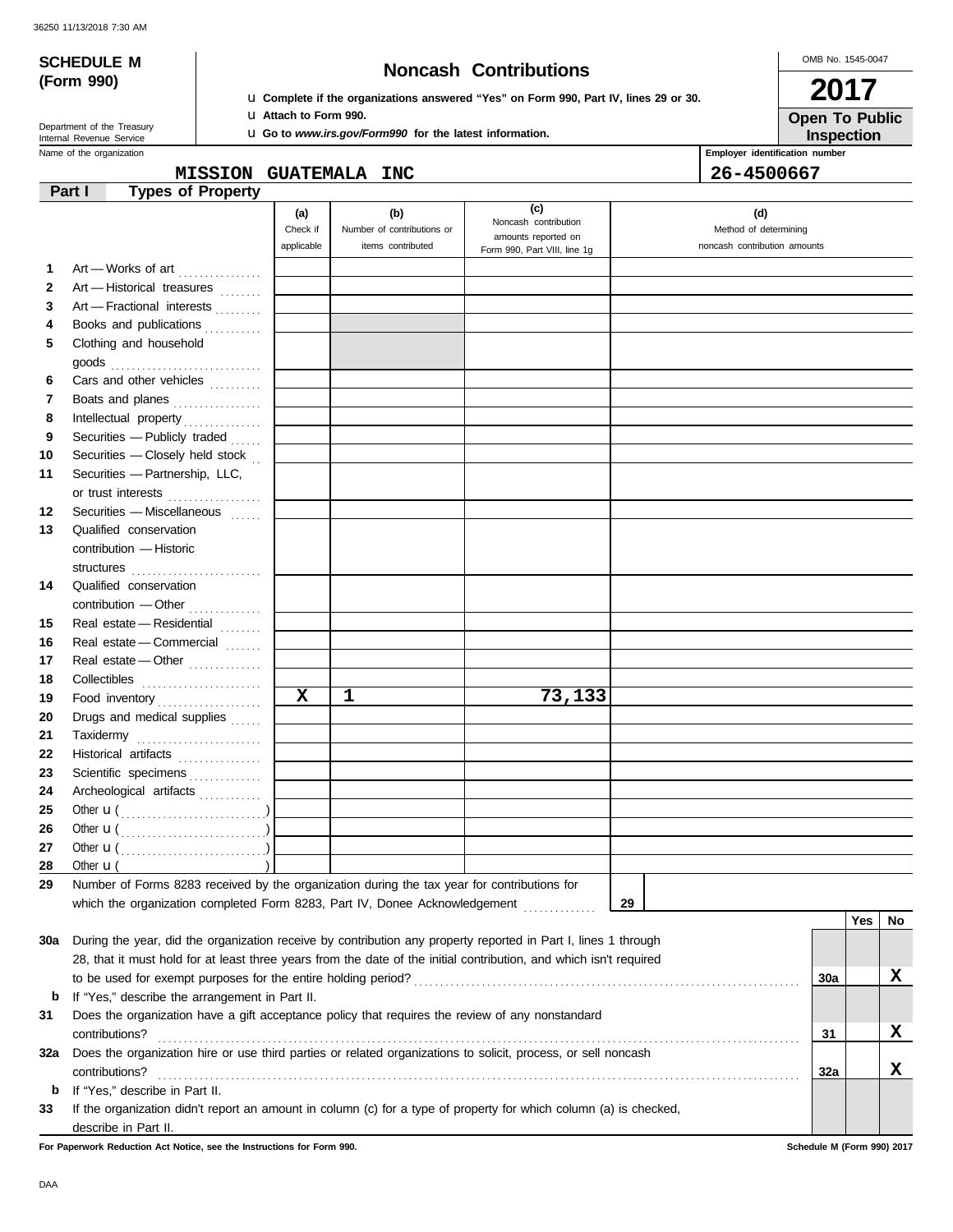| Schedule M (Form 990) 2017<br>Part II |  | MISSION GUATEMALA INC |                                                                                   | 26-4500667<br>Supplemental Information. Provide the information required by Part I, lines 30b, 32b, and 33, and whether<br>the organization is reporting in Part I, column (b), the number of contributions, the number of items received, | Page 2 |
|---------------------------------------|--|-----------------------|-----------------------------------------------------------------------------------|--------------------------------------------------------------------------------------------------------------------------------------------------------------------------------------------------------------------------------------------|--------|
|                                       |  |                       | or a combination of both. Also complete this part for any additional information. |                                                                                                                                                                                                                                            |        |
|                                       |  |                       |                                                                                   |                                                                                                                                                                                                                                            |        |
|                                       |  |                       |                                                                                   |                                                                                                                                                                                                                                            |        |
|                                       |  |                       |                                                                                   |                                                                                                                                                                                                                                            |        |
|                                       |  |                       |                                                                                   |                                                                                                                                                                                                                                            |        |
|                                       |  |                       |                                                                                   |                                                                                                                                                                                                                                            |        |
|                                       |  |                       |                                                                                   |                                                                                                                                                                                                                                            |        |
|                                       |  |                       |                                                                                   |                                                                                                                                                                                                                                            |        |
|                                       |  |                       |                                                                                   |                                                                                                                                                                                                                                            |        |
|                                       |  |                       |                                                                                   |                                                                                                                                                                                                                                            |        |
|                                       |  |                       |                                                                                   |                                                                                                                                                                                                                                            |        |
|                                       |  |                       |                                                                                   |                                                                                                                                                                                                                                            |        |
|                                       |  |                       |                                                                                   |                                                                                                                                                                                                                                            |        |
|                                       |  |                       |                                                                                   |                                                                                                                                                                                                                                            |        |
|                                       |  |                       |                                                                                   |                                                                                                                                                                                                                                            |        |
|                                       |  |                       |                                                                                   |                                                                                                                                                                                                                                            |        |
|                                       |  |                       |                                                                                   |                                                                                                                                                                                                                                            |        |
|                                       |  |                       |                                                                                   |                                                                                                                                                                                                                                            |        |
|                                       |  |                       |                                                                                   |                                                                                                                                                                                                                                            |        |
|                                       |  |                       |                                                                                   |                                                                                                                                                                                                                                            |        |
|                                       |  |                       |                                                                                   |                                                                                                                                                                                                                                            |        |
|                                       |  |                       |                                                                                   |                                                                                                                                                                                                                                            |        |
|                                       |  |                       |                                                                                   |                                                                                                                                                                                                                                            |        |
|                                       |  |                       |                                                                                   |                                                                                                                                                                                                                                            |        |
|                                       |  |                       |                                                                                   |                                                                                                                                                                                                                                            |        |
|                                       |  |                       |                                                                                   |                                                                                                                                                                                                                                            |        |
|                                       |  |                       |                                                                                   |                                                                                                                                                                                                                                            |        |
|                                       |  |                       |                                                                                   |                                                                                                                                                                                                                                            |        |
|                                       |  |                       |                                                                                   |                                                                                                                                                                                                                                            |        |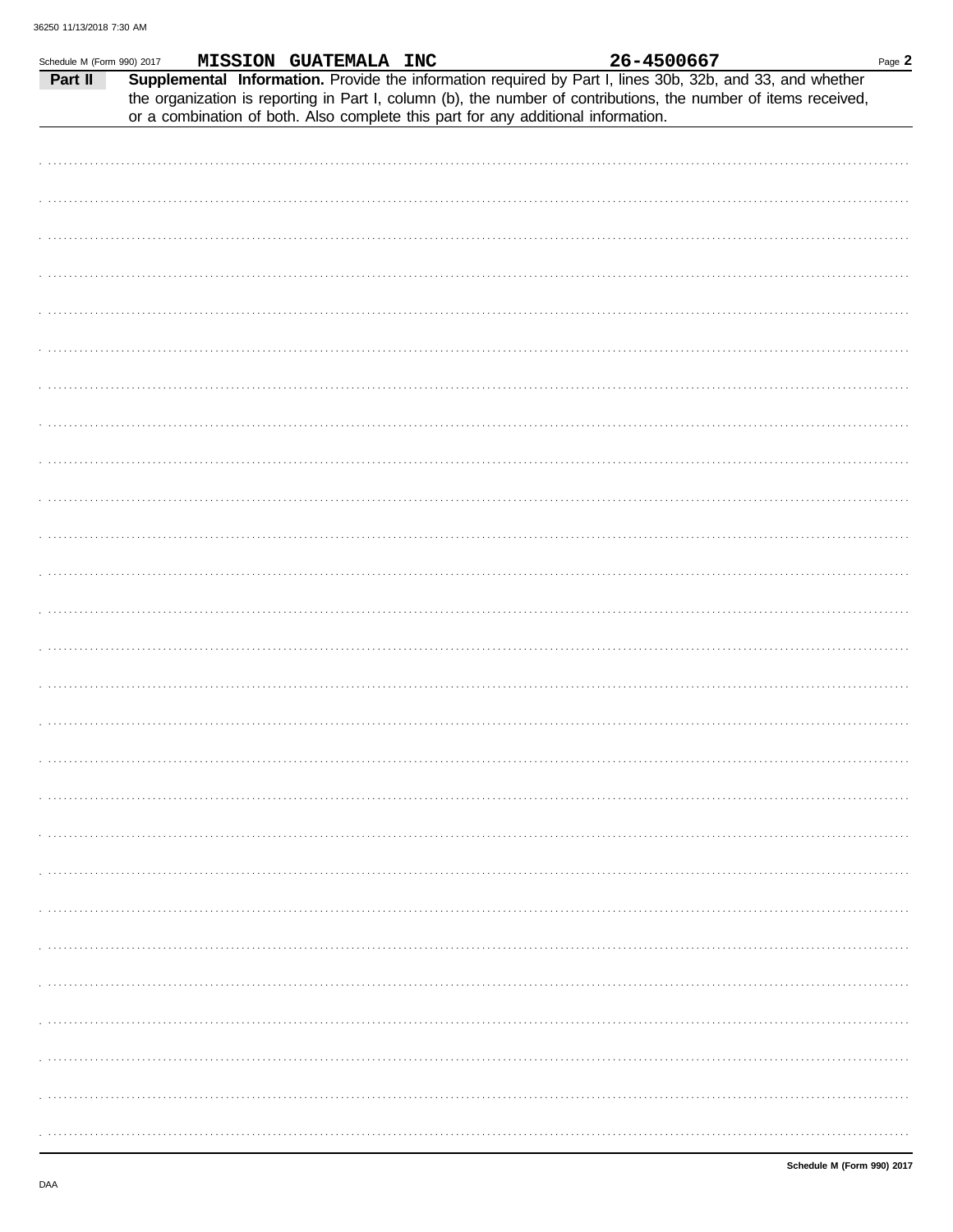OMB No 1545-0047 **SCHEDULE O** Supplemental Information to Form 990 or 990-EZ (Form 990 or 990-EZ) Complete to provide information for responses to specific questions on 2017 Form 990 or 990-EZ or to provide any additional information. u Attach to Form 990 or 990-EZ. Open to Public Department of the Treasury Internal Revenue Service u Go to www.irs.gov/Form990 for the latest information. Inspection Employer identification number Name of the organization **MISSION GUATEMALA INC** 26-4500667 FORM 990, PART III, LINE 4D - ALL OTHER ACCOMPLISHMENT THE ORGANIZATION BROUGHT U.S. VOLUNTEERS TO GUATEMALA TO ASSIST WITH PROJECTS WHICH BENEFITED THE GUATEMALAN COMMUNITIES WHERE THE MISSION IS LOCATED. PROJECTS INCLUDED HOME REPAIR, REPAIR OF SCHOOL AND PRESCHOOL FACILITIES, AND EMERGENCY RELIEF PROGRAMS. FORM 990, PART V, LINE 4B - FINANCIAL ACCOUNTS IN FOREIGN COUNTRIES **GUATEMALA** FORM 990, PART VI, LINE 11B - ORGANIZATION'S PROCESS TO REVIEW FORM 990 COPIES OF FORM 990 IS GIVEN TO AND REVIEWED BY THE BOARD OF DIRECTORS PRIOR TO FILING. FORM 990, PART VI, LINE 12C - ENFORCEMENT OF CONFLICTS POLICY BOARD MEMBERS, OFFICERS, VOLUNTEERS, STAFF MEMEBER, AND KEY STAKEHOLDERS MUST FILE AN ANNUAL STATEMENT DISCLOSING ANY CONFLICTS OF INTEREST OF WHICH THEY ARE AWARE. FORM 990, PART VI, LINE 15A - COMPENSATION PROCESS FOR TOP OFFICIAL EXECUTIVE DIRECTOR'S COMPENSATION IS APPROVED BY THE BOARD OF DIRECTORS AND DOCUMENTED IN THE MINUTES. FORM 990, PART VI, LINE 19 - GOVERNING DOCUMENTS DISCLOSURE EXPLANATION ALL GOVERNING DOCUMENTS AND INFORMATION RETURNS ARE AVAILABLE AT WWW.MISSIONGUATEMALA.COM, AND MAY BE VIEWED BY SELECTING "DISCLOSURES."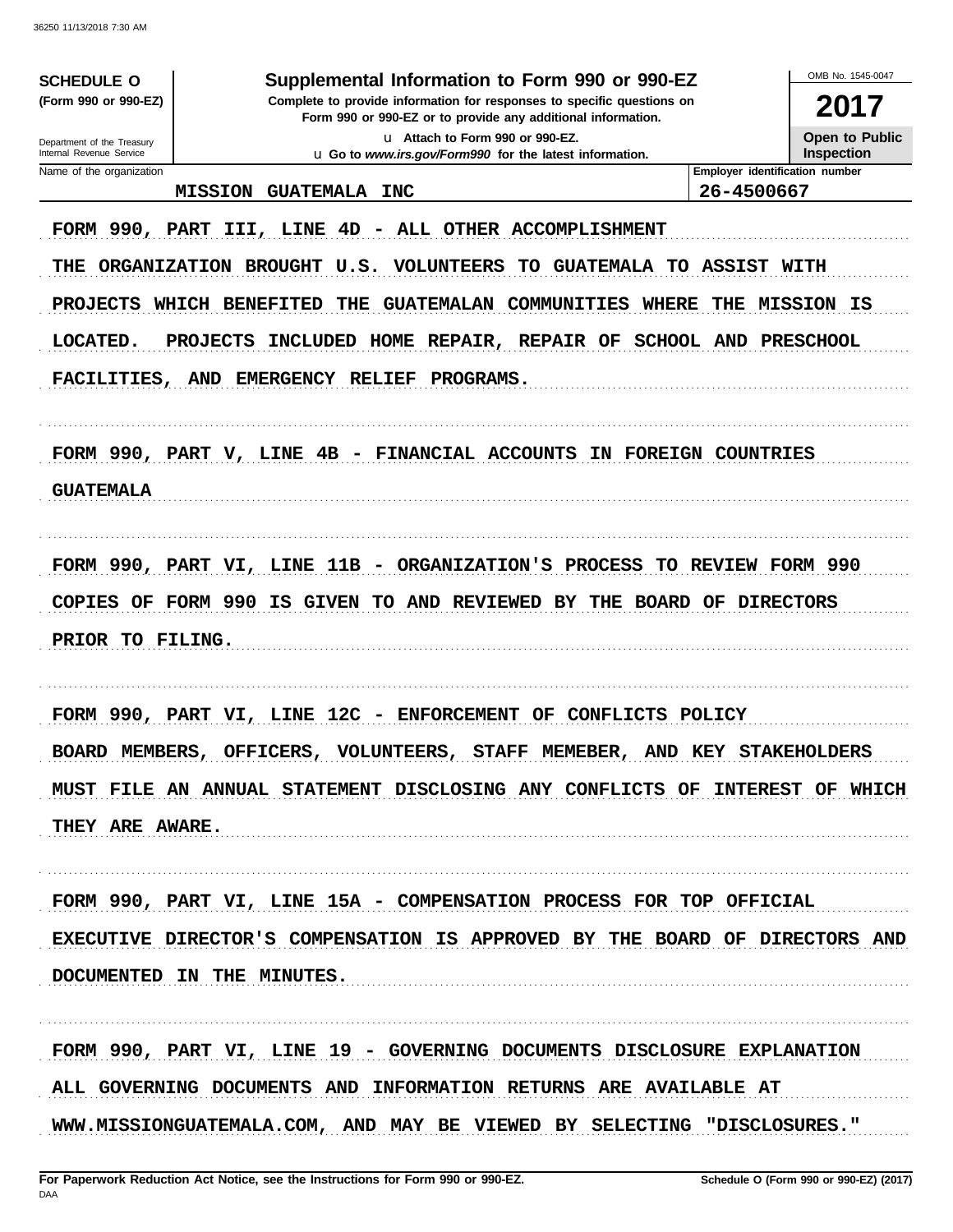Form 4562

Name(s) shown on return

(99)

|  |  | <b>Depreciation and Amortization</b> |
|--|--|--------------------------------------|
|--|--|--------------------------------------|

**(Including Information on Listed Property)**

u **Attach to your tax return.** u **Go to** *www.irs.gov/Form4562* **for instructions and the latest information.** Internal Revenue Service Sequence No. Attachment Department of the Treasury **<sup>2017</sup> <sup>4562</sup>**

**179**

OMB No. 1545-0172

| <b>MISSION GUATEMALA INC</b> | 26-4500667 |
|------------------------------|------------|
|                              |            |

| Identifying number |  |
|--------------------|--|
| 26-450066          |  |

| <b>INDIRECT</b><br><b>DEPRECIATION</b><br>Election To Expense Certain Property Under Section 179<br>Part I<br>Note: If you have any listed property, complete Part V before you complete Part I.<br>510,000<br>Maximum amount (see instructions)<br>1<br>1<br>$\mathbf{2}$<br>2<br>2,030,000<br>$\mathbf{3}$<br>3<br>$\overline{\mathbf{4}}$<br>Reduction in limitation. Subtract line 3 from line 2. If zero or less, enter -0-<br>4<br>5<br>Dollar limitation for tax year. Subtract line 4 from line 1. If zero or less, enter -0-. If married filing separately, see instructions<br>5<br>(b) Cost (business use only)<br>(c) Elected cost<br>6<br>(a) Description of property<br>$\overline{7}$<br>Listed property. Enter the amount from line 29<br>8<br>Tentative deduction. Enter the smaller of line 5 or line 8<br>9<br>10<br>Carryover of disallowed deduction from line 13 of your 2016 Form 4562<br>Business income limitation. Enter the smaller of business income (not less than zero) or line 5 (see instructions)<br>11<br>12<br>13<br>Carryover of disallowed deduction to 2018. Add lines 9 and 10, less line 12<br>Note: Don't use Part II or Part III below for listed property. Instead, use Part V.<br>Part II<br>Special Depreciation Allowance and Other Depreciation (Don't include listed property.) (See instructions.)<br>Special depreciation allowance for qualified property (other than listed property) placed in service<br>during the tax year (see instructions)<br>14<br>15<br>44,633<br>16<br><b>MACRS Depreciation (Don't include listed property.) (See instructions.)</b><br>Part III<br><b>Section A</b><br>0<br>17<br>$\mathbf{u}$<br>If you are electing to group any assets placed in service during the tax year into one or more general asset accounts, check here<br>Section B-Assets Placed in Service During 2017 Tax Year Using the General Depreciation System<br>(b) Month and year<br>(c) Basis for depreciation<br>(d) Recovery<br>(business/investment use<br>(e) Convention<br>(f) Method<br>(a) Classification of property<br>placed in<br>(g) Depreciation deduction<br>period<br>service<br>only-see instructions)<br>3-year property<br>5-year property<br>b<br>7-year property<br>c<br>d<br>10-year property<br>15-year property<br>е<br>20-year property<br>S/L<br>25 yrs.<br>25-year property<br>g<br>S/L<br><b>h</b> Residential rental<br>27.5 yrs.<br>MМ<br>property<br>МM<br>S/L<br>27.5 yrs.<br>MМ<br>Nonresidential real<br>S/L<br>i.<br>39 yrs.<br>property<br>MM<br>S/L<br>Section C-Assets Placed in Service During 2017 Tax Year Using the Alternative Depreciation System<br>Class life<br>20a<br>S/L<br>12 yrs.<br>S/L<br>12-year<br>b<br>S/L<br>c 40-year<br>ΜМ<br>40 yrs.<br>Part IV<br><b>Summary</b> (See instructions.)<br>21<br>Listed property. Enter amount from line 28<br>Total. Add amounts from line 12, lines 14 through 17, lines 19 and 20 in column (g), and line 21. Enter<br>44,633<br>here and on the appropriate lines of your return. Partnerships and S corporations-see instructions<br>22<br>For assets shown above and placed in service during the current year, enter the |     | Business or activity to which this form relates         |  |    |  |  |
|-------------------------------------------------------------------------------------------------------------------------------------------------------------------------------------------------------------------------------------------------------------------------------------------------------------------------------------------------------------------------------------------------------------------------------------------------------------------------------------------------------------------------------------------------------------------------------------------------------------------------------------------------------------------------------------------------------------------------------------------------------------------------------------------------------------------------------------------------------------------------------------------------------------------------------------------------------------------------------------------------------------------------------------------------------------------------------------------------------------------------------------------------------------------------------------------------------------------------------------------------------------------------------------------------------------------------------------------------------------------------------------------------------------------------------------------------------------------------------------------------------------------------------------------------------------------------------------------------------------------------------------------------------------------------------------------------------------------------------------------------------------------------------------------------------------------------------------------------------------------------------------------------------------------------------------------------------------------------------------------------------------------------------------------------------------------------------------------------------------------------------------------------------------------------------------------------------------------------------------------------------------------------------------------------------------------------------------------------------------------------------------------------------------------------------------------------------------------------------------------------------------------------------------------------------------------------------------------------------------------------------------------------------------------------------------------------------------------------------------------------------------------------------------------------------------------------------------------------------------------------------------------------------------------------------------------------------------------------------------------------------------------------------------------------------------------------------------------------------------------------------------------------------------------------------------|-----|---------------------------------------------------------|--|----|--|--|
|                                                                                                                                                                                                                                                                                                                                                                                                                                                                                                                                                                                                                                                                                                                                                                                                                                                                                                                                                                                                                                                                                                                                                                                                                                                                                                                                                                                                                                                                                                                                                                                                                                                                                                                                                                                                                                                                                                                                                                                                                                                                                                                                                                                                                                                                                                                                                                                                                                                                                                                                                                                                                                                                                                                                                                                                                                                                                                                                                                                                                                                                                                                                                                                     |     |                                                         |  |    |  |  |
|                                                                                                                                                                                                                                                                                                                                                                                                                                                                                                                                                                                                                                                                                                                                                                                                                                                                                                                                                                                                                                                                                                                                                                                                                                                                                                                                                                                                                                                                                                                                                                                                                                                                                                                                                                                                                                                                                                                                                                                                                                                                                                                                                                                                                                                                                                                                                                                                                                                                                                                                                                                                                                                                                                                                                                                                                                                                                                                                                                                                                                                                                                                                                                                     |     |                                                         |  |    |  |  |
|                                                                                                                                                                                                                                                                                                                                                                                                                                                                                                                                                                                                                                                                                                                                                                                                                                                                                                                                                                                                                                                                                                                                                                                                                                                                                                                                                                                                                                                                                                                                                                                                                                                                                                                                                                                                                                                                                                                                                                                                                                                                                                                                                                                                                                                                                                                                                                                                                                                                                                                                                                                                                                                                                                                                                                                                                                                                                                                                                                                                                                                                                                                                                                                     |     |                                                         |  |    |  |  |
|                                                                                                                                                                                                                                                                                                                                                                                                                                                                                                                                                                                                                                                                                                                                                                                                                                                                                                                                                                                                                                                                                                                                                                                                                                                                                                                                                                                                                                                                                                                                                                                                                                                                                                                                                                                                                                                                                                                                                                                                                                                                                                                                                                                                                                                                                                                                                                                                                                                                                                                                                                                                                                                                                                                                                                                                                                                                                                                                                                                                                                                                                                                                                                                     |     |                                                         |  |    |  |  |
|                                                                                                                                                                                                                                                                                                                                                                                                                                                                                                                                                                                                                                                                                                                                                                                                                                                                                                                                                                                                                                                                                                                                                                                                                                                                                                                                                                                                                                                                                                                                                                                                                                                                                                                                                                                                                                                                                                                                                                                                                                                                                                                                                                                                                                                                                                                                                                                                                                                                                                                                                                                                                                                                                                                                                                                                                                                                                                                                                                                                                                                                                                                                                                                     |     |                                                         |  |    |  |  |
|                                                                                                                                                                                                                                                                                                                                                                                                                                                                                                                                                                                                                                                                                                                                                                                                                                                                                                                                                                                                                                                                                                                                                                                                                                                                                                                                                                                                                                                                                                                                                                                                                                                                                                                                                                                                                                                                                                                                                                                                                                                                                                                                                                                                                                                                                                                                                                                                                                                                                                                                                                                                                                                                                                                                                                                                                                                                                                                                                                                                                                                                                                                                                                                     |     |                                                         |  |    |  |  |
|                                                                                                                                                                                                                                                                                                                                                                                                                                                                                                                                                                                                                                                                                                                                                                                                                                                                                                                                                                                                                                                                                                                                                                                                                                                                                                                                                                                                                                                                                                                                                                                                                                                                                                                                                                                                                                                                                                                                                                                                                                                                                                                                                                                                                                                                                                                                                                                                                                                                                                                                                                                                                                                                                                                                                                                                                                                                                                                                                                                                                                                                                                                                                                                     |     |                                                         |  |    |  |  |
|                                                                                                                                                                                                                                                                                                                                                                                                                                                                                                                                                                                                                                                                                                                                                                                                                                                                                                                                                                                                                                                                                                                                                                                                                                                                                                                                                                                                                                                                                                                                                                                                                                                                                                                                                                                                                                                                                                                                                                                                                                                                                                                                                                                                                                                                                                                                                                                                                                                                                                                                                                                                                                                                                                                                                                                                                                                                                                                                                                                                                                                                                                                                                                                     |     |                                                         |  |    |  |  |
|                                                                                                                                                                                                                                                                                                                                                                                                                                                                                                                                                                                                                                                                                                                                                                                                                                                                                                                                                                                                                                                                                                                                                                                                                                                                                                                                                                                                                                                                                                                                                                                                                                                                                                                                                                                                                                                                                                                                                                                                                                                                                                                                                                                                                                                                                                                                                                                                                                                                                                                                                                                                                                                                                                                                                                                                                                                                                                                                                                                                                                                                                                                                                                                     |     |                                                         |  |    |  |  |
|                                                                                                                                                                                                                                                                                                                                                                                                                                                                                                                                                                                                                                                                                                                                                                                                                                                                                                                                                                                                                                                                                                                                                                                                                                                                                                                                                                                                                                                                                                                                                                                                                                                                                                                                                                                                                                                                                                                                                                                                                                                                                                                                                                                                                                                                                                                                                                                                                                                                                                                                                                                                                                                                                                                                                                                                                                                                                                                                                                                                                                                                                                                                                                                     |     |                                                         |  |    |  |  |
|                                                                                                                                                                                                                                                                                                                                                                                                                                                                                                                                                                                                                                                                                                                                                                                                                                                                                                                                                                                                                                                                                                                                                                                                                                                                                                                                                                                                                                                                                                                                                                                                                                                                                                                                                                                                                                                                                                                                                                                                                                                                                                                                                                                                                                                                                                                                                                                                                                                                                                                                                                                                                                                                                                                                                                                                                                                                                                                                                                                                                                                                                                                                                                                     | 7   |                                                         |  |    |  |  |
|                                                                                                                                                                                                                                                                                                                                                                                                                                                                                                                                                                                                                                                                                                                                                                                                                                                                                                                                                                                                                                                                                                                                                                                                                                                                                                                                                                                                                                                                                                                                                                                                                                                                                                                                                                                                                                                                                                                                                                                                                                                                                                                                                                                                                                                                                                                                                                                                                                                                                                                                                                                                                                                                                                                                                                                                                                                                                                                                                                                                                                                                                                                                                                                     | 8   |                                                         |  |    |  |  |
|                                                                                                                                                                                                                                                                                                                                                                                                                                                                                                                                                                                                                                                                                                                                                                                                                                                                                                                                                                                                                                                                                                                                                                                                                                                                                                                                                                                                                                                                                                                                                                                                                                                                                                                                                                                                                                                                                                                                                                                                                                                                                                                                                                                                                                                                                                                                                                                                                                                                                                                                                                                                                                                                                                                                                                                                                                                                                                                                                                                                                                                                                                                                                                                     | 9   |                                                         |  |    |  |  |
|                                                                                                                                                                                                                                                                                                                                                                                                                                                                                                                                                                                                                                                                                                                                                                                                                                                                                                                                                                                                                                                                                                                                                                                                                                                                                                                                                                                                                                                                                                                                                                                                                                                                                                                                                                                                                                                                                                                                                                                                                                                                                                                                                                                                                                                                                                                                                                                                                                                                                                                                                                                                                                                                                                                                                                                                                                                                                                                                                                                                                                                                                                                                                                                     | 10  |                                                         |  |    |  |  |
|                                                                                                                                                                                                                                                                                                                                                                                                                                                                                                                                                                                                                                                                                                                                                                                                                                                                                                                                                                                                                                                                                                                                                                                                                                                                                                                                                                                                                                                                                                                                                                                                                                                                                                                                                                                                                                                                                                                                                                                                                                                                                                                                                                                                                                                                                                                                                                                                                                                                                                                                                                                                                                                                                                                                                                                                                                                                                                                                                                                                                                                                                                                                                                                     | 11  |                                                         |  |    |  |  |
|                                                                                                                                                                                                                                                                                                                                                                                                                                                                                                                                                                                                                                                                                                                                                                                                                                                                                                                                                                                                                                                                                                                                                                                                                                                                                                                                                                                                                                                                                                                                                                                                                                                                                                                                                                                                                                                                                                                                                                                                                                                                                                                                                                                                                                                                                                                                                                                                                                                                                                                                                                                                                                                                                                                                                                                                                                                                                                                                                                                                                                                                                                                                                                                     | 12  |                                                         |  |    |  |  |
|                                                                                                                                                                                                                                                                                                                                                                                                                                                                                                                                                                                                                                                                                                                                                                                                                                                                                                                                                                                                                                                                                                                                                                                                                                                                                                                                                                                                                                                                                                                                                                                                                                                                                                                                                                                                                                                                                                                                                                                                                                                                                                                                                                                                                                                                                                                                                                                                                                                                                                                                                                                                                                                                                                                                                                                                                                                                                                                                                                                                                                                                                                                                                                                     | 13  |                                                         |  |    |  |  |
|                                                                                                                                                                                                                                                                                                                                                                                                                                                                                                                                                                                                                                                                                                                                                                                                                                                                                                                                                                                                                                                                                                                                                                                                                                                                                                                                                                                                                                                                                                                                                                                                                                                                                                                                                                                                                                                                                                                                                                                                                                                                                                                                                                                                                                                                                                                                                                                                                                                                                                                                                                                                                                                                                                                                                                                                                                                                                                                                                                                                                                                                                                                                                                                     |     |                                                         |  |    |  |  |
|                                                                                                                                                                                                                                                                                                                                                                                                                                                                                                                                                                                                                                                                                                                                                                                                                                                                                                                                                                                                                                                                                                                                                                                                                                                                                                                                                                                                                                                                                                                                                                                                                                                                                                                                                                                                                                                                                                                                                                                                                                                                                                                                                                                                                                                                                                                                                                                                                                                                                                                                                                                                                                                                                                                                                                                                                                                                                                                                                                                                                                                                                                                                                                                     |     |                                                         |  |    |  |  |
|                                                                                                                                                                                                                                                                                                                                                                                                                                                                                                                                                                                                                                                                                                                                                                                                                                                                                                                                                                                                                                                                                                                                                                                                                                                                                                                                                                                                                                                                                                                                                                                                                                                                                                                                                                                                                                                                                                                                                                                                                                                                                                                                                                                                                                                                                                                                                                                                                                                                                                                                                                                                                                                                                                                                                                                                                                                                                                                                                                                                                                                                                                                                                                                     | 14  |                                                         |  |    |  |  |
|                                                                                                                                                                                                                                                                                                                                                                                                                                                                                                                                                                                                                                                                                                                                                                                                                                                                                                                                                                                                                                                                                                                                                                                                                                                                                                                                                                                                                                                                                                                                                                                                                                                                                                                                                                                                                                                                                                                                                                                                                                                                                                                                                                                                                                                                                                                                                                                                                                                                                                                                                                                                                                                                                                                                                                                                                                                                                                                                                                                                                                                                                                                                                                                     |     |                                                         |  |    |  |  |
|                                                                                                                                                                                                                                                                                                                                                                                                                                                                                                                                                                                                                                                                                                                                                                                                                                                                                                                                                                                                                                                                                                                                                                                                                                                                                                                                                                                                                                                                                                                                                                                                                                                                                                                                                                                                                                                                                                                                                                                                                                                                                                                                                                                                                                                                                                                                                                                                                                                                                                                                                                                                                                                                                                                                                                                                                                                                                                                                                                                                                                                                                                                                                                                     | 15  |                                                         |  |    |  |  |
|                                                                                                                                                                                                                                                                                                                                                                                                                                                                                                                                                                                                                                                                                                                                                                                                                                                                                                                                                                                                                                                                                                                                                                                                                                                                                                                                                                                                                                                                                                                                                                                                                                                                                                                                                                                                                                                                                                                                                                                                                                                                                                                                                                                                                                                                                                                                                                                                                                                                                                                                                                                                                                                                                                                                                                                                                                                                                                                                                                                                                                                                                                                                                                                     | 16  |                                                         |  |    |  |  |
|                                                                                                                                                                                                                                                                                                                                                                                                                                                                                                                                                                                                                                                                                                                                                                                                                                                                                                                                                                                                                                                                                                                                                                                                                                                                                                                                                                                                                                                                                                                                                                                                                                                                                                                                                                                                                                                                                                                                                                                                                                                                                                                                                                                                                                                                                                                                                                                                                                                                                                                                                                                                                                                                                                                                                                                                                                                                                                                                                                                                                                                                                                                                                                                     |     |                                                         |  |    |  |  |
|                                                                                                                                                                                                                                                                                                                                                                                                                                                                                                                                                                                                                                                                                                                                                                                                                                                                                                                                                                                                                                                                                                                                                                                                                                                                                                                                                                                                                                                                                                                                                                                                                                                                                                                                                                                                                                                                                                                                                                                                                                                                                                                                                                                                                                                                                                                                                                                                                                                                                                                                                                                                                                                                                                                                                                                                                                                                                                                                                                                                                                                                                                                                                                                     |     |                                                         |  |    |  |  |
|                                                                                                                                                                                                                                                                                                                                                                                                                                                                                                                                                                                                                                                                                                                                                                                                                                                                                                                                                                                                                                                                                                                                                                                                                                                                                                                                                                                                                                                                                                                                                                                                                                                                                                                                                                                                                                                                                                                                                                                                                                                                                                                                                                                                                                                                                                                                                                                                                                                                                                                                                                                                                                                                                                                                                                                                                                                                                                                                                                                                                                                                                                                                                                                     | 17  |                                                         |  |    |  |  |
|                                                                                                                                                                                                                                                                                                                                                                                                                                                                                                                                                                                                                                                                                                                                                                                                                                                                                                                                                                                                                                                                                                                                                                                                                                                                                                                                                                                                                                                                                                                                                                                                                                                                                                                                                                                                                                                                                                                                                                                                                                                                                                                                                                                                                                                                                                                                                                                                                                                                                                                                                                                                                                                                                                                                                                                                                                                                                                                                                                                                                                                                                                                                                                                     | 18  |                                                         |  |    |  |  |
|                                                                                                                                                                                                                                                                                                                                                                                                                                                                                                                                                                                                                                                                                                                                                                                                                                                                                                                                                                                                                                                                                                                                                                                                                                                                                                                                                                                                                                                                                                                                                                                                                                                                                                                                                                                                                                                                                                                                                                                                                                                                                                                                                                                                                                                                                                                                                                                                                                                                                                                                                                                                                                                                                                                                                                                                                                                                                                                                                                                                                                                                                                                                                                                     |     |                                                         |  |    |  |  |
|                                                                                                                                                                                                                                                                                                                                                                                                                                                                                                                                                                                                                                                                                                                                                                                                                                                                                                                                                                                                                                                                                                                                                                                                                                                                                                                                                                                                                                                                                                                                                                                                                                                                                                                                                                                                                                                                                                                                                                                                                                                                                                                                                                                                                                                                                                                                                                                                                                                                                                                                                                                                                                                                                                                                                                                                                                                                                                                                                                                                                                                                                                                                                                                     |     |                                                         |  |    |  |  |
|                                                                                                                                                                                                                                                                                                                                                                                                                                                                                                                                                                                                                                                                                                                                                                                                                                                                                                                                                                                                                                                                                                                                                                                                                                                                                                                                                                                                                                                                                                                                                                                                                                                                                                                                                                                                                                                                                                                                                                                                                                                                                                                                                                                                                                                                                                                                                                                                                                                                                                                                                                                                                                                                                                                                                                                                                                                                                                                                                                                                                                                                                                                                                                                     | 19a |                                                         |  |    |  |  |
|                                                                                                                                                                                                                                                                                                                                                                                                                                                                                                                                                                                                                                                                                                                                                                                                                                                                                                                                                                                                                                                                                                                                                                                                                                                                                                                                                                                                                                                                                                                                                                                                                                                                                                                                                                                                                                                                                                                                                                                                                                                                                                                                                                                                                                                                                                                                                                                                                                                                                                                                                                                                                                                                                                                                                                                                                                                                                                                                                                                                                                                                                                                                                                                     |     |                                                         |  |    |  |  |
|                                                                                                                                                                                                                                                                                                                                                                                                                                                                                                                                                                                                                                                                                                                                                                                                                                                                                                                                                                                                                                                                                                                                                                                                                                                                                                                                                                                                                                                                                                                                                                                                                                                                                                                                                                                                                                                                                                                                                                                                                                                                                                                                                                                                                                                                                                                                                                                                                                                                                                                                                                                                                                                                                                                                                                                                                                                                                                                                                                                                                                                                                                                                                                                     |     |                                                         |  |    |  |  |
|                                                                                                                                                                                                                                                                                                                                                                                                                                                                                                                                                                                                                                                                                                                                                                                                                                                                                                                                                                                                                                                                                                                                                                                                                                                                                                                                                                                                                                                                                                                                                                                                                                                                                                                                                                                                                                                                                                                                                                                                                                                                                                                                                                                                                                                                                                                                                                                                                                                                                                                                                                                                                                                                                                                                                                                                                                                                                                                                                                                                                                                                                                                                                                                     |     |                                                         |  |    |  |  |
|                                                                                                                                                                                                                                                                                                                                                                                                                                                                                                                                                                                                                                                                                                                                                                                                                                                                                                                                                                                                                                                                                                                                                                                                                                                                                                                                                                                                                                                                                                                                                                                                                                                                                                                                                                                                                                                                                                                                                                                                                                                                                                                                                                                                                                                                                                                                                                                                                                                                                                                                                                                                                                                                                                                                                                                                                                                                                                                                                                                                                                                                                                                                                                                     |     |                                                         |  |    |  |  |
|                                                                                                                                                                                                                                                                                                                                                                                                                                                                                                                                                                                                                                                                                                                                                                                                                                                                                                                                                                                                                                                                                                                                                                                                                                                                                                                                                                                                                                                                                                                                                                                                                                                                                                                                                                                                                                                                                                                                                                                                                                                                                                                                                                                                                                                                                                                                                                                                                                                                                                                                                                                                                                                                                                                                                                                                                                                                                                                                                                                                                                                                                                                                                                                     |     |                                                         |  |    |  |  |
|                                                                                                                                                                                                                                                                                                                                                                                                                                                                                                                                                                                                                                                                                                                                                                                                                                                                                                                                                                                                                                                                                                                                                                                                                                                                                                                                                                                                                                                                                                                                                                                                                                                                                                                                                                                                                                                                                                                                                                                                                                                                                                                                                                                                                                                                                                                                                                                                                                                                                                                                                                                                                                                                                                                                                                                                                                                                                                                                                                                                                                                                                                                                                                                     |     |                                                         |  |    |  |  |
|                                                                                                                                                                                                                                                                                                                                                                                                                                                                                                                                                                                                                                                                                                                                                                                                                                                                                                                                                                                                                                                                                                                                                                                                                                                                                                                                                                                                                                                                                                                                                                                                                                                                                                                                                                                                                                                                                                                                                                                                                                                                                                                                                                                                                                                                                                                                                                                                                                                                                                                                                                                                                                                                                                                                                                                                                                                                                                                                                                                                                                                                                                                                                                                     |     |                                                         |  |    |  |  |
|                                                                                                                                                                                                                                                                                                                                                                                                                                                                                                                                                                                                                                                                                                                                                                                                                                                                                                                                                                                                                                                                                                                                                                                                                                                                                                                                                                                                                                                                                                                                                                                                                                                                                                                                                                                                                                                                                                                                                                                                                                                                                                                                                                                                                                                                                                                                                                                                                                                                                                                                                                                                                                                                                                                                                                                                                                                                                                                                                                                                                                                                                                                                                                                     |     |                                                         |  |    |  |  |
|                                                                                                                                                                                                                                                                                                                                                                                                                                                                                                                                                                                                                                                                                                                                                                                                                                                                                                                                                                                                                                                                                                                                                                                                                                                                                                                                                                                                                                                                                                                                                                                                                                                                                                                                                                                                                                                                                                                                                                                                                                                                                                                                                                                                                                                                                                                                                                                                                                                                                                                                                                                                                                                                                                                                                                                                                                                                                                                                                                                                                                                                                                                                                                                     |     |                                                         |  |    |  |  |
|                                                                                                                                                                                                                                                                                                                                                                                                                                                                                                                                                                                                                                                                                                                                                                                                                                                                                                                                                                                                                                                                                                                                                                                                                                                                                                                                                                                                                                                                                                                                                                                                                                                                                                                                                                                                                                                                                                                                                                                                                                                                                                                                                                                                                                                                                                                                                                                                                                                                                                                                                                                                                                                                                                                                                                                                                                                                                                                                                                                                                                                                                                                                                                                     |     |                                                         |  |    |  |  |
|                                                                                                                                                                                                                                                                                                                                                                                                                                                                                                                                                                                                                                                                                                                                                                                                                                                                                                                                                                                                                                                                                                                                                                                                                                                                                                                                                                                                                                                                                                                                                                                                                                                                                                                                                                                                                                                                                                                                                                                                                                                                                                                                                                                                                                                                                                                                                                                                                                                                                                                                                                                                                                                                                                                                                                                                                                                                                                                                                                                                                                                                                                                                                                                     |     |                                                         |  |    |  |  |
|                                                                                                                                                                                                                                                                                                                                                                                                                                                                                                                                                                                                                                                                                                                                                                                                                                                                                                                                                                                                                                                                                                                                                                                                                                                                                                                                                                                                                                                                                                                                                                                                                                                                                                                                                                                                                                                                                                                                                                                                                                                                                                                                                                                                                                                                                                                                                                                                                                                                                                                                                                                                                                                                                                                                                                                                                                                                                                                                                                                                                                                                                                                                                                                     |     |                                                         |  |    |  |  |
|                                                                                                                                                                                                                                                                                                                                                                                                                                                                                                                                                                                                                                                                                                                                                                                                                                                                                                                                                                                                                                                                                                                                                                                                                                                                                                                                                                                                                                                                                                                                                                                                                                                                                                                                                                                                                                                                                                                                                                                                                                                                                                                                                                                                                                                                                                                                                                                                                                                                                                                                                                                                                                                                                                                                                                                                                                                                                                                                                                                                                                                                                                                                                                                     |     |                                                         |  |    |  |  |
|                                                                                                                                                                                                                                                                                                                                                                                                                                                                                                                                                                                                                                                                                                                                                                                                                                                                                                                                                                                                                                                                                                                                                                                                                                                                                                                                                                                                                                                                                                                                                                                                                                                                                                                                                                                                                                                                                                                                                                                                                                                                                                                                                                                                                                                                                                                                                                                                                                                                                                                                                                                                                                                                                                                                                                                                                                                                                                                                                                                                                                                                                                                                                                                     |     |                                                         |  |    |  |  |
|                                                                                                                                                                                                                                                                                                                                                                                                                                                                                                                                                                                                                                                                                                                                                                                                                                                                                                                                                                                                                                                                                                                                                                                                                                                                                                                                                                                                                                                                                                                                                                                                                                                                                                                                                                                                                                                                                                                                                                                                                                                                                                                                                                                                                                                                                                                                                                                                                                                                                                                                                                                                                                                                                                                                                                                                                                                                                                                                                                                                                                                                                                                                                                                     |     |                                                         |  |    |  |  |
|                                                                                                                                                                                                                                                                                                                                                                                                                                                                                                                                                                                                                                                                                                                                                                                                                                                                                                                                                                                                                                                                                                                                                                                                                                                                                                                                                                                                                                                                                                                                                                                                                                                                                                                                                                                                                                                                                                                                                                                                                                                                                                                                                                                                                                                                                                                                                                                                                                                                                                                                                                                                                                                                                                                                                                                                                                                                                                                                                                                                                                                                                                                                                                                     |     |                                                         |  |    |  |  |
|                                                                                                                                                                                                                                                                                                                                                                                                                                                                                                                                                                                                                                                                                                                                                                                                                                                                                                                                                                                                                                                                                                                                                                                                                                                                                                                                                                                                                                                                                                                                                                                                                                                                                                                                                                                                                                                                                                                                                                                                                                                                                                                                                                                                                                                                                                                                                                                                                                                                                                                                                                                                                                                                                                                                                                                                                                                                                                                                                                                                                                                                                                                                                                                     | 21  |                                                         |  |    |  |  |
|                                                                                                                                                                                                                                                                                                                                                                                                                                                                                                                                                                                                                                                                                                                                                                                                                                                                                                                                                                                                                                                                                                                                                                                                                                                                                                                                                                                                                                                                                                                                                                                                                                                                                                                                                                                                                                                                                                                                                                                                                                                                                                                                                                                                                                                                                                                                                                                                                                                                                                                                                                                                                                                                                                                                                                                                                                                                                                                                                                                                                                                                                                                                                                                     | 22  |                                                         |  |    |  |  |
|                                                                                                                                                                                                                                                                                                                                                                                                                                                                                                                                                                                                                                                                                                                                                                                                                                                                                                                                                                                                                                                                                                                                                                                                                                                                                                                                                                                                                                                                                                                                                                                                                                                                                                                                                                                                                                                                                                                                                                                                                                                                                                                                                                                                                                                                                                                                                                                                                                                                                                                                                                                                                                                                                                                                                                                                                                                                                                                                                                                                                                                                                                                                                                                     |     |                                                         |  |    |  |  |
| Form 4562 (2017)<br>For Paperwork Reduction Act Notice, see separate instructions.                                                                                                                                                                                                                                                                                                                                                                                                                                                                                                                                                                                                                                                                                                                                                                                                                                                                                                                                                                                                                                                                                                                                                                                                                                                                                                                                                                                                                                                                                                                                                                                                                                                                                                                                                                                                                                                                                                                                                                                                                                                                                                                                                                                                                                                                                                                                                                                                                                                                                                                                                                                                                                                                                                                                                                                                                                                                                                                                                                                                                                                                                                  | 23  | portion of the basis attributable to section 263A costs |  | 23 |  |  |

DAA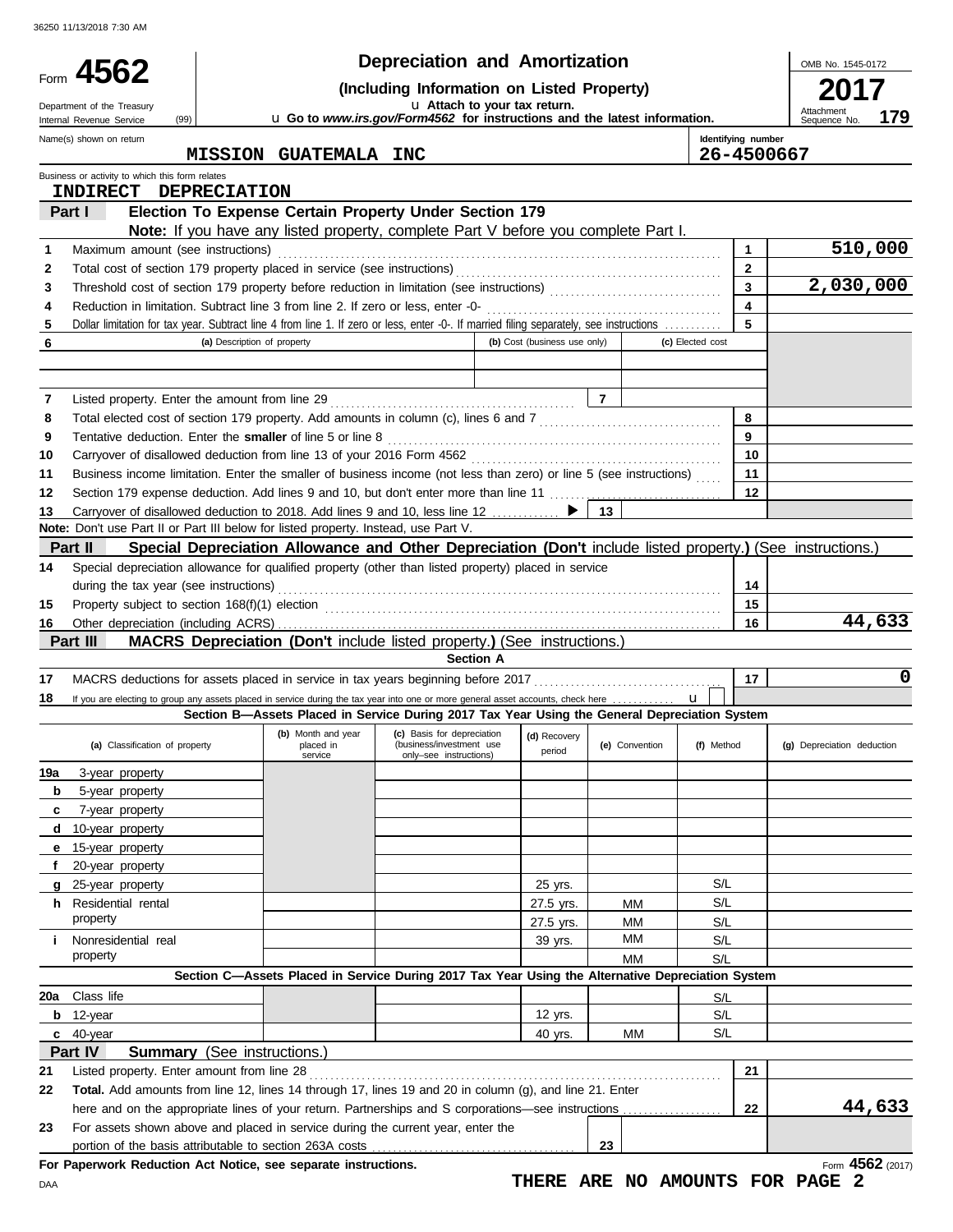Year Ended: December 31, 2017 26-4500667

## MISSION GUATEMALA INC P.O. BOX 2157 NEW ALBANY, IN 47151

## **Electing out of Bonus Depreciation Allowance for All Eligible Depreciable Property**

The above named taxpayer elects out of the first-year bonus depreciation allowance under IRC Section 168(k)(7) for all eligible depreciable property placed in service during the tax year.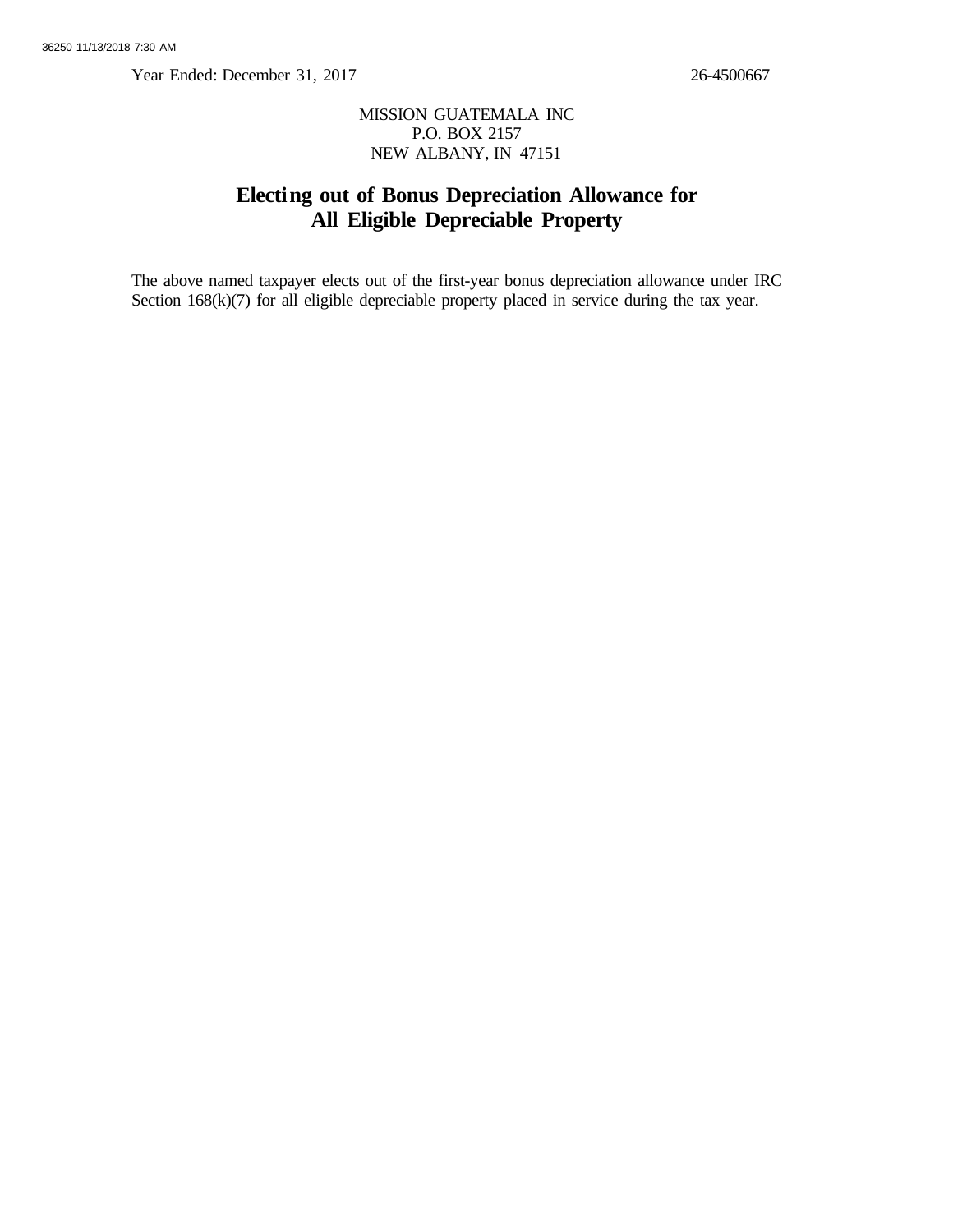## **Schedule A, Part II, Line 12 - Current year**

| <b>Description</b>                                                                      | Amount |               |
|-----------------------------------------------------------------------------------------|--------|---------------|
| CLINIC PATIENT FEES<br>ON SAVINGS AND TEMPORARY CASH INVESTMENTS<br>TAX-EXEMPT INTEREST |        | 41,120<br>952 |
| TOTAL                                                                                   |        | 42,072        |